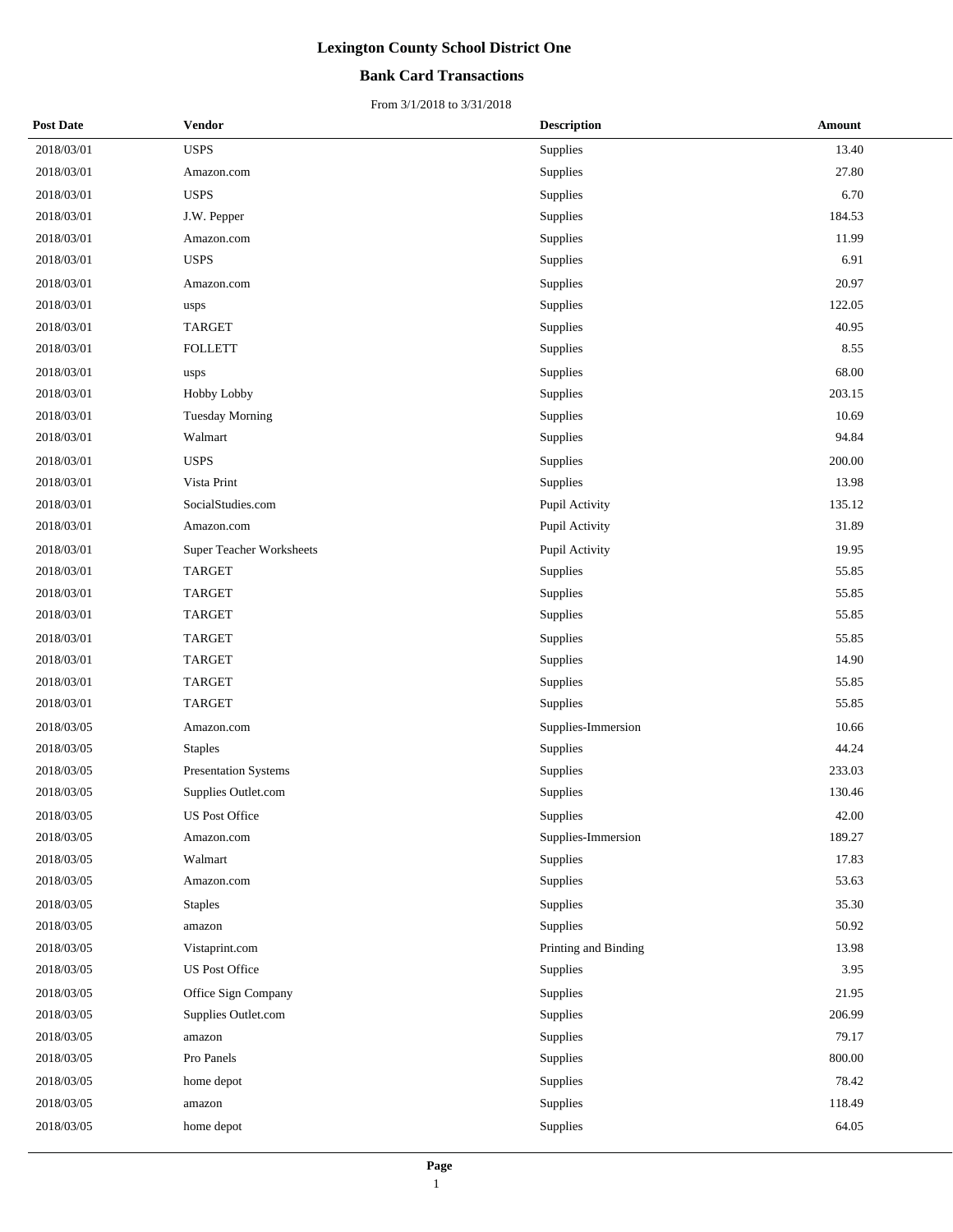### **Bank Card Transactions**

| <b>Post Date</b> | <b>Vendor</b>                  | <b>Description</b>         | <b>Amount</b> |
|------------------|--------------------------------|----------------------------|---------------|
| 2018/03/05       | Amazon                         | Supplies                   | 75.18         |
| 2018/03/05       | amazon                         | Supplies                   | 18.27         |
| 2018/03/05       | Home depot                     | Supplies                   | 185.93        |
| 2018/03/05       | amazon                         | Supplies                   | 60.45         |
| 2018/03/05       | hobby lobby                    | Supplies                   | 30.73         |
| 2018/03/05       | Home depot                     | Supplies                   | 25.62         |
| 2018/03/05       | walmart                        | Supplies                   | 26.11         |
| 2018/03/05       | Hobby Lobby                    | Supplies                   | 47.84         |
| 2018/03/05       | amazon                         | Supplies                   | 46.27         |
| 2018/03/05       | <b>UPS</b>                     | Supplies                   | 14.89         |
| 2018/03/05       | homedepot                      | Supplies                   | 18.30         |
| 2018/03/05       | amazon                         | Supplies                   | 25.47         |
| 2018/03/05       | home depot                     | Supplies                   | 6.15          |
| 2018/03/05       | the home depot                 | Supplies                   | 181.08        |
| 2018/03/05       | Amazon.com                     | Supplies                   | 27.66         |
| 2018/03/05       | Amazon.com                     | Supplies-Immersion         | 178.80        |
| 2018/03/05       | Amazon.com                     | Supplies-Immersion         | 171.12        |
| 2018/03/05       | Amazon.com                     | Supplies-Immersion         | 23.77         |
| 2018/03/05       | Priceline Hotels               | Travel                     | 402.00        |
| 2018/03/05       | Lowes                          | Supplies                   | 65.03         |
| 2018/03/05       | Heinemann                      | Supplies                   | 65.86         |
| 2018/03/05       | Walmart                        | Supplies                   | 347.77        |
| 2018/03/05       | Walmart                        | Supplies                   | 190.21        |
| 2018/03/05       | Amazon                         | Supplies                   | 34.32         |
| 2018/03/05       | <b>SCFLTA</b>                  | Travel                     | 420.00        |
| 2018/03/05       | Office Depot                   | Supplies                   | 280.03        |
| 2018/03/05       | <b>Hobby Lobby</b>             | Supplies                   | 170.47        |
| 2018/03/05       | Lowe's                         | Supplies                   | 203.24        |
| 2018/03/05       | Hobby Lobby                    | Supplies                   | 34.18         |
| 2018/03/05       | Shiffler Equipment             | Supplies                   | 433.56        |
| 2018/03/05       | Lowes                          | Supplies                   | 86.18         |
| 2018/03/05       | Cards & Pockets                | Supplies                   | 185.49        |
| 2018/03/05       | Lowe's                         | Supplies                   | 65.61         |
| 2018/03/05       | office Depot                   | Supplies                   | 248.89        |
| 2018/03/05       | Amazon                         | Supplies                   | 131.50        |
| 2018/03/05       | Amazon                         | <b>Technology Supplies</b> | 131.67        |
| 2018/03/05       | Amazon.com                     | Supplies                   | 42.53         |
| 2018/03/05       | Amazon.com                     | Supplies                   | 167.94        |
| 2018/03/05       | Amazon                         | <b>Technology Supplies</b> | 745.52        |
| 2018/03/05       | <b>SAGE Publishing</b>         | Supplies                   | 64.20         |
| 2018/03/05       | <b>JW</b> Pepper               | Supplies                   | 34.95         |
| 2018/03/05       | YouCanBookMe Ltd               | Supplies                   | 30.00         |
| 2018/03/05       | Amazon                         | Supplies                   | 150.30        |
| 2018/03/05       | Embassy Suites at Kingston Pla | Travel                     | 273.26        |
| 2018/03/05       | IGA                            | Supplies                   | 27.68         |
|                  |                                |                            |               |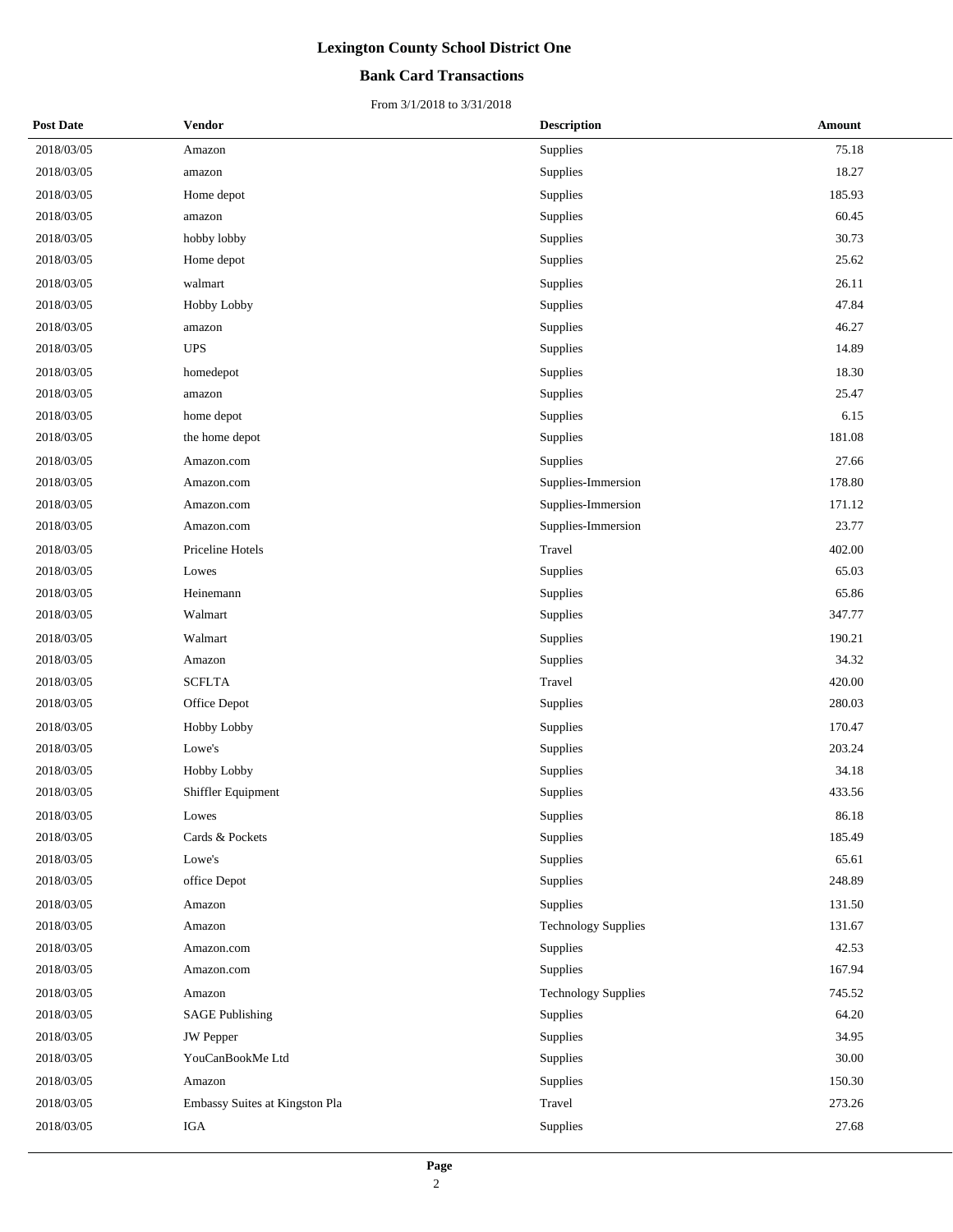### **Bank Card Transactions**

| <b>Post Date</b> | <b>Vendor</b>                         | <b>Description</b>         | Amount |
|------------------|---------------------------------------|----------------------------|--------|
| 2018/03/05       | School Health                         | Supplies                   | 173.09 |
| 2018/03/05       | School Health                         | Supplies                   | 135.42 |
| 2018/03/05       | Amazon.com                            | Supplies                   | 12.94  |
| 2018/03/05       | Amazon.com                            | <b>Library Books</b>       | 6.47   |
| 2018/03/05       | <b>CV</b> Linens                      | Supplies                   | 84.20  |
| 2018/03/05       | Amazon                                | Supplies                   | 39.40  |
| 2018/03/05       | Amazon                                | Supplies                   | 40.94  |
| 2018/03/05       | Amazon                                | Supplies                   | 8.55   |
| 2018/03/05       | Demco                                 | Supplies                   | 92.10  |
| 2018/03/05       | <b>SCASA</b>                          | Travel                     | 250.00 |
| 2018/03/05       | <b>CLB SCEPUR Club Express</b>        | Travel                     | 78.00  |
| 2018/03/05       | AC Hotel by Marriott Spartanbu        | Travel                     | 189.28 |
| 2018/03/05       | <b>CLB SCEPUR Club Express</b>        | Travel                     | 78.00  |
| 2018/03/05       | Paypal.com                            | Travel                     | 190.00 |
| 2018/03/05       | <b>CLB SCEPUR Club Express</b>        | Travel                     | 78.00  |
| 2018/03/05       | Dollar Tree                           | Supplies                   | 29.96  |
| 2018/03/05       | Barnes & Noble                        | Supplies                   | 168.46 |
| 2018/03/05       | Frameworld                            | Supplies                   | 100.21 |
| 2018/03/05       | <b>Hobby Lobby</b>                    | Supplies                   | 15.25  |
| 2018/03/05       | <b>ASCD</b>                           | Supplies                   | 42.12  |
| 2018/03/05       | Dollar Tree                           | Supplies                   | 25.68  |
| 2018/03/05       | Dollar Tree                           | Supplies                   | 12.84  |
| 2018/03/05       | <b>Teacher Created Materials Publ</b> | Supplies                   | 295.17 |
| 2018/03/05       | Oriental Trading                      | Supplies                   | 153.97 |
| 2018/03/05       | Storey's Florist                      | Supplies                   | 84.90  |
| 2018/03/05       | <b>ASCA</b>                           | Supplies                   | 23.95  |
| 2018/03/05       | <b>Storey's Florist</b>               | Supplies                   | 84.90  |
| 2018/03/05       | Target                                | Supplies                   | 8.54   |
| 2018/03/05       | Amazon                                | Supplies                   | 196.20 |
| 2018/03/05       | <b>Best Buy</b>                       | <b>Technology Supplies</b> | 59.91  |
| 2018/03/05       | Bi Lo                                 | Other Objects              | 120.23 |
| 2018/03/05       | Food Lion                             | Other Objects              | 55.36  |
| 2018/03/05       | Jersey Mike's Subs                    | Other Objects              | 116.63 |
| 2018/03/05       | <b>Starbucks</b>                      | Other Objects              | 34.77  |
| 2018/03/05       | <b>Lowes Food</b>                     | Other Objects              | 99.80  |
| 2018/03/05       | O'Charley's                           | Other Objects              | 371.35 |
| 2018/03/05       | Dollar General                        | Other Objects              | 9.70   |
| 2018/03/05       | Cribbs Sandwich Shop                  | Other Objects              | 54.23  |
| 2018/03/05       | Hilton Hotels                         | Travel                     | 119.83 |
| 2018/03/05       | transform SC                          | Travel                     | 105.99 |
| 2018/03/05       | Franklin Covey                        | Travel                     | 698.00 |
| 2018/03/05       | Priceline Hotels                      | Travel                     | 134.96 |
| 2018/03/05       | <b>SCAMLE</b>                         | Dues and Fees              | 286.00 |
| 2018/03/05       | Walmart                               | Supplies                   | 53.02  |
| 2018/03/05       | Amazon.com                            | Supplies                   | 29.95  |
|                  |                                       |                            |        |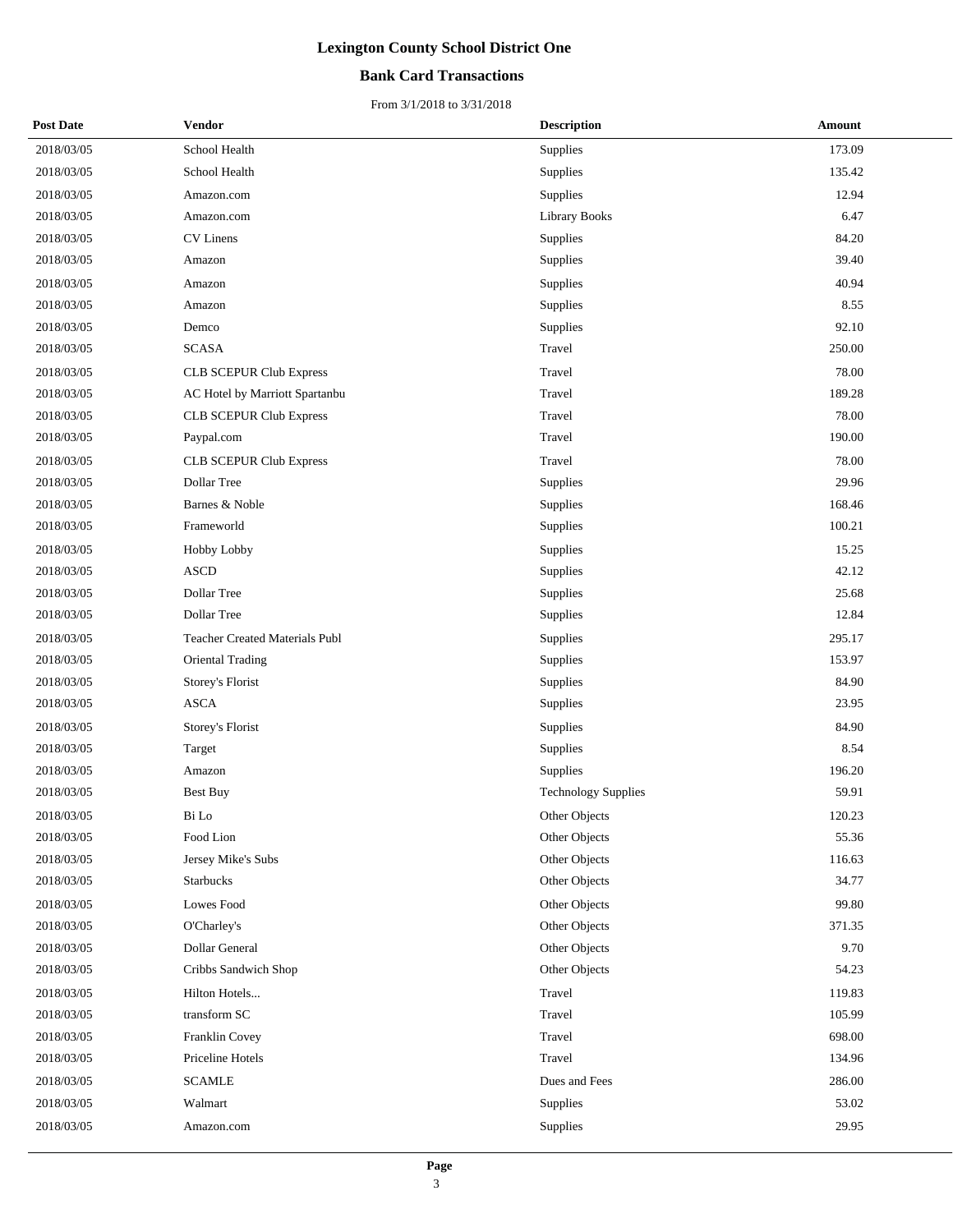### **Bank Card Transactions**

| <b>Post Date</b> | <b>Vendor</b>            | <b>Description</b>  | Amount |  |
|------------------|--------------------------|---------------------|--------|--|
| 2018/03/05       | Amazon.com               | Supplies            | 106.00 |  |
| 2018/03/05       | Amazon.com               | Supplies            | 59.95  |  |
| 2018/03/05       | <b>Staples</b>           | Supplies            | 14.97  |  |
| 2018/03/05       | Kirklands                | Supplies            | 55.61  |  |
| 2018/03/05       | <b>Staples</b>           | Supplies            | 42.79  |  |
| 2018/03/05       | Circle K                 | Supplies-Maintenace | 40.50  |  |
| 2018/03/05       | Harrison brothers supply | Supplies-Maintenace | 452.30 |  |
| 2018/03/05       | Walmart                  | Supplies            | 153.83 |  |
| 2018/03/05       | Dollar General           | Supplies            | 12.84  |  |
| 2018/03/05       | Lowe's                   | Supplies            | 145.59 |  |
| 2018/03/05       | office depot             | Supplies            | 32.72  |  |
| 2018/03/05       | The home depot           | Supplies            | 30.18  |  |
| 2018/03/05       | Lowe's                   | Supplies            | 55.83  |  |
| 2018/03/05       | Lowes                    | Supplies            | 16.67  |  |
| 2018/03/05       | Lowes                    | Supplies            | 142.19 |  |
| 2018/03/05       | Walmart                  | Supplies            | 212.93 |  |
| 2018/03/05       | Walmart                  | Supplies            | 5.32   |  |
| 2018/03/05       | Ed Smith Lumber          | Supplies            | 21.54  |  |
| 2018/03/05       | Lexington True Value     | Supplies            | 256.61 |  |
| 2018/03/05       | Lexington True Value     | Supplies            | 41.96  |  |
| 2018/03/05       | Amazon                   | Supplies            | 12.94  |  |
| 2018/03/05       | Lowes                    | Supplies            | 120.16 |  |
| 2018/03/05       | Lowes                    | Supplies            | 17.03  |  |
| 2018/03/05       | Home Depot               | Supplies            | 85.54  |  |
| 2018/03/05       | Walmart                  | Supplies            | 26.15  |  |
| 2018/03/05       | School Fix               | Supplies            | 26.70  |  |
| 2018/03/05       | Interstate               | Supplies            | 88.97  |  |
| 2018/03/05       | Enlows                   | Supplies            | 201.57 |  |
| 2018/03/05       | Enlows                   | Supplies            | 62.22  |  |
| 2018/03/05       | Herndon Chevrolet        | Supplies            | 17.97  |  |
| 2018/03/05       | Enlows                   | Supplies            | 212.58 |  |
| 2018/03/05       | Interstate               | Supplies            | 62.28  |  |
| 2018/03/05       | Jim Hudson Ford          | Supplies            | 368.17 |  |
| 2018/03/05       | Interstate               | Supplies            | 78.20  |  |
| 2018/03/05       | Enlows                   | Supplies            | 179.23 |  |
| 2018/03/05       | Interstate               | Supplies            | 203.03 |  |
| 2018/03/05       | Enlows                   | Supplies            | 99.90  |  |
| 2018/03/05       | Interstate               | Supplies            | 7.65   |  |
| 2018/03/05       | Interstate               | Supplies            | 203.03 |  |
| 2018/03/05       | Enlows                   | Supplies            | 17.80  |  |
| 2018/03/05       | <b>SCASA</b>             | Travel              | 25.00  |  |
| 2018/03/05       | <b>Best Buy</b>          | Supplies            | 53.48  |  |
| 2018/03/05       | Amazon                   | Supplies            | 126.51 |  |
| 2018/03/05       | Amazon                   | Supplies            | 66.91  |  |
| 2018/03/05       | Amazon                   | Supplies            | 64.51  |  |
|                  |                          |                     |        |  |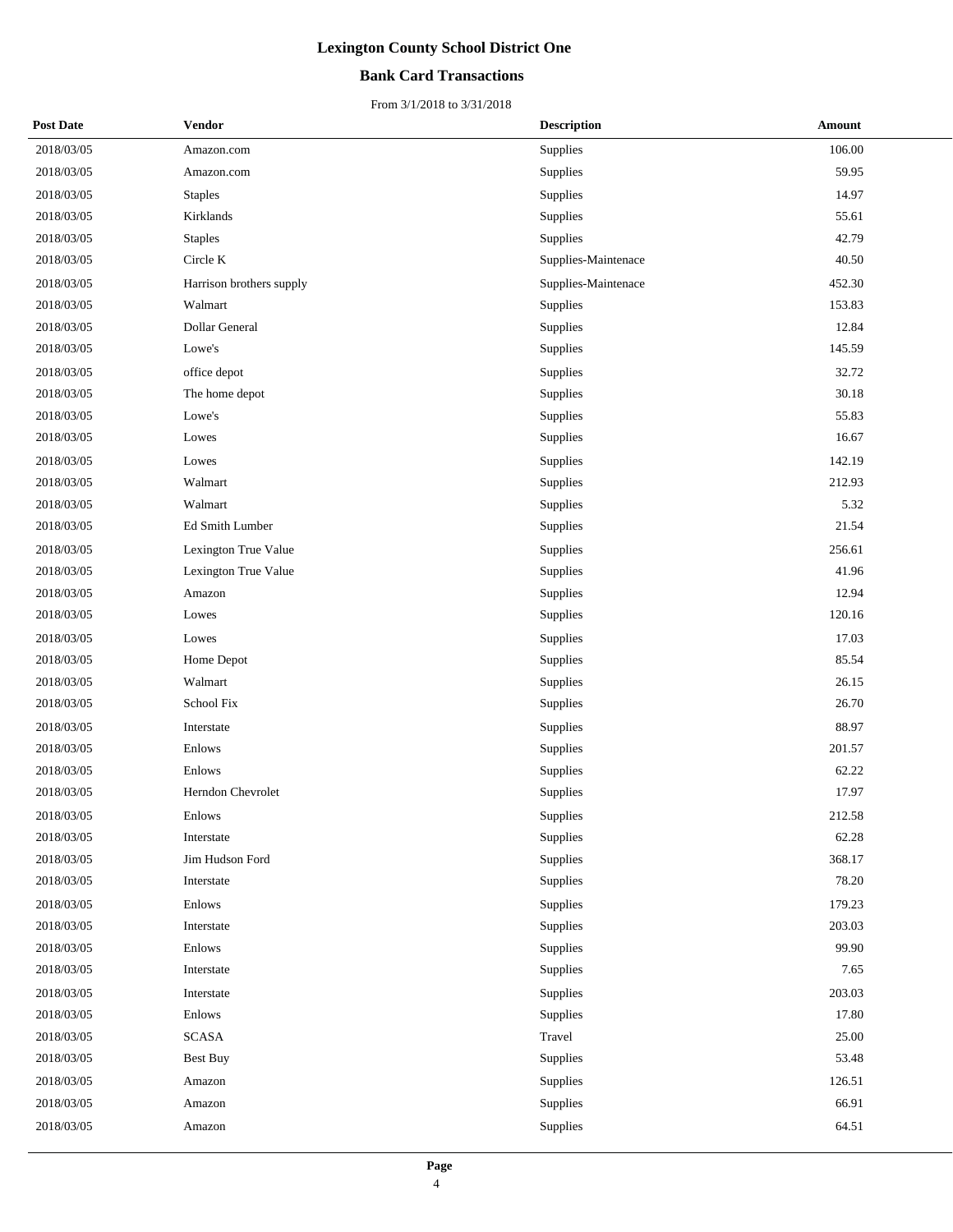### **Bank Card Transactions**

| <b>Post Date</b> | Vendor                       | <b>Description</b>         | Amount    |
|------------------|------------------------------|----------------------------|-----------|
| 2018/03/05       | The State Paper              | Periodicals                | 8.95      |
| 2018/03/05       | Best Buy                     | <b>Technology Supplies</b> | 160.49    |
| 2018/03/05       | <b>SCNSPRA</b>               | Dues and Fees              | 30.00     |
| 2018/03/05       | <b>SCASA</b>                 | Travel                     | 50.00     |
| 2018/03/05       | <b>SCASA</b>                 | Travel                     | 50.00     |
| 2018/03/05       | <b>SCASA</b>                 | Travel                     | 50.00     |
| 2018/03/05       | The Home Depot               | Supplies                   | 6.37      |
| 2018/03/05       | Lowe's                       | Supplies                   | 27.07     |
| 2018/03/05       | Home Depot                   | Supplies                   | 40.02     |
| 2018/03/05       | Cable & Connections          | Supplies                   | 54.86     |
| 2018/03/05       | Amazon                       | <b>Technology Supplies</b> | 498.75    |
| 2018/03/05       | Amazon                       | <b>Technology Supplies</b> | 589.40    |
| 2018/03/05       | Smokehouse Restaurant        | Supplies                   | 71.16     |
| 2018/03/05       | IGA                          | Supplies                   | 7.25      |
| 2018/03/05       | Walmart                      | Supplies                   | 117.66    |
| 2018/03/05       | PES Caf??                    | Supplies                   | 20.00     |
| 2018/03/05       | PES caf??                    | Supplies                   | 20.00     |
| 2018/03/05       | Postal Express-Lexington     | Supplies                   | 27.00     |
| 2018/03/05       | <b>Dollar General</b>        | Supplies                   | 4.28      |
| 2018/03/05       | <b>Bellacino's Pizza</b>     | Other Objects              | 211.08    |
| 2018/03/05       | Omni Hotel                   | Travel                     | 176.90    |
| 2018/03/05       | <b>United Airlines</b>       | Travel                     | 512.00    |
| 2018/03/05       | <b>United Airlines</b>       | Travel                     | 704.00    |
| 2018/03/05       | Hotel Beacon                 | Travel                     | 762.66    |
| 2018/03/05       | <b>SCIRA</b>                 | Travel                     | 232.88    |
| 2018/03/05       | <b>SCIRA</b>                 | Travel                     | 698.64    |
| 2018/03/05       | Omni Hotel                   | Travel                     | 578.20    |
| 2018/03/05       | <b>SCIRA</b>                 | Travel                     | 181.13    |
| 2018/03/05       | Hotel Beacon                 | Travel                     | 756.63    |
| 2018/03/05       | Omni hotel credit voucher    | Travel                     | $-289.10$ |
| 2018/03/05       | <b>NCTM</b>                  | Travel                     | 405.00    |
| 2018/03/05       | Delta Airlines               | Travel                     | 242.00    |
| 2018/03/05       | Delta Airlines               | Travel                     | 242.00    |
| 2018/03/05       | Hotel Beacon                 | Travel                     | 685.20    |
| 2018/03/05       | Delta Air                    | Travel                     | 384.60    |
| 2018/03/05       | Roboevents.com               | Pupil Transportation       | 120.00    |
| 2018/03/05       | <b>IGA</b>                   | Supplies                   | 10.74     |
| 2018/03/05       | Mo's House of Pizza          | Other Objects              | 170.79    |
| 2018/03/05       | Amazon                       | Other Objects              | 41.94     |
| 2018/03/05       | Amazon                       | Other Objects              | 41.70     |
| 2018/03/05       | <b>Little Caesars</b>        | Other Objects              | 174.40    |
| 2018/03/05       | Amazon                       | Other Objects              | 232.51    |
| 2018/03/05       | Heinemann                    | Travel                     | 1,195.00  |
| 2018/03/05       | <b>Steinhouse Publishers</b> | Supplies                   | 38.00     |
| 2018/03/05       | Amazon                       | Supplies                   | 30.19     |
|                  |                              |                            |           |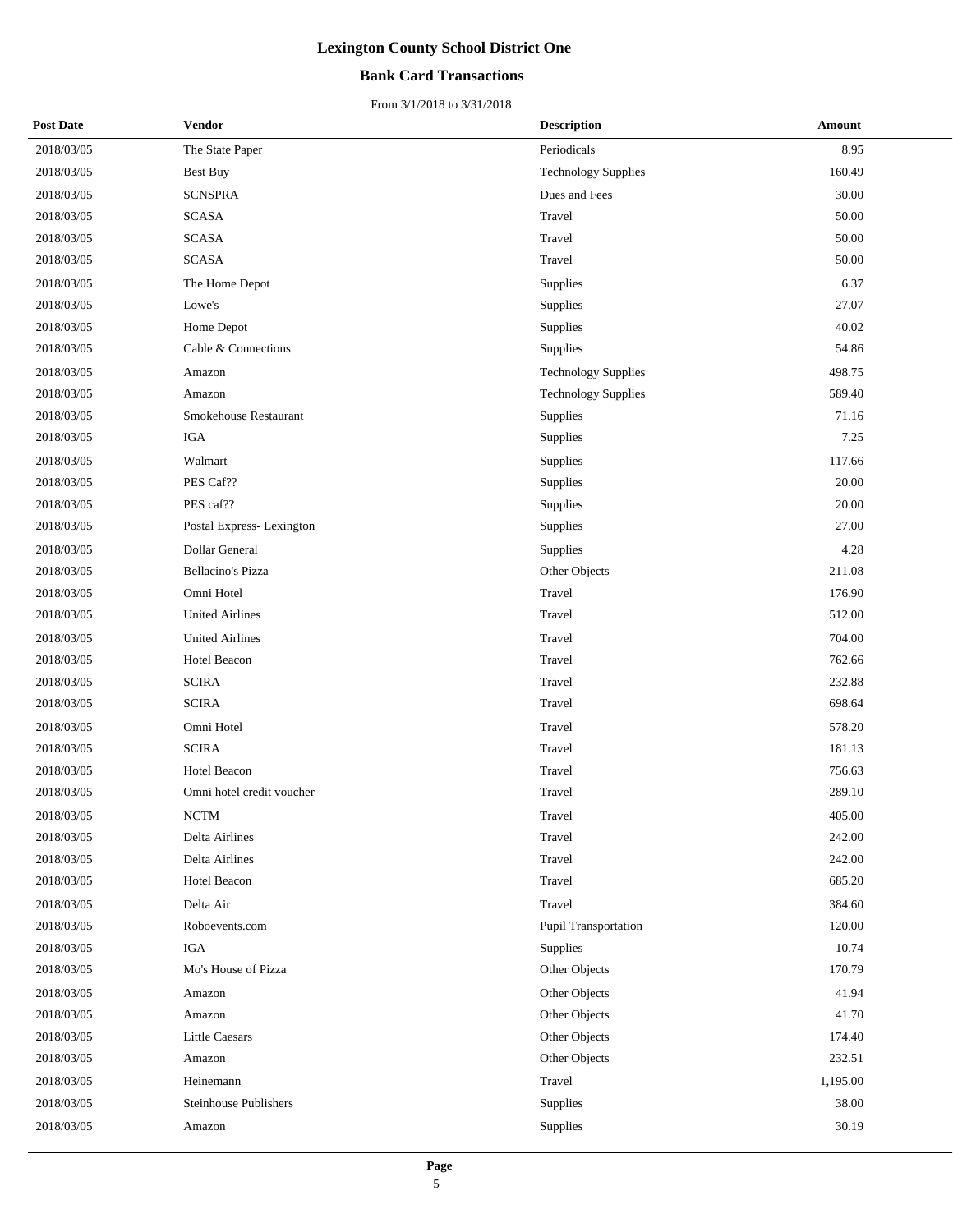### **Bank Card Transactions**

| <b>Post Date</b> | Vendor                         | <b>Description</b>         | <b>Amount</b> |
|------------------|--------------------------------|----------------------------|---------------|
| 2018/03/05       | Copyright Clearance Center     | Supplies                   | 348.50        |
| 2018/03/05       | PMI                            | Supplies                   | 104.95        |
| 2018/03/05       | Amazon                         | Supplies                   | 46.67         |
| 2018/03/05       | Amazon                         | Supplies                   | 26.86         |
| 2018/03/05       | Amazon                         | Supplies                   | 16.95         |
| 2018/03/05       | Walmart                        | Supplies                   | 50.43         |
| 2018/03/05       | Walmart                        | Supplies                   | 776.35        |
| 2018/03/05       | Amazon.com                     | Supplies                   | 32.84         |
| 2018/03/05       | Scholastic reading             | Supplies                   | 705.00        |
| 2018/03/05       | <b>Big Lots</b>                | <b>Technology Supplies</b> | 26.75         |
| 2018/03/05       | Dollar Tree                    | <b>Technology Supplies</b> | 308.16        |
| 2018/03/05       | Francis Marion Hotel, Charlest | Travel                     | 169.86        |
| 2018/03/05       | Francis Marion Hotel           | Travel                     | 172.02        |
| 2018/03/05       | Francis Marion Hotel, Charlest | Travel                     | 169.86        |
| 2018/03/05       | Francis Marion Hotel           | Travel                     | $-2.16$       |
| 2018/03/05       | Office Depot                   | Supplies                   | 125.61        |
| 2018/03/05       | Amazon                         | Supplies                   | 676.16        |
| 2018/03/05       | <b>Wholesale Direct</b>        | Supplies                   | 182.07        |
| 2018/03/05       | <b>Webstaurant Store</b>       | Supplies                   | 129.54        |
| 2018/03/05       | Amazon                         | Supplies                   | 35.54         |
| 2018/03/05       | Amazon                         | Food                       | 19.99         |
| 2018/03/05       | BI-LO                          | Food                       | 16.39         |
| 2018/03/05       | City Electric Repair           | Supplies                   | 242.23        |
| 2018/03/05       | Ed Smith Lumber                | Supplies                   | 12.18         |
| 2018/03/05       | The Home Depot                 | Supplies                   | 19.84         |
| 2018/03/05       | Walker Hardware                | Supplies                   | 7.01          |
| 2018/03/05       | The Home Depot                 | Supplies                   | 6.05          |
| 2018/03/05       | <b>CES</b>                     | Supplies                   | 30.21         |
| 2018/03/05       | Amazon                         | Supplies                   | 41.69         |
| 2018/03/05       | Gateway                        | Supplies                   | 87.51         |
| 2018/03/05       | Lowes                          | Supplies                   | 33.16         |
| 2018/03/05       | W.W. Grainger                  | Supplies                   | 77.00         |
| 2018/03/05       | Pro Kitchen Online             | Supplies                   | 74.73         |
| 2018/03/05       | The Home Depot                 | Supplies                   | 16.75         |
| 2018/03/05       | Hobart                         | Supplies                   | 377.50        |
| 2018/03/05       | The Home Depot                 | Supplies                   | 46.45         |
| 2018/03/05       | Amazon                         | Supplies                   | 116.00        |
| 2018/03/05       | Walmart                        | Food                       | 51.87         |
| 2018/03/05       | W.W. Grainger                  | Supplies                   | 76.99         |
| 2018/03/05       | Amazon                         | Supplies                   | 41.69         |
| 2018/03/05       | The Home Depot                 | Supplies                   | 58.82         |
| 2018/03/05       | Lowes                          | Supplies                   | 66.58         |
| 2018/03/05       | The Home Depot                 | Supplies                   | 6.05          |
| 2018/03/05       | Amazon                         | Supplies                   | 52.30         |
| 2018/03/05       | The Home Depot                 | Supplies                   | 16.74         |
|                  |                                |                            |               |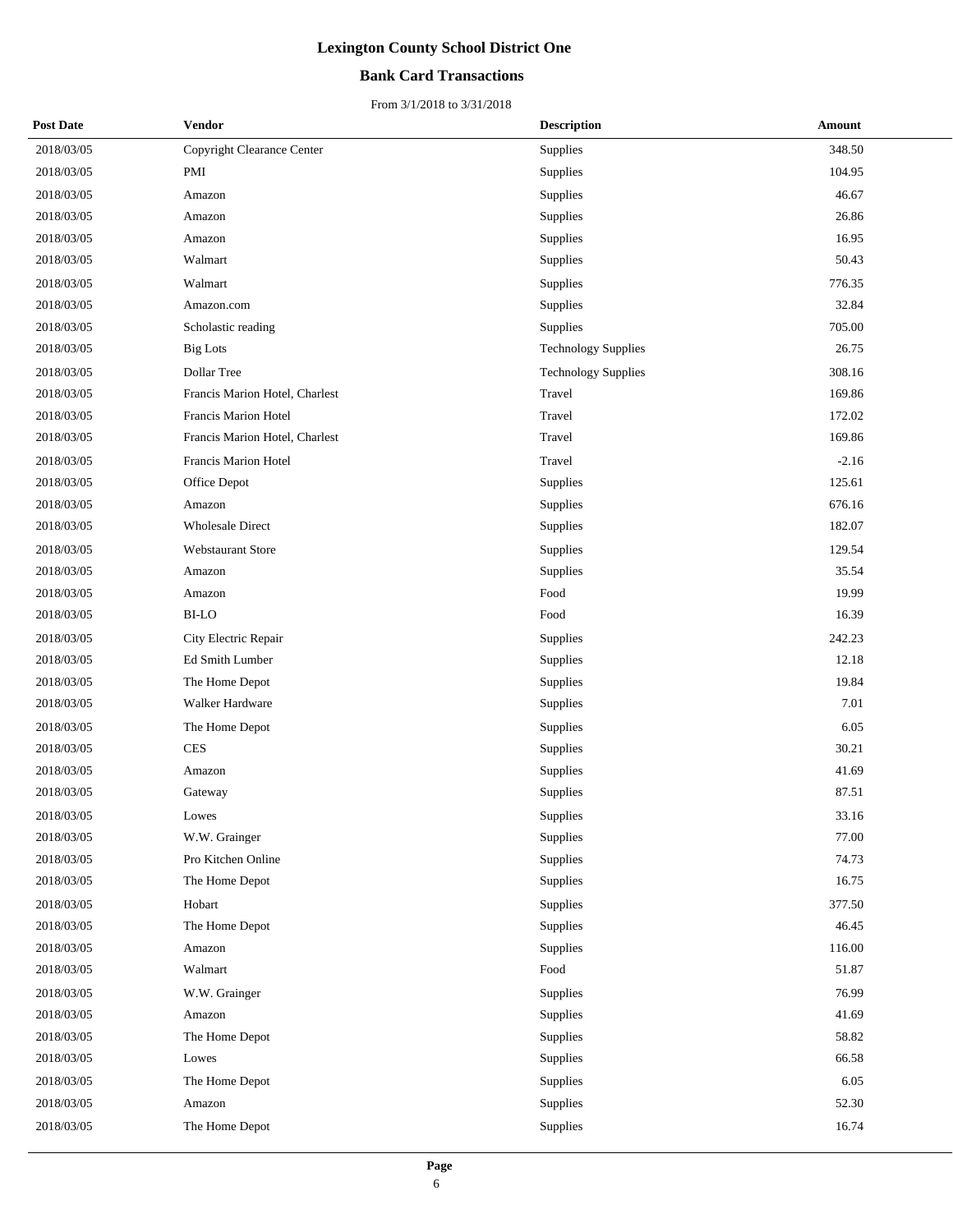### **Bank Card Transactions**

| <b>Post Date</b> | <b>Vendor</b>           | <b>Description</b> | Amount |
|------------------|-------------------------|--------------------|--------|
| 2018/03/05       | Lowes                   | Supplies           | 33.17  |
| 2018/03/05       | Gateway                 | Supplies           | 87.51  |
| 2018/03/05       | Walmart                 | Food               | 100.32 |
| 2018/03/05       | Pro Kitchen Online      | Supplies           | 166.20 |
| 2018/03/05       | Lowes                   | Supplies           | 43.67  |
| 2018/03/05       | Office Depot            | Supplies           | 70.61  |
| 2018/03/05       | Amazon                  | Supplies           | 41.69  |
| 2018/03/05       | Ed Smith Lumber         | Supplies           | 25.66  |
| 2018/03/05       | The Home Depot          | Supplies           | 6.05   |
| 2018/03/05       | Lowes                   | Supplies           | 14.42  |
| 2018/03/05       | W.W. Grainger           | Supplies           | 77.00  |
| 2018/03/05       | Gateway                 | Supplies           | 87.52  |
| 2018/03/05       | Lowes                   | Supplies           | 33.17  |
| 2018/03/05       | Amazon                  | Supplies           | 41.69  |
| 2018/03/05       | The Home Depot          | Supplies           | 16.74  |
| 2018/03/05       | Lowes                   | Supplies           | 66.58  |
| 2018/03/05       | City Electric Repair    | Supplies           | 182.26 |
| 2018/03/05       | Johnstone Supply        | Supplies           | 184.60 |
| 2018/03/05       | Lowes                   | Supplies           | 57.63  |
| 2018/03/05       | Walgreens               | Food               | 195.32 |
| 2018/03/05       | Lowes                   | Supplies           | 18.79  |
| 2018/03/05       | Johnstone Supply        | Supplies           | 132.41 |
| 2018/03/05       | Walgreens               | Food               | 195.32 |
| 2018/03/05       | Food Lion               | Food               | 12.24  |
| 2018/03/05       | Walmart                 | Food               | 53.53  |
| 2018/03/05       | Walmart                 | Food               | 11.92  |
| 2018/03/05       | Walmart                 | Food               | 41.88  |
| 2018/03/05       | Lowe's                  | Pupil Activity     | 63.81  |
| 2018/03/05       | Walmart                 | Pupil Activity     | 50.25  |
| 2018/03/05       | <b>NCTM</b>             | Pupil Activity     | 505.00 |
| 2018/03/05       | Plank Road Publishing   | Pupil Activity     | 14.95  |
| 2018/03/05       | <b>JW</b> Pepper        | Pupil Activity     | 58.98  |
| 2018/03/05       | JW Pepper               | Pupil Activity     | 172.98 |
| 2018/03/05       | <b>Cousins Concert</b>  | Pupil Activity     | 198.00 |
| 2018/03/05       | Cousins COncert         | Pupil Activity     | 198.00 |
| 2018/03/05       | <b>JW</b> Pepper        | Pupil Activity     | 166.48 |
| 2018/03/05       | <b>JW</b> Pepper        | Pupil Activity     | 177.24 |
| 2018/03/05       | Amazon                  | Pupil Activity     | 191.04 |
| 2018/03/05       | Playscripts             | Pupil Activity     | 328.89 |
| 2018/03/05       | Office Depot Office Max | Pupil Activity     | 104.51 |
| 2018/03/05       | Walmart                 | Pupil Activity     | 77.55  |
| 2018/03/05       | Amazon                  | Pupil Activity     | 186.75 |
| 2018/03/05       | Amazon                  | Pupil Activity     | 267.68 |
| 2018/03/05       | Amazon.com              | Pupil Activity     | 48.44  |
| 2018/03/05       | Amazon.com              | Pupil Activity     | 10.33  |
|                  |                         |                    |        |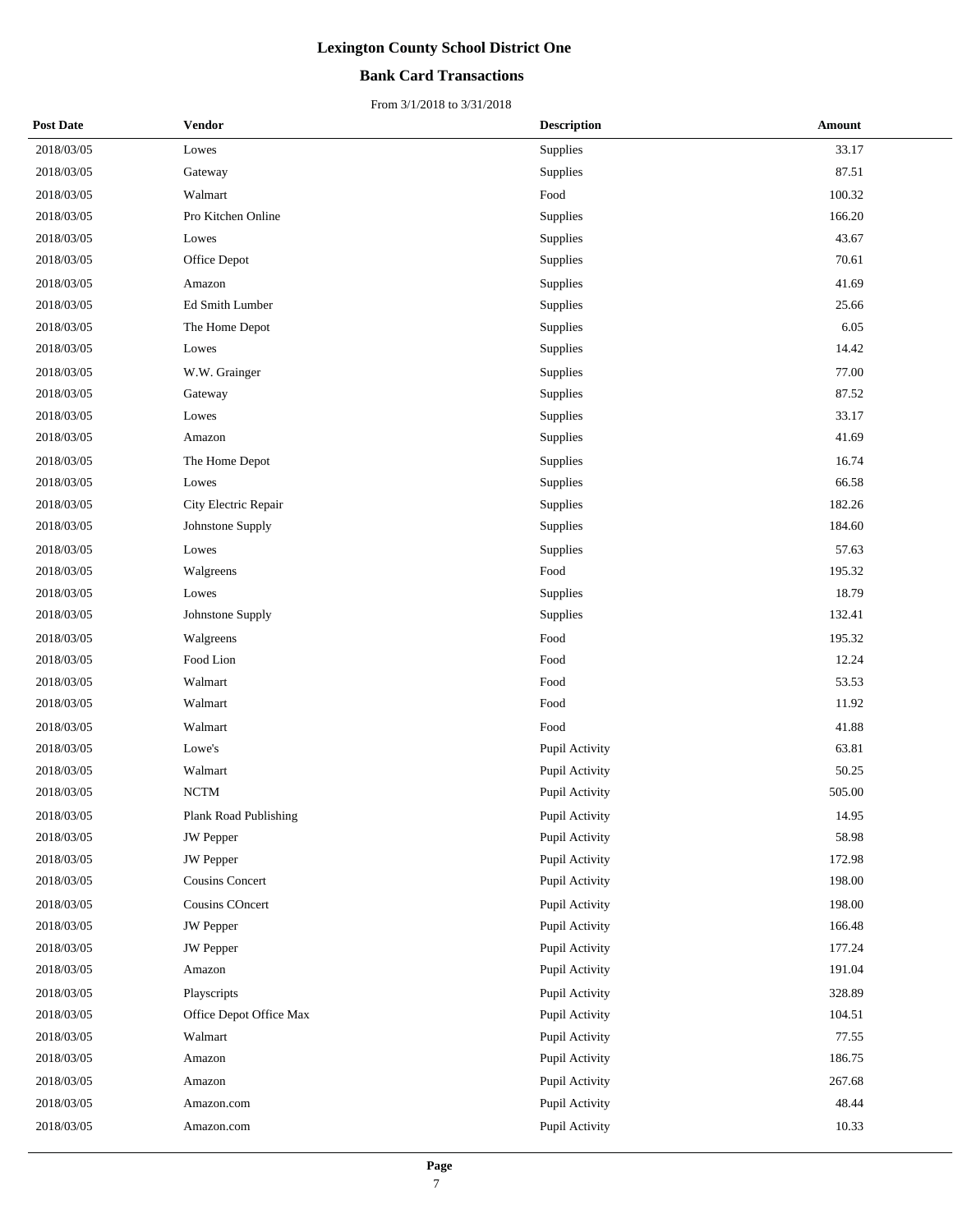### **Bank Card Transactions**

| <b>Post Date</b> | <b>Vendor</b>            | <b>Description</b> | Amount |
|------------------|--------------------------|--------------------|--------|
| 2018/03/05       | Amazon.com               | Pupil Activity     | 116.87 |
| 2018/03/05       | Pioneer Valley Books     | Pupil Activity     | 158.40 |
| 2018/03/05       | Amazon.com               | Pupil Activity     | 26.97  |
| 2018/03/05       | K Mart                   | Pupil Activity     | 139.23 |
| 2018/03/05       | The Markerboard People   | Pupil Activity     | 104.25 |
| 2018/03/05       | Target                   | Pupil Activity     | 94.15  |
| 2018/03/05       | Walmart                  | Pupil Activity     | 19.22  |
| 2018/03/05       | Pine Press Printing      | Pupil Activity     | 397.61 |
| 2018/03/05       | Learning A-Z             | Pupil Activity     | 105.88 |
| 2018/03/05       | Sargent Welch            | Pupil Activity     | 16.96  |
| 2018/03/05       | Amazon.com               | Pupil Activity     | 35.19  |
| 2018/03/05       | <b>USPS</b>              | Pupil Activity     | 150.00 |
| 2018/03/05       | Walmart                  | Pupil Activity     | 212.06 |
| 2018/03/05       | West Music               | Pupil Activity     | 332.27 |
| 2018/03/05       | walmart                  | Pupil Activity     | 25.43  |
| 2018/03/05       | Walmart                  | Pupil Activity     | 63.44  |
| 2018/03/05       | Food Lion                | Pupil Activity     | 9.00   |
| 2018/03/05       | Lake World               | Pupil Activity     | 60.19  |
| 2018/03/05       | Amazon                   | Pupil Activity     | 123.05 |
| 2018/03/05       | Amazon                   | Pupil Activity     | 828.78 |
| 2018/03/05       | Pine Press Printing      | Pupil Activity     | 60.95  |
| 2018/03/05       | Walmart                  | Pupil Activity     | 15.64  |
| 2018/03/05       | NATA Online              | Pupil Activity     | 232.00 |
| 2018/03/05       | Pineview Florist         | Pupil Activity     | 125.18 |
| 2018/03/05       | Storey's Florist         | Pupil Activity     | 55.00  |
| 2018/03/05       | 323 Sports               | Pupil Activity     | 330.00 |
| 2018/03/05       | Chick Fila               | Pupil Activity     | 106.43 |
| 2018/03/05       | Chick Fila               | Pupil Activity     | 127.41 |
| 2018/03/05       | Chick Fila               | Pupil Activity     | 118.31 |
| 2018/03/05       | Chick Fila               | Pupil Activity     | 73.56  |
| 2018/03/05       | Zaxby's                  | Pupil Activity     | 61.31  |
| 2018/03/05       | Chick Fila               | Pupil Activity     | 111.74 |
| 2018/03/05       | Private Property         | Pupil Activity     | 149.39 |
| 2018/03/05       | Lowes Foods              | Pupil Activity     | 67.00  |
| 2018/03/05       | Lucce Cucina Italiana    | Pupil Activity     | 138.40 |
| 2018/03/05       | Goodfellas               | Pupil Activity     | 97.20  |
| 2018/03/05       | Amazon                   | Supplies           | 84.99  |
| 2018/03/05       | Amazon                   | Supplies           | 422.59 |
| 2018/03/05       | Dell                     | Supplies           | 160.48 |
| 2018/03/05       | Amazon.com               | Supplies           | 34.18  |
| 2018/03/05       | Dell                     | Supplies           | 112.29 |
| 2018/03/05       | Amazon.com               | Supplies           | 16.99  |
| 2018/03/05       | Dell                     | Supplies           | 160.49 |
| 2018/03/05       | Dell                     | Supplies           | 160.49 |
| 2018/03/05       | <b>SVM Prepaid Cards</b> | Supplies           | 229.25 |
|                  |                          |                    |        |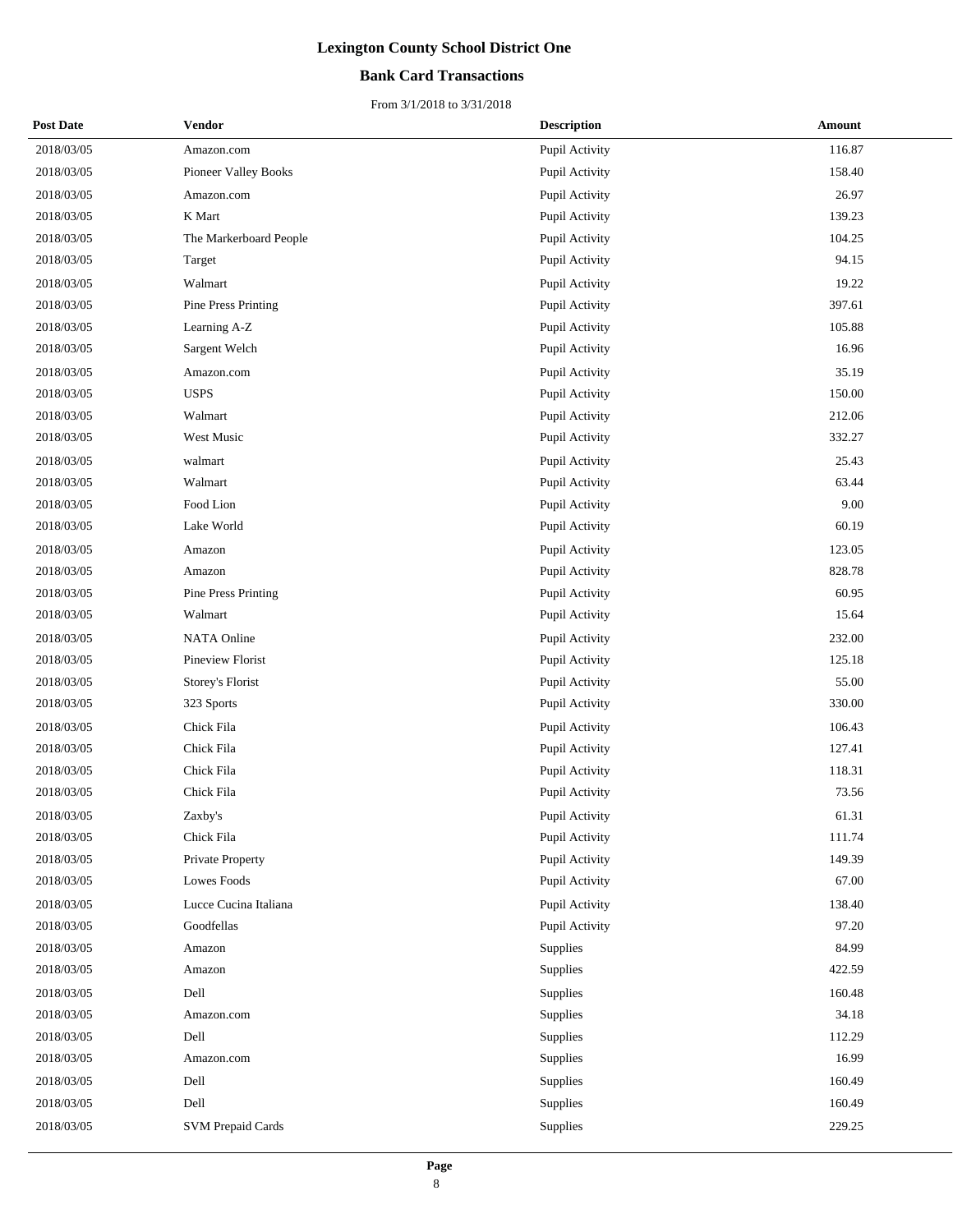### **Bank Card Transactions**

| <b>Post Date</b> | <b>Vendor</b>                 | <b>Description</b>        | Amount   |
|------------------|-------------------------------|---------------------------|----------|
| 2018/03/05       | Walmart                       | Supplies                  | 100.00   |
| 2018/03/07       | <b>Embassy Suites</b>         | Travel                    | 372.06   |
| 2018/03/07       | <b>Embassy Suites</b>         | Travel                    | 372.06   |
| 2018/03/07       | Adobe                         | Tuition                   | $-24.99$ |
| 2018/03/07       | Adobe                         | Tuition                   | 24.99    |
| 2018/03/07       | Amazon                        | Supplies                  | 10.76    |
| 2018/03/07       | Amazon                        | Supplies                  | 13.88    |
| 2018/03/07       | Wal-Mart                      | Supplies                  | 8.50     |
| 2018/03/07       | Michael's                     | Supplies                  | 16.46    |
| 2018/03/07       | K-Mart                        | Supplies                  | 89.22    |
| 2018/03/07       | GO Certificates.com           | Supplies                  | 33.00    |
| 2018/03/07       | <b>Educational Wonderland</b> | Supplies                  | 41.41    |
| 2018/03/07       | Target                        | Supplies                  | 67.22    |
| 2018/03/07       | <b>Wild Dunes Resort</b>      | Travel                    | 319.30   |
| 2018/03/07       | HPS Products & Services       | Supplies                  | 200.00   |
| 2018/03/07       | Lowe's                        | Supplies                  | 267.68   |
| 2018/03/07       | Johnny's Selected Seeds       | Supplies                  | 29.40    |
| 2018/03/07       | Mitchell Printing             | Printing and Binding      | 117.10   |
| 2018/03/07       | Amazon                        | Supplies                  | 81.60    |
| 2018/03/07       | American Airline              | Travel                    | 25.00    |
| 2018/03/07       | <b>UBER</b>                   | Travel                    | 72.26    |
| 2018/03/07       | <b>UBER</b>                   | Travel                    | 31.84    |
| 2018/03/07       | Hilton Garden Inn             | Travel                    | 327.58   |
| 2018/03/07       | Hilton Garden Inn             | Travel                    | 327.58   |
| 2018/03/07       | Columbia Metro Airport        | Travel                    | 36.00    |
| 2018/03/07       | American Airline              | Travel                    | 64.01    |
| 2018/03/07       | Ez Trip, Inc.                 | Travel                    | 72.48    |
| 2018/03/07       | Expedia - American Airlines   | Travel                    | 2,147.50 |
| 2018/03/07       | Hilton Garden Inn             | Travel                    | 283.04   |
| 2018/03/07       | <b>UBER</b>                   | Travel                    | 10.66    |
| 2018/03/07       | <b>UBER</b>                   | Travel                    | 10.59    |
| 2018/03/07       | <b>UBER</b>                   | Travel                    | 4.77     |
| 2018/03/07       | American Airlines             | Travel                    | 25.00    |
| 2018/03/07       | <b>UBER</b>                   | Travel                    | 71.09    |
| 2018/03/07       | Town & Country                | Supplies                  | 84.00    |
| 2018/03/07       | <b>SLED</b>                   | Other Prof & Tech Service | 48.00    |
| 2018/03/07       | Office Depot                  | Supplies                  | 299.58   |
| 2018/03/07       | <b>USPS</b>                   | Supplies                  | 50.00    |
| 2018/03/07       | Home Depot                    | Supplies                  | 4.78     |
| 2018/03/07       | Office Depot                  | Supplies                  | 36.36    |
| 2018/03/07       | Lowes                         | Supplies                  | 698.53   |
| 2018/03/07       | Home Depot                    | Supplies                  | 547.48   |
| 2018/03/07       | WalMart                       | Supplies                  | 14.94    |
| 2018/03/07       | <b>USPS</b>                   | Supplies                  | 6.20     |
| 2018/03/07       | Office Depot                  | Supplies                  | 617.59   |
|                  |                               |                           |          |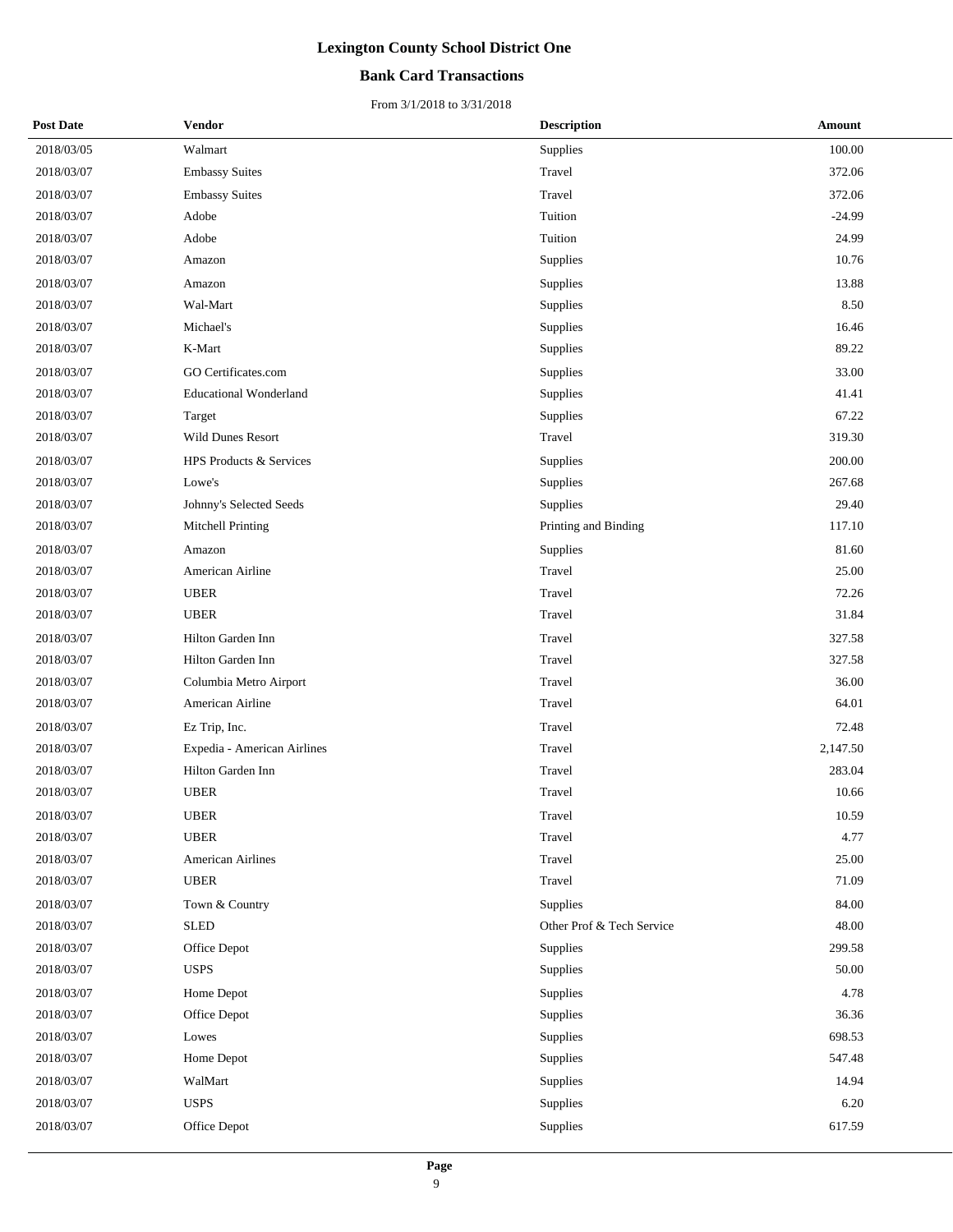### **Bank Card Transactions**

| <b>Post Date</b> | Vendor                         | <b>Description</b>         | <b>Amount</b> |
|------------------|--------------------------------|----------------------------|---------------|
| 2018/03/07       | Office Depot                   | Supplies                   | 458.94        |
| 2018/03/07       | <b>Ashley Furniture</b>        | Supplies                   | 425.85        |
| 2018/03/07       | Office Depot                   | Supplies                   | 91.24         |
| 2018/03/07       | Office Depot                   | <b>Technology Supplies</b> | 106.98        |
| 2018/03/07       | Amazon                         | <b>Technology Supplies</b> | 65.99         |
| 2018/03/07       | Pearson VUE Voucher Sales      | Other Prof & Tech Service  | 808.00        |
| 2018/03/07       | Shell Pitt Stop #15            | Pupil Activity             | 98.50         |
| 2018/03/07       | Shell Pitt Stop #15            | Pupil Activity             | 120.87        |
| 2018/03/12       | ENTERPRISE RENT-A-CAR LEXINGTO | Travel                     | 313.55        |
| 2018/03/12       | SCASBO 803-6087124 SC          | Travel                     | 210.00        |
| 2018/03/12       | MURPHY EXPRESS 8684 LEXINGTON, | Travel                     | 39.41         |
| 2018/03/12       | WAWA 8618 0086181 VIRGINIA BC  | Travel                     | 59.15         |
| 2018/03/12       | SHELL OIL 2065822069 LEXINGTON | Travel                     | 10.00         |
| 2018/03/12       | SCASBO 803-6087124 SC          | Travel                     | 210.00        |
| 2018/03/12       | ENTERPRISE RENT-A-CAR LEXINGTO | Travel                     | 9.48          |
| 2018/03/12       | OFFICE DEPOT #2196 LEXINGTON,  | Supplies                   | 19.25         |
| 2018/03/12       | POST EXPRESS LEXINGTON, SC     | Supplies                   | 1.55          |
| 2018/03/12       | POSTAL EXPRESS LEXINGTON, SC   | Supplies                   | 15.30         |
| 2018/03/12       | SC ACCOUNTACNY BOARD 803-896-4 | Dues and Fees              | 80.00         |
| 2018/03/12       | SC ACCOUNTANCY BOARD 803-896-4 | Dues and Fees              | 80.00         |
| 2018/03/12       | FREDPRYOR CAREERTRACK 800-5563 | Dues and Fees              | 199.00        |
| 2018/03/12       | FREDPRYOR CAREER TRACK 800-556 | Dues and Fees              | 199.00        |
| 2018/03/12       | GOVERNMENT FINANCE 312-977-970 | Dues and Fees              | 725.00        |
| 2018/03/12       | SC ACCOUNTANCY BOARD 803-896-4 | Dues and Fees              | 80.00         |
| 2018/03/20       | Home Depot                     | Supplies-Maintenace        | 105.93        |
| 2018/03/20       | Home Depot                     | Supplies-Maintenace        | 14.95         |
| 2018/03/20       | Home Depot                     | Supplies-Maintenace        | 2.76          |
| 2018/03/20       | Sherwin Williams               | Supplies-Maintenace        | 48.51         |
| 2018/03/20       | Whaley Parts & Supply          | Supplies-Maintenace        | 63.78         |
| 2018/03/20       | Lowe's                         | Supplies-Maintenace        | 12.31         |
| 2018/03/20       | City Electric                  | Supplies-Maintenace        | 57.37         |
| 2018/03/20       | WW Grainger                    | Supplies-Maintenace        | 32.03         |
| 2018/03/20       | Murray Supply                  | Supplies-Maintenace        | 180.85        |
| 2018/03/20       | Lowe's                         | Supplies-Maintenace        | 30.95         |
| 2018/03/20       | Lowe's                         | Supplies-Maintenace        | 37.82         |
| 2018/03/20       | City Electric                  | Supplies-Maintenace        | 216.54        |
| 2018/03/20       | Lowe's                         | Supplies-Maintenace        | 20.42         |
| 2018/03/20       | Lehigh Electric                | Repairs and Maintenance    | 305.00        |
| 2018/03/20       | Lowe's                         | Supplies-Maintenace        | 30.94         |
| 2018/03/20       | City Electric                  | Supplies-Maintenace        | 67.70         |
| 2018/03/20       | Ferguson                       | Supplies-Maintenace        | 16.48         |
| 2018/03/20       | WP Law                         | Supplies-Maintenace        | 50.02         |
| 2018/03/20       | Lowe's                         | Supplies-Maintenace        | 56.76         |
| 2018/03/22       | Gilbert Post Office            | Supplies                   | 210.17        |
| 2018/03/22       | Office Depot                   | Supplies                   | 258.55        |
|                  |                                |                            |               |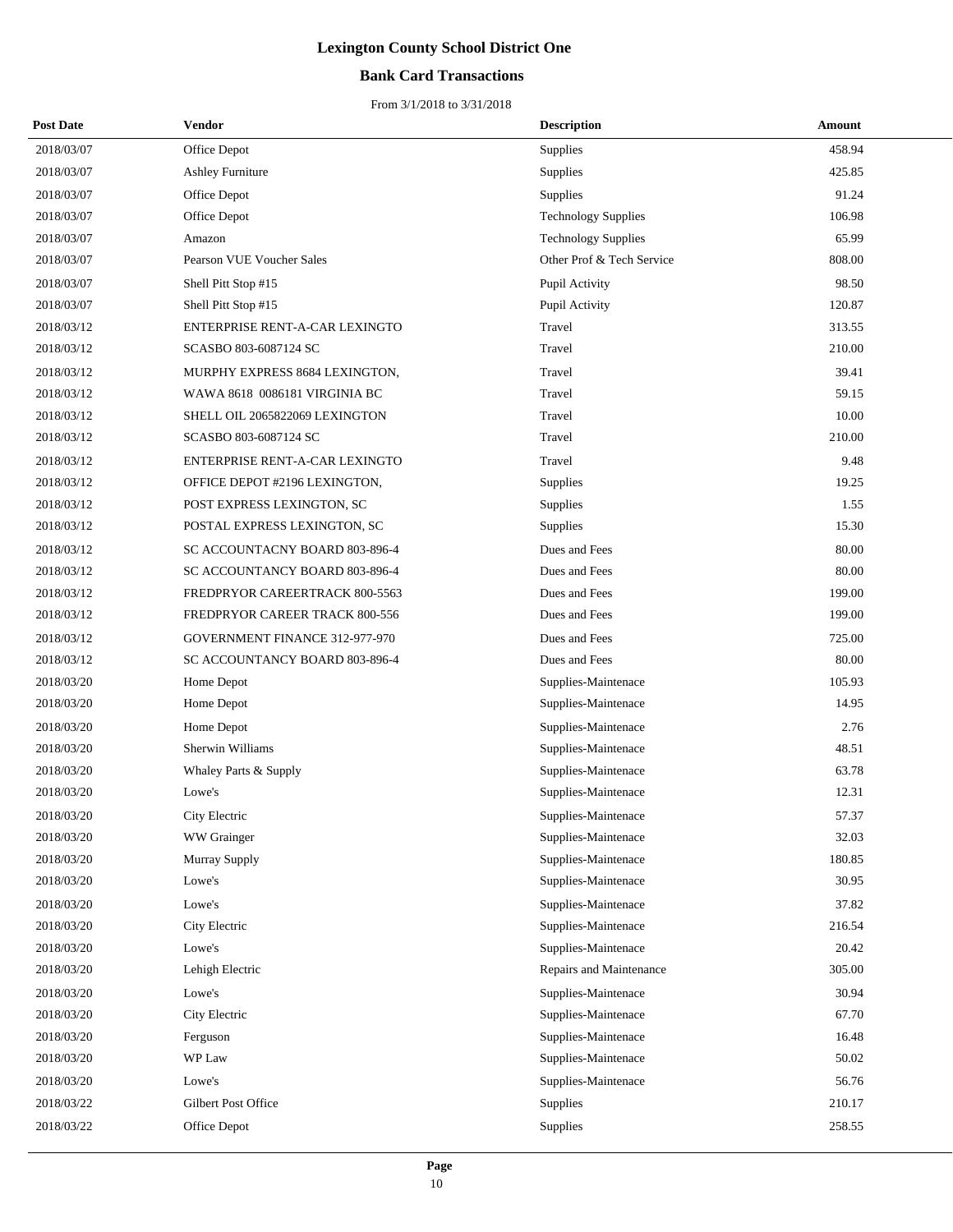### **Bank Card Transactions**

| <b>Post Date</b> | <b>Vendor</b>                | <b>Description</b>          | Amount |
|------------------|------------------------------|-----------------------------|--------|
| 2018/03/22       | Carowinds                    | <b>Pupil Transportation</b> | 100.00 |
| 2018/03/22       | Amazon                       | Supplies                    | 721.48 |
| 2018/03/22       | Walmart                      | Supplies                    | 148.93 |
| 2018/03/22       | Hobby Lobby                  | Supplies                    | 17.29  |
| 2018/03/22       | <b>USPS</b>                  | Supplies                    | 750.00 |
| 2018/03/22       | Amazon                       | Supplies                    | 207.89 |
| 2018/03/22       | Lowes                        | Supplies                    | 12.07  |
| 2018/03/22       | The Trpohy and Awards Center | Supplies                    | 64.03  |
| 2018/03/22       | <b>USPS</b>                  | Supplies                    | 20.70  |
| 2018/03/22       | Walmart                      | Supplies                    | 10.70  |
| 2018/03/22       | <b>Totally Promotional</b>   | Supplies                    | 275.00 |
| 2018/03/22       | <b>NASSP</b>                 | Supplies                    | 54.35  |
| 2018/03/22       | Amazon                       | <b>Technology Supplies</b>  | 175.92 |
| 2018/03/22       | Monoprice                    | <b>Technology Supplies</b>  | 275.50 |
| 2018/03/22       | Amazon                       | <b>Technology Supplies</b>  | 69.25  |
| 2018/03/22       | <b>IGA</b>                   | Supplies                    | 39.94  |
| 2018/03/22       | Walmart                      | Supplies                    | 50.86  |
| 2018/03/22       | <b>Bound to Stay Bound</b>   | <b>Library Books</b>        | 393.12 |
| 2018/03/22       | Mackin                       | <b>Library Books</b>        | 293.90 |
| 2018/03/22       | Sherwin Williams             | Supplies-Maintenace         | 241.82 |
| 2018/03/22       | Lowe's                       | Supplies-Maintenace         | 5.86   |
| 2018/03/22       | Lowe's                       | Supplies-Maintenace         | 80.20  |
| 2018/03/22       | Lowe's                       | Supplies-Maintenace         | 197.07 |
| 2018/03/22       | Shell Oil                    | Supplies-Maintenace         | 85.00  |
| 2018/03/22       | Shell Oil                    | Supplies-Maintenace         | 85.00  |
| 2018/03/22       | Enlows                       | Supplies-Maintenace         | 38.67  |
| 2018/03/22       | Machine & Welding Supply     | Supplies-Maintenace         | 47.08  |
| 2018/03/22       | Shell Oil                    | Supplies-Maintenace         | 85.00  |
| 2018/03/22       | Ferguson                     | Supplies-Maintenace         | 18.60  |
| 2018/03/22       | Northern Tool                | Supplies-Maintenace         | 575.66 |
| 2018/03/22       | <b>ASAP</b> Parts            | Supplies-Maintenace         | 187.53 |
| 2018/03/22       | A-Z Lawnmower                | Supplies-Maintenace         | 121.82 |
| 2018/03/22       | <b>ADM</b> Signs             | Supplies-Maintenace         | 57.78  |
| 2018/03/22       | Ferguson                     | Supplies-Maintenace         | 46.98  |
| 2018/03/22       | Ferguson                     | Supplies-Maintenace         | 68.75  |
| 2018/03/22       | <b>ADM</b> Signs             | Supplies-Maintenace         | 57.78  |
| 2018/03/22       | WP Law                       | Supplies-Maintenace         | 250.59 |
| 2018/03/22       | Ferguson                     | Supplies-Maintenace         | 122.08 |
| 2018/03/22       | Price's                      | Supplies-Maintenace         | 109.68 |
| 2018/03/22       | Ferguson                     | Supplies-Maintenace         | 45.43  |
| 2018/03/22       | Ferguson                     | Supplies-Maintenace         | 96.86  |
| 2018/03/22       | WW Grainger                  | Supplies-Maintenace         | 71.34  |
| 2018/03/22       | Home Depot                   | Supplies-Maintenace         | 28.15  |
| 2018/03/22       | Ferguson                     | Supplies-Maintenace         | 235.43 |
| 2018/03/22       | Lexington True Value         | Supplies-Maintenace         | 17.96  |
|                  |                              |                             |        |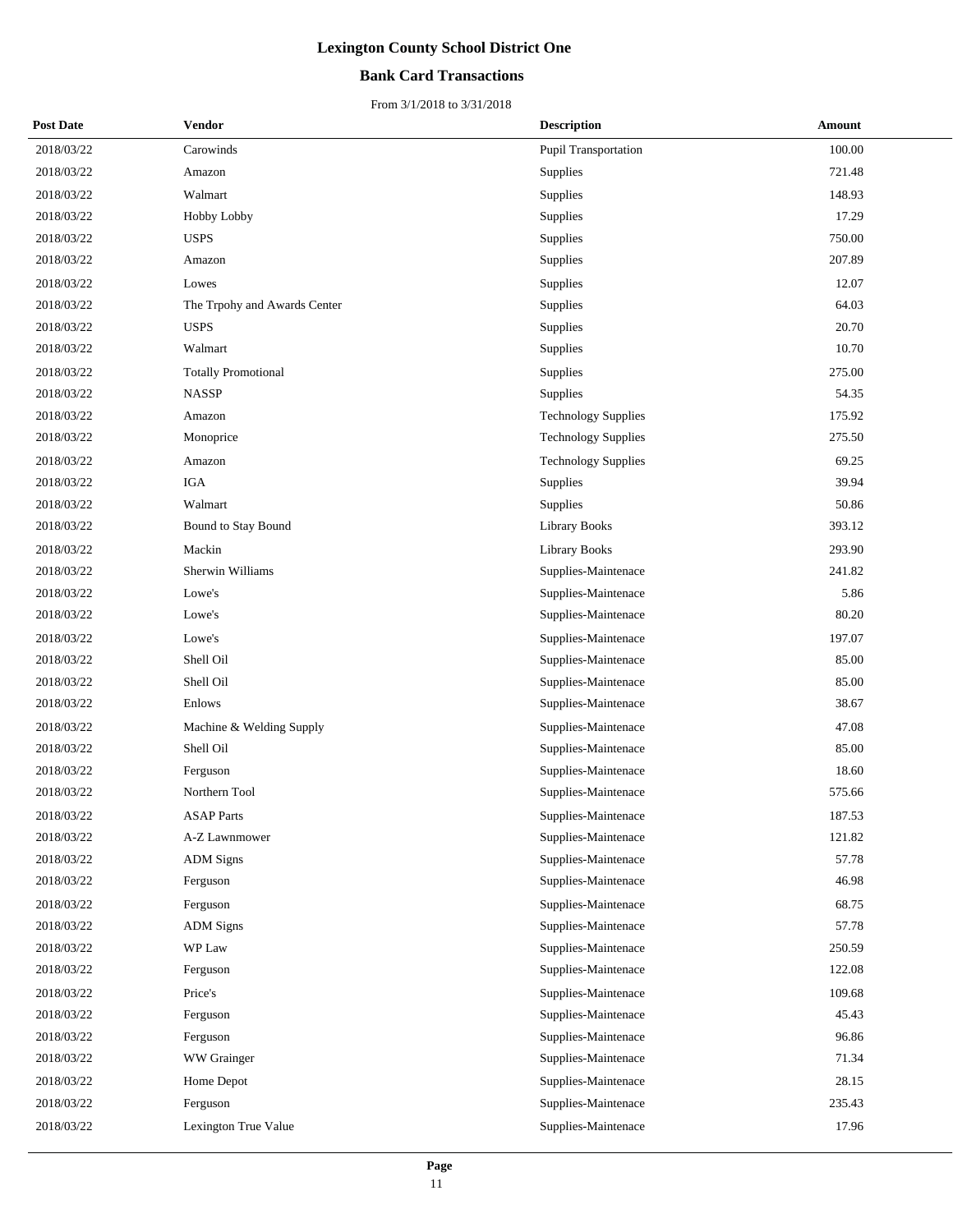### **Bank Card Transactions**

| <b>Post Date</b> | Vendor               | <b>Description</b> | <b>Amount</b>                 |  |
|------------------|----------------------|--------------------|-------------------------------|--|
| 2018/03/22       | Lexington True Value |                    | 66.41<br>Supplies-Maintenace  |  |
| 2018/03/22       | Price's              |                    | 74.35<br>Supplies-Maintenace  |  |
| 2018/03/22       | Ferguson             |                    | Supplies-Maintenace<br>162.54 |  |
| 2018/03/22       | Ferguson             |                    | Supplies-Maintenace<br>30.87  |  |
| 2018/03/22       | <b>ASAP</b> Parts    |                    | 187.53<br>Supplies-Maintenace |  |
| 2018/03/22       | Sherwin Williams     |                    | 149.20<br>Supplies-Maintenace |  |
| 2018/03/22       | Sherwin Williams     |                    | 109.61<br>Supplies-Maintenace |  |
| 2018/03/22       | Sherwin Williams     |                    | 110.36<br>Supplies-Maintenace |  |
| 2018/03/22       | Lowe's               |                    | 42.50<br>Supplies-Maintenace  |  |
| 2018/03/22       | Ferguson             |                    | 18.68<br>Supplies-Maintenace  |  |
| 2018/03/22       | Sherwin Williams     |                    | 137.97<br>Supplies-Maintenace |  |
| 2018/03/22       | Sherwin Williams     |                    | Supplies-Maintenace<br>137.44 |  |
| 2018/03/22       | Ferguson             |                    | 36.05<br>Supplies-Maintenace  |  |
| 2018/03/22       | Sherwin Williams     |                    | Supplies-Maintenace<br>129.36 |  |
| 2018/03/22       | WinSupply            |                    | Supplies-Maintenace<br>127.88 |  |
| 2018/03/22       | Gateway              |                    | 7.83<br>Supplies-Maintenace   |  |
| 2018/03/22       | WinSupply            |                    | 140.38<br>Supplies-Maintenace |  |
| 2018/03/22       | Ferguson             |                    | 30.43<br>Supplies-Maintenace  |  |
| 2018/03/22       | WinSupply            |                    | 66.71<br>Supplies-Maintenace  |  |
| 2018/03/22       | WinSupply            |                    | Supplies-Maintenace<br>11.36  |  |
| 2018/03/22       | Lowe's               |                    | 136.96<br>Supplies-Maintenace |  |
| 2018/03/22       | Ferguson             |                    | 73.96<br>Supplies-Maintenace  |  |
| 2018/03/22       | Gateway              |                    | Supplies-Maintenace<br>112.35 |  |
| 2018/03/22       | Amazon               |                    | 74.50<br>Supplies-Maintenace  |  |
| 2018/03/22       | Amazon               |                    | 20.81<br>Supplies-Maintenace  |  |
| 2018/03/22       | Amazon               |                    | 150.10<br>Supplies-Maintenace |  |
| 2018/03/22       | Cable & Connections  |                    | 44.95<br>Supplies-Maintenace  |  |
| 2018/03/22       | Ferguson             |                    | Supplies-Maintenace<br>15.50  |  |
| 2018/03/22       | Gateway              |                    | Supplies-Maintenace<br>15.46  |  |
| 2018/03/22       | Ferguson             |                    | 30.67<br>Supplies-Maintenace  |  |
| 2018/03/22       | Gateway              |                    | 6.74<br>Supplies-Maintenace   |  |
| 2018/03/22       | Lowes                | <b>Supplies</b>    | 14.94                         |  |
| 2018/03/22       | Ed Smith             | Supplies           | 327.41                        |  |
| 2018/03/22       | Ed Smith             | Supplies           | 23.49                         |  |
| 2018/03/22       | Ferguson             |                    | 102.70<br>Supplies-Maintenace |  |
| 2018/03/22       | Sherwin Williams     |                    | Supplies-Maintenace<br>186.14 |  |
| 2018/03/22       | Ferguson             |                    | 21.28<br>Supplies-Maintenace  |  |
| 2018/03/22       | Home Depot           |                    | 269.64<br>Supplies-Maintenace |  |
| 2018/03/22       | Amazon               |                    | Supplies-Maintenace<br>104.69 |  |
| 2018/03/22       | Mayer                |                    | Supplies-Maintenace<br>38.52  |  |
| 2018/03/22       | Supply House         |                    | 92.90<br>Supplies-Maintenace  |  |
| 2018/03/22       | Centerlen Services   |                    | 258.00<br>Supplies-Maintenace |  |
| 2018/03/22       | Murray Supply        |                    | 118.96<br>Supplies-Maintenace |  |
| 2018/03/22       | Walmart              | Supplies           | 92.36                         |  |
| 2018/03/22       | Dollar General       | Supplies           | 8.56                          |  |
|                  |                      |                    |                               |  |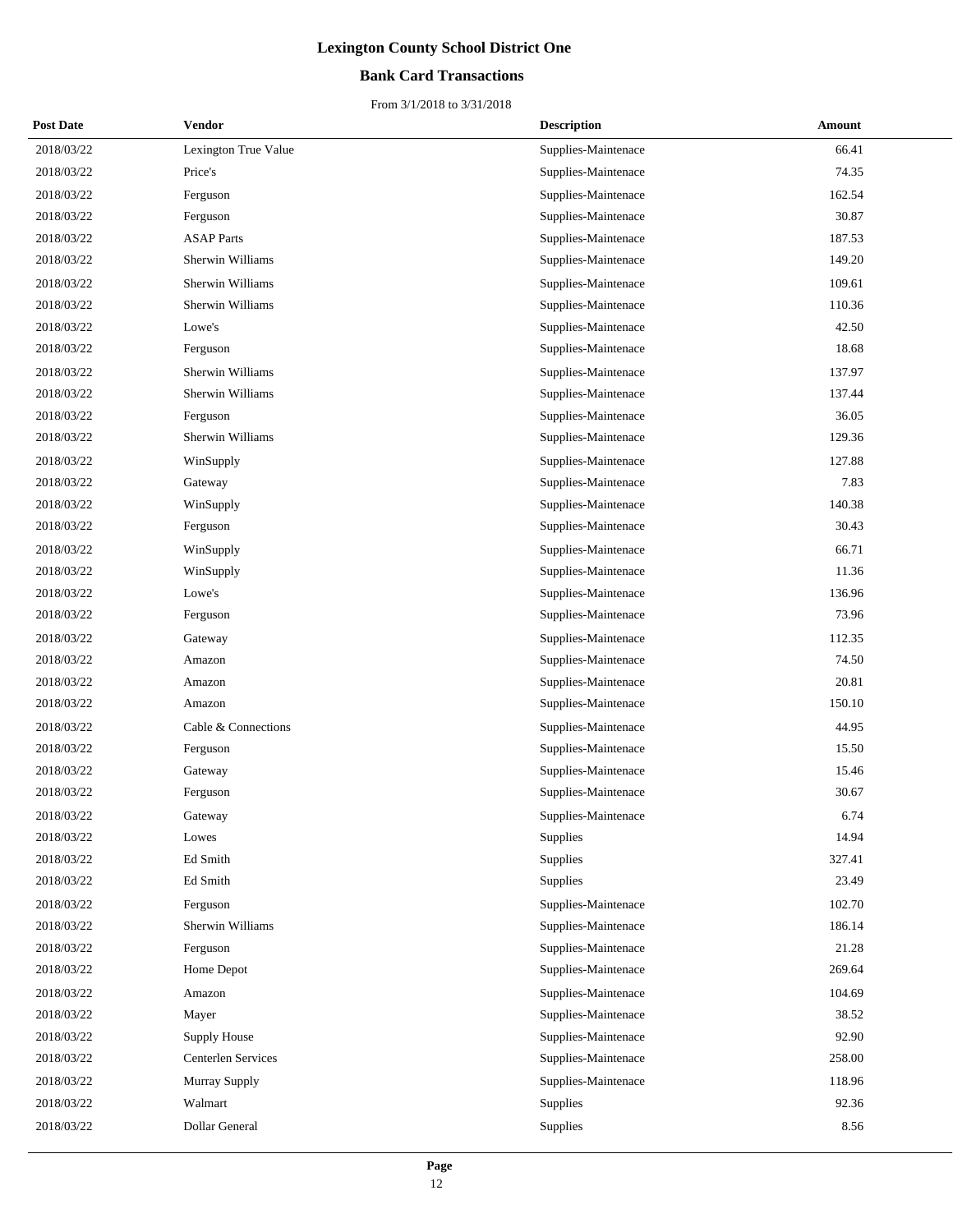### **Bank Card Transactions**

| <b>Post Date</b> | <b>Vendor</b>                | <b>Description</b> | <b>Amount</b> |
|------------------|------------------------------|--------------------|---------------|
| 2018/03/22       | Renaissance Hotel Wav        | Travel             | 584.88        |
| 2018/03/22       | Accutrain Corporation        | Travel             | 810.00        |
| 2018/03/22       | Renaissance Hotels Wav       | Travel             | 584.88        |
| 2018/03/22       | Lowes                        | Pupil Activity     | 36.34         |
| 2018/03/22       | Walmart                      | Pupil Activity     | 43.70         |
| 2018/03/22       | J W Pepper                   | Pupil Activity     | 41.49         |
| 2018/03/22       | Amazon                       | Pupil Activity     | 90.97         |
| 2018/03/22       | Amazon                       | Pupil Activity     | 68.68         |
| 2018/03/22       | Epic Sports                  | Pupil Activity     | 24.71         |
| 2018/03/22       | Goodwill                     | Pupil Activity     | 17.00         |
| 2018/03/22       | Amazon                       | Pupil Activity     | 33.90         |
| 2018/03/22       | Dollar Tree                  | Pupil Activity     | $-25.68$      |
| 2018/03/22       | Amazon                       | Pupil Activity     | 61.38         |
| 2018/03/22       | Amazon                       | Pupil Activity     | 23.37         |
| 2018/03/22       | Walmart                      | Pupil Activity     | 2.43          |
| 2018/03/22       | Walmart                      | Pupil Activity     | 26.44         |
| 2018/03/22       | Walmart                      | Pupil Activity     | 75.30         |
| 2018/03/22       | J W Pepper                   | Pupil Activity     | 117.94        |
| 2018/03/22       | Best Buy                     | Pupil Activity     | 32.07         |
| 2018/03/22       | The Trpohy and Awards Center | Pupil Activity     | 144.45        |
| 2018/03/22       | The Trpohy and Awards Center | Pupil Activity     | 208.65        |
| 2018/03/22       | The Trpohy and Awards Center | Pupil Activity     | 32.10         |
| 2018/03/26       | <b>AMAZON</b>                | Supplies           | 27.72         |
| 2018/03/26       | <b>AMAZON</b>                | Supplies           | 29.84         |
| 2018/03/26       | <b>AMAZON</b>                | Supplies           | 295.09        |
| 2018/03/26       | WEST MUSIC                   | Supplies           | 47.15         |
| 2018/03/26       | <b>IPRINT TECHNOLOGIES</b>   | Supplies           | 223.63        |
| 2018/03/26       | <b>Teachers Pay Teachers</b> | Supplies-Immersion | 54.25         |
| 2018/03/26       | Amazon                       | Supplies           | 86.19         |
| 2018/03/26       | Amazon                       | Supplies           | 45.00         |
| 2018/03/26       | Amazon                       | Supplies           | 60.98         |
| 2018/03/26       | Office Depot                 | Supplies           | 159.21        |
| 2018/03/26       | Amazon                       | Supplies           | 14.54         |
| 2018/03/26       | Amazon Market Place          | Supplies           | 49.74         |
| 2018/03/26       | Amazon                       | Supplies           | 187.50        |
| 2018/03/26       | Amazon.com                   | Supplies           | 4.86          |
| 2018/03/26       | <b>AMAZON</b>                | Supplies           | 54.54         |
| 2018/03/26       | WEST MUSIC                   | Supplies           | 52.47         |
| 2018/03/26       | AMAZON                       | Supplies           | 69.35         |
| 2018/03/26       | <b>IPRINT TECHNOLOGIES</b>   | Supplies           | 209.00        |
| 2018/03/26       | <b>AMAZON</b>                | Supplies           | 23.10         |
| 2018/03/26       | <b>AMAZON</b>                | Supplies           | 30.23         |
| 2018/03/26       | <b>IPRINT TECHNOLOGIES</b>   | Supplies           | 637.37        |
| 2018/03/26       | <b>AMAZON</b>                | Supplies           | 90.15         |
| 2018/03/26       | walmart                      | Supplies           | 49.14         |
|                  |                              |                    |               |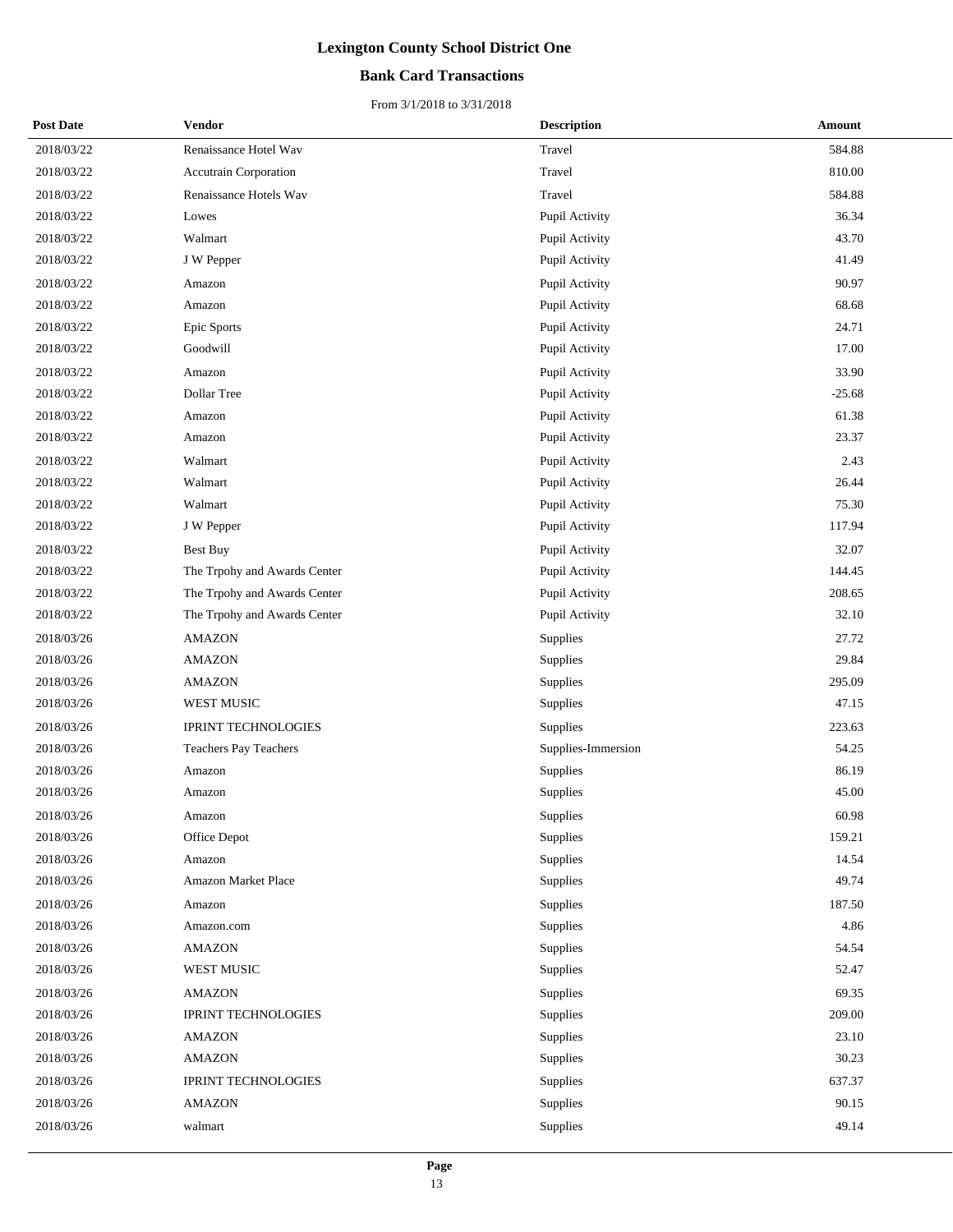### **Bank Card Transactions**

| <b>Post Date</b> | <b>Vendor</b>             | <b>Description</b>               | Amount    |
|------------------|---------------------------|----------------------------------|-----------|
| 2018/03/26       | Office depot              | Supplies                         | 176.52    |
| 2018/03/26       | office depot              | Supplies                         | $-176.52$ |
| 2018/03/26       | Cromers retail            | Supplies                         | 29.98     |
| 2018/03/26       | Office Depot              | Supplies                         | 37.14     |
| 2018/03/26       | amazon                    | Supplies                         | 168.80    |
| 2018/03/26       | Walmart                   | Supplies                         | 38.01     |
| 2018/03/26       | amazon                    | Supplies                         | 97.47     |
| 2018/03/26       | pine press                | Supplies                         | 270.06    |
| 2018/03/26       | amazon                    | Supplies                         | 15.21     |
| 2018/03/26       | amazon                    | Supplies                         | 142.89    |
| 2018/03/26       | office depot              | Supplies                         | 234.00    |
| 2018/03/26       | Amazon.com                | Supplies                         | 35.75     |
| 2018/03/26       | Atlas Eventstable         | Supplies                         | 990.00    |
| 2018/03/26       | Lowes                     | Supplies                         | 12.52     |
| 2018/03/26       | Amazon.com                | Supplies                         | 9.85      |
| 2018/03/26       | Amazon                    | Supplies                         | 437.84    |
| 2018/03/26       | Amazon                    | Supplies                         | 46.68     |
| 2018/03/26       | Kmart                     | Supplies                         | 56.73     |
| 2018/03/26       | Dollar Tree               | Supplies                         | 82.34     |
| 2018/03/26       | Amazon                    | Supplies                         | 26.99     |
| 2018/03/26       | Therapro                  | Supplies                         | 37.50     |
| 2018/03/26       | Amazon.com                | Supplies                         | 210.37    |
| 2018/03/26       | Amazon                    | Supplies                         | 927.36    |
| 2018/03/26       | <b>SC Law Enforcement</b> | Travel                           | 90.00     |
| 2018/03/26       | <b>USC EMALL</b>          | Travel                           | 135.00    |
| 2018/03/26       | Amazon MarketPlace        | Supplies                         | 162.98    |
| 2018/03/26       | <b>HAMPTON INN</b>        | <b>Pupil Transportation-Inst</b> | 248.64    |
| 2018/03/26       | <b>WALMART</b>            | Supplies                         | 52.38     |
| 2018/03/26       | CONNECTION                | Supplies                         | 200.64    |
| 2018/03/26       | PRECISION ROLLER          | Supplies                         | 77.45     |
| 2018/03/26       | THE SUPPLY ROOM           | Supplies                         | 255.05    |
| 2018/03/26       | <b>SPECK</b>              | Supplies                         | 159.80    |
| 2018/03/26       | walmart                   | Supplies                         | 47.95     |
| 2018/03/26       | <b>AMAZON</b>             | Supplies                         | 71.95     |
| 2018/03/26       | <b>AMAZON</b>             | <b>Technology Supplies</b>       | 209.95    |
| 2018/03/26       | <b>Staples</b>            | Supplies                         | 190.45    |
| 2018/03/26       | Walker Hardware LLC       | Supplies                         | 44.30     |
| 2018/03/26       | amazon                    | Supplies                         | 49.90     |
| 2018/03/26       | Amazon                    | Supplies                         | 34.14     |
| 2018/03/26       | Amazon                    | Supplies                         | 373.83    |
| 2018/03/26       | Super Duper publications  | Supplies                         | 104.84    |
| 2018/03/26       | The UPS Store             | Supplies                         | 155.53    |
| 2018/03/26       | FORMS AND SUPPLY          | Supplies                         | 27.39     |
| 2018/03/26       | <b>CHEFSTORE</b>          | Supplies                         | 211.18    |
| 2018/03/26       | <b>EISS</b>               | Supplies                         | 197.68    |
|                  |                           |                                  |           |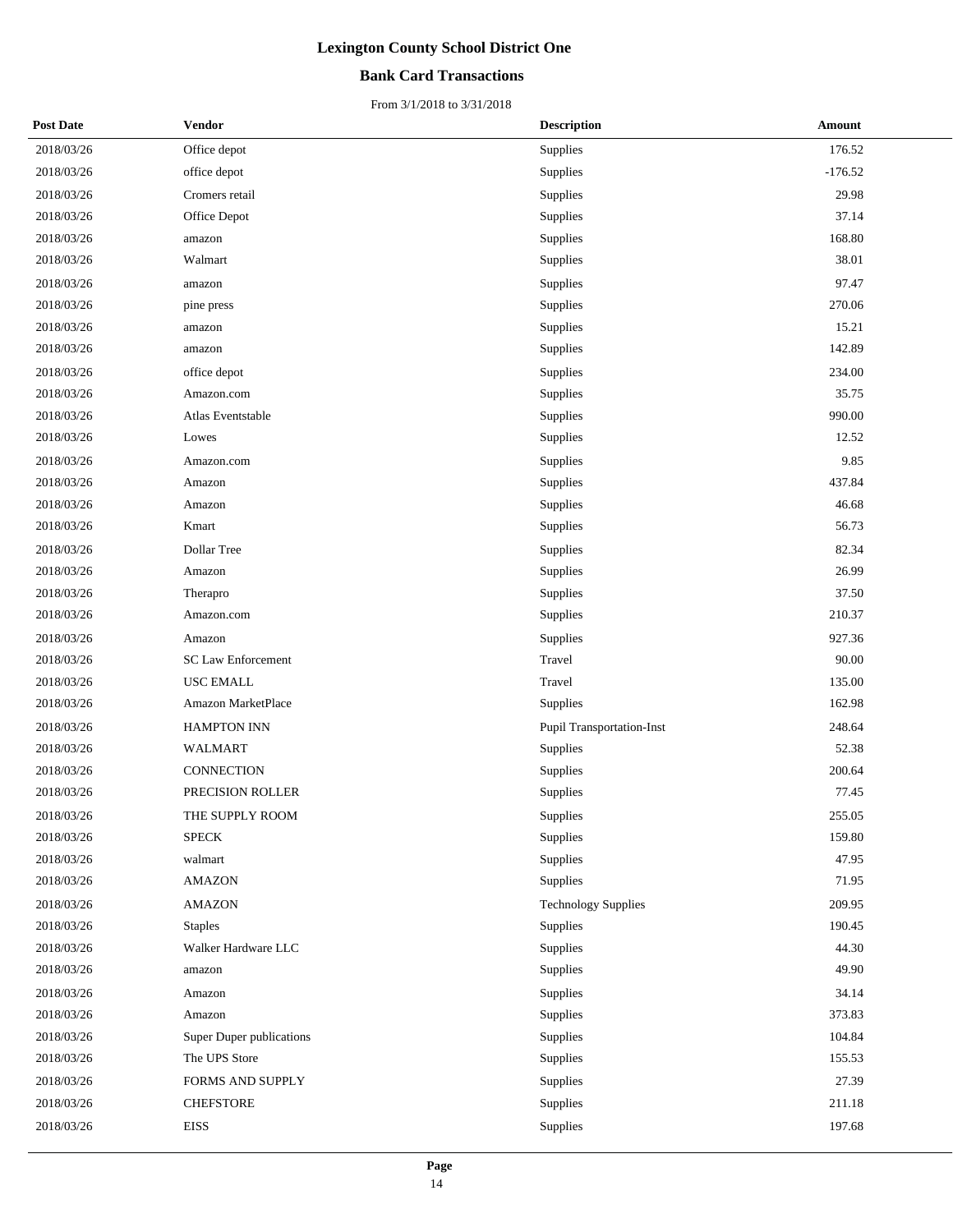### **Bank Card Transactions**

| <b>Post Date</b> | Vendor                          | <b>Description</b>          | Amount    |
|------------------|---------------------------------|-----------------------------|-----------|
| 2018/03/26       | <b>CHEFSTORE</b>                | Supplies                    | 153.92    |
| 2018/03/26       | <b>LOWES FOODS</b>              | Supplies                    | 19.68     |
| 2018/03/26       | <b>EXXON MOBIL</b>              | Supplies                    | 53.60     |
| 2018/03/26       | <b>PUBLIX</b>                   | Supplies                    | 106.58    |
| 2018/03/26       | <b>PUBLIX</b>                   | Supplies                    | 34.58     |
| 2018/03/26       | <b>EXXON MOBIL</b>              | Supplies                    | 34.19     |
| 2018/03/26       | <b>EXXON MOBIL</b>              | Supplies                    | 50.01     |
| 2018/03/26       | <b>SALON CENTRIC</b>            | Supplies                    | 42.82     |
| 2018/03/26       | <b>LOWES FOODS</b>              | Supplies                    | 20.05     |
| 2018/03/26       | <b>BILO</b>                     | Supplies                    | 49.55     |
| 2018/03/26       | Amazon                          | Supplies                    | 106.98    |
| 2018/03/26       | Pitsco                          | Supplies                    | 573.66    |
| 2018/03/26       | buycasters.com                  | Supplies                    | 27.49     |
| 2018/03/26       | pitsco                          | Supplies                    | 56.71     |
| 2018/03/26       | <b>HILTON GARDEN INN</b>        | Pupil Transportation        | 330.78    |
| 2018/03/26       | HILTON GARDEN INN               | <b>Pupil Transportation</b> | 330.78    |
| 2018/03/26       | HILTON GARDEN INN               | Pupil Transportation        | 330.78    |
| 2018/03/26       | MURPHY EXPRESS                  | Travel                      | 8.43      |
| 2018/03/26       | <b>SPINX</b>                    | Travel                      | 32.64     |
| 2018/03/26       | WEST MUSIC                      | Supplies                    | 0.88      |
| 2018/03/26       | <b>SCMEA Orchestra Division</b> | Pupil Transportation        | 70.00     |
| 2018/03/26       | <b>Staples</b>                  | Supplies                    | 151.90    |
| 2018/03/26       | South Carolina Music Educators  | Travel                      | 100.00    |
| 2018/03/26       | <b>AMAZON</b>                   | Supplies                    | 56.60     |
| 2018/03/26       | OFFICE DEPOT                    | Supplies                    | 49.10     |
| 2018/03/26       | <b>AMAZON</b>                   | Supplies                    | 49.99     |
| 2018/03/26       | <b>AMAZON</b>                   | Supplies                    | 176.03    |
| 2018/03/26       | PARTY CHEAP                     | Supplies                    | 168.00    |
| 2018/03/26       | <b>AMAZON</b>                   | Supplies                    | 112.25    |
| 2018/03/26       | Amazon                          | Supplies                    | 140.77    |
| 2018/03/26       | Amazon                          | Supplies                    | 338.98    |
| 2018/03/26       | Amazon                          | Supplies                    | 133.87    |
| 2018/03/26       | Lulu                            | Supplies                    | 19.99     |
| 2018/03/26       | <b>CASSIE</b>                   | Travel                      | 1,050.00  |
| 2018/03/26       | <b>American Airlines</b>        | Travel                      | 3,084.00  |
| 2018/03/26       | IB workshops                    | Travel                      | $-600.00$ |
| 2018/03/26       | <b>American Airlines</b>        | Travel                      | 1,484.97  |
| 2018/03/26       | <b>USC</b>                      | Travel                      | 135.00    |
| 2018/03/26       | Positive Promotions             | Supplies                    | 85.35     |
| 2018/03/26       | Amazon Market Place             | Supplies                    | 33.34     |
| 2018/03/26       | <b>Amazon Market Place</b>      | Supplies                    | 9.98      |
| 2018/03/26       | Amazon Market Place             | Supplies                    | 123.08    |
| 2018/03/26       | Amazon                          | Supplies                    | 19.26     |
| 2018/03/26       | Amazon                          | Supplies                    | 14.95     |
| 2018/03/26       | Amazon                          | Supplies                    | 10.99     |
|                  |                                 |                             |           |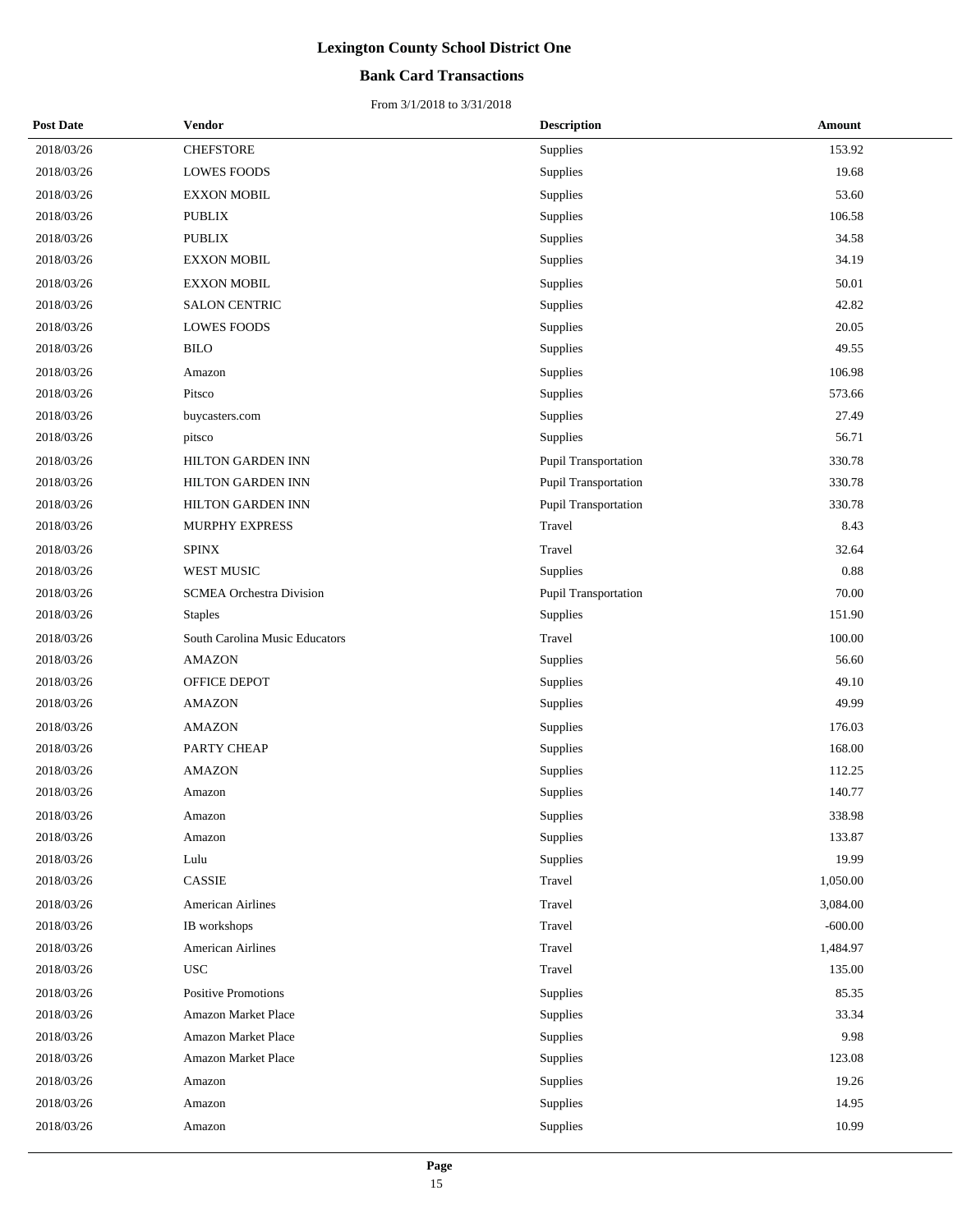### **Bank Card Transactions**

| <b>Post Date</b> | Vendor                               | <b>Description</b>              | Amount   |
|------------------|--------------------------------------|---------------------------------|----------|
| 2018/03/26       | Amazon                               | Supplies                        | 18.20    |
| 2018/03/26       | Amazon                               | Supplies                        | 171.26   |
| 2018/03/26       | Amazon                               | Supplies                        | 26.45    |
| 2018/03/26       | Amazon                               | Supplies                        | 17.43    |
| 2018/03/26       | Amazon                               | Supplies                        | 47.92    |
| 2018/03/26       | Amazon                               | Supplies                        | 14.95    |
| 2018/03/26       | Amazon                               | Supplies                        | 35.28    |
| 2018/03/26       | <b>Amazon MarketPlace</b>            | Supplies                        | 105.63   |
| 2018/03/26       | Walgreens -                          | Supplies                        | 16.66    |
| 2018/03/26       | Walmart                              | Supplies                        | 61.28    |
| 2018/03/26       | Dollar General                       | Supplies                        | 34.03    |
| 2018/03/26       | Demco                                | Supplies                        | 330.22   |
| 2018/03/26       | amazon                               | Supplies                        | 107.46   |
| 2018/03/26       | Amazon -                             | Library Books                   | 343.43   |
| 2018/03/26       | Audible                              | <b>Library Books</b>            | 41.99    |
| 2018/03/26       | Amazon Market Place                  | Supplies                        | 40.86    |
| 2018/03/26       | American Library Association         | Supplies                        | 90.00    |
| 2018/03/26       | THE WESTIN SEATTLE                   | <b>Travel-Teacher Staff Dev</b> | 626.76   |
| 2018/03/26       | <b>SCASA</b>                         | Travel                          | 125.00   |
| 2018/03/26       | ISTE conference                      | Travel                          | 450.00   |
| 2018/03/26       | International Center for Leade       | Travel                          | 670.00   |
| 2018/03/26       | Marriott Hilton Head                 | Travel                          | 152.64   |
| 2018/03/26       | Marriott Hilton Head                 | Travel                          | 305.28   |
| 2018/03/26       | <b>SC Future Minds</b>               | Travel                          | 78.98    |
| 2018/03/26       | <b>SC Foundation for Educational</b> | Travel                          | 150.00   |
| 2018/03/26       | Walmart                              | Supplies                        | 119.33   |
| 2018/03/26       | Walmart                              | Supplies                        | 6.76     |
| 2018/03/26       | Chick Fil A                          | Other Objects                   | 161.24   |
| 2018/03/26       | Antai Asian Gourmet                  | Other Objects                   | 74.67    |
| 2018/03/26       | <b>AMAZON</b>                        | Supplies                        | 18.18    |
| 2018/03/26       | Marriott Charleston                  | Travel                          | 674.80   |
| 2018/03/26       | USPS -                               | Supplies                        | 6.70     |
| 2018/03/26       | Amazon                               | Supplies                        | 363.76   |
| 2018/03/26       | <b>FSI</b>                           | Supplies                        | 90.09    |
| 2018/03/26       | Office Depot                         | Supplies                        | 93.06    |
| 2018/03/26       | Amazon Market Place                  | Supplies                        | 50.97    |
| 2018/03/26       | Plum Paper.com                       | Supplies                        | 62.75    |
| 2018/03/26       | Office Depot                         | Supplies                        | $-41.68$ |
| 2018/03/26       | Amazon Market Place                  | Supplies                        | 11.98    |
| 2018/03/26       | <b>Amazon Market Place</b>           | Supplies                        | 149.90   |
| 2018/03/26       | Office Depot                         | Supplies                        | 41.68    |
| 2018/03/26       | Office Depot                         | Supplies                        | 83.35    |
| 2018/03/26       | <b>US Postal Service</b>             | Supplies                        | 359.10   |
| 2018/03/26       | Office Depot                         | Supplies                        | 41.68    |
| 2018/03/26       | Amazon Market Place                  | Supplies                        | 33.98    |
|                  |                                      |                                 |          |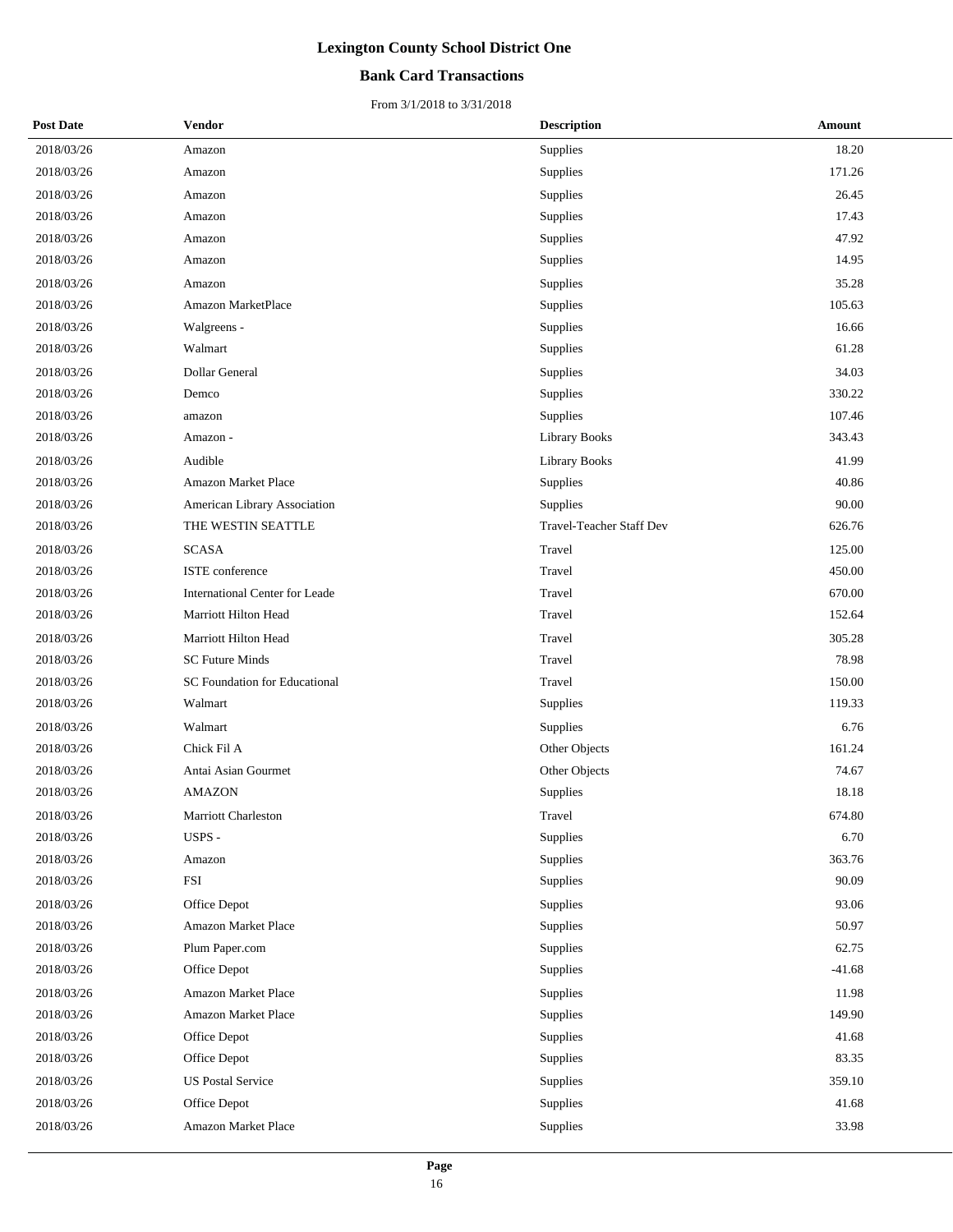### **Bank Card Transactions**

| <b>Post Date</b> | Vendor                 | <b>Description</b>      | Amount |
|------------------|------------------------|-------------------------|--------|
| 2018/03/26       | 2018 Transform SC      | Travel                  | 105.99 |
| 2018/03/26       | Demco                  | Supplies                | 95.53  |
| 2018/03/26       | LR Hook                | Repairs and Maintenance | 39.08  |
| 2018/03/26       | Truck Pro              | Supplies-Maintenace     | 107.09 |
| 2018/03/26       | Enlows                 | Supplies-Maintenace     | 196.54 |
| 2018/03/26       | NAPA                   | Supplies-Maintenace     | 181.89 |
| 2018/03/26       | <b>NAPA</b>            | Supplies-Maintenace     | 32.09  |
| 2018/03/26       | Enlows                 | Supplies-Maintenace     | 237.19 |
| 2018/03/26       | Lowe's                 | Supplies-Maintenace     | 24.71  |
| 2018/03/26       | OReilly                | Supplies-Maintenace     | 199.73 |
| 2018/03/26       | Truck Pro              | Supplies-Maintenace     | 81.76  |
| 2018/03/26       | Lowe's                 | Supplies-Maintenace     | 123.03 |
| 2018/03/26       | Truck Pro              | Supplies-Maintenace     | 96.39  |
| 2018/03/26       | OReilly                | Supplies-Maintenace     | 16.04  |
| 2018/03/26       | CK Supply              | Supplies-Maintenace     | 58.07  |
| 2018/03/26       | <b>Tractor Supply</b>  | Supplies-Maintenace     | 25.19  |
| 2018/03/26       | <b>ONLINE LABELS</b>   | Supplies                | 64.90  |
| 2018/03/26       | PRECISION ROLLER       | Supplies                | 197.91 |
| 2018/03/26       | A-Z LAWN               | Supplies                | 95.41  |
| 2018/03/26       | TRIANGLE SAFE AND LOCK | Supplies                | 17.21  |
| 2018/03/26       | HOME DEPOT             | Supplies                | 46.99  |
| 2018/03/26       | <b>LOWES</b>           | Supplies                | 71.86  |
| 2018/03/26       | LR HOOK                | Supplies                | 142.39 |
| 2018/03/26       | <b>SEARS</b>           | Supplies                | 121.97 |
| 2018/03/26       | <b>LOWES</b>           | Supplies                | 197.89 |
| 2018/03/26       | <b>LOWES</b>           | Supplies                | 189.93 |
| 2018/03/26       | A-Z LAWN               | Supplies                | 50.83  |
| 2018/03/26       | City Electric          | Supplies-Maintenace     | 56.33  |
| 2018/03/26       | Interlight             | Supplies-Maintenace     | 454.35 |
| 2018/03/26       | LOWE'S                 | Supplies                | 11.09  |
| 2018/03/26       | <b>LOWE'S</b>          | Supplies                | 34.61  |
| 2018/03/26       | City Electric          | Supplies-Maintenace     | 7.36   |
| 2018/03/26       | Carts Plus             | Supplies-Maintenace     | 59.91  |
| 2018/03/26       | Shell Oil              | Supplies                | 26.19  |
| 2018/03/26       | Lowes #02967           | Supplies                | 64.85  |
| 2018/03/26       | Lowes #00499           | Supplies                | 357.01 |
| 2018/03/26       | A-Z Lawnmower          | Supplies-Maintenace     | 76.98  |
| 2018/03/26       | City Electric          | Supplies-Maintenace     | 89.59  |
| 2018/03/26       | Lexington True Value   | Supplies-Maintenace     | 40.03  |
| 2018/03/26       | AutoZone               | Supplies-Maintenace     | 112.20 |
| 2018/03/26       | Ed Smith               | Supplies-Maintenace     | 61.21  |
| 2018/03/26       | City Electric          | Supplies-Maintenace     | 44.94  |
| 2018/03/26       | speedway               | Supplies                | 41.78  |
| 2018/03/26       | Lowe's                 | Supplies                | 20.93  |
| 2018/03/26       | the home depot         | Supplies                | 33.41  |
|                  |                        |                         |        |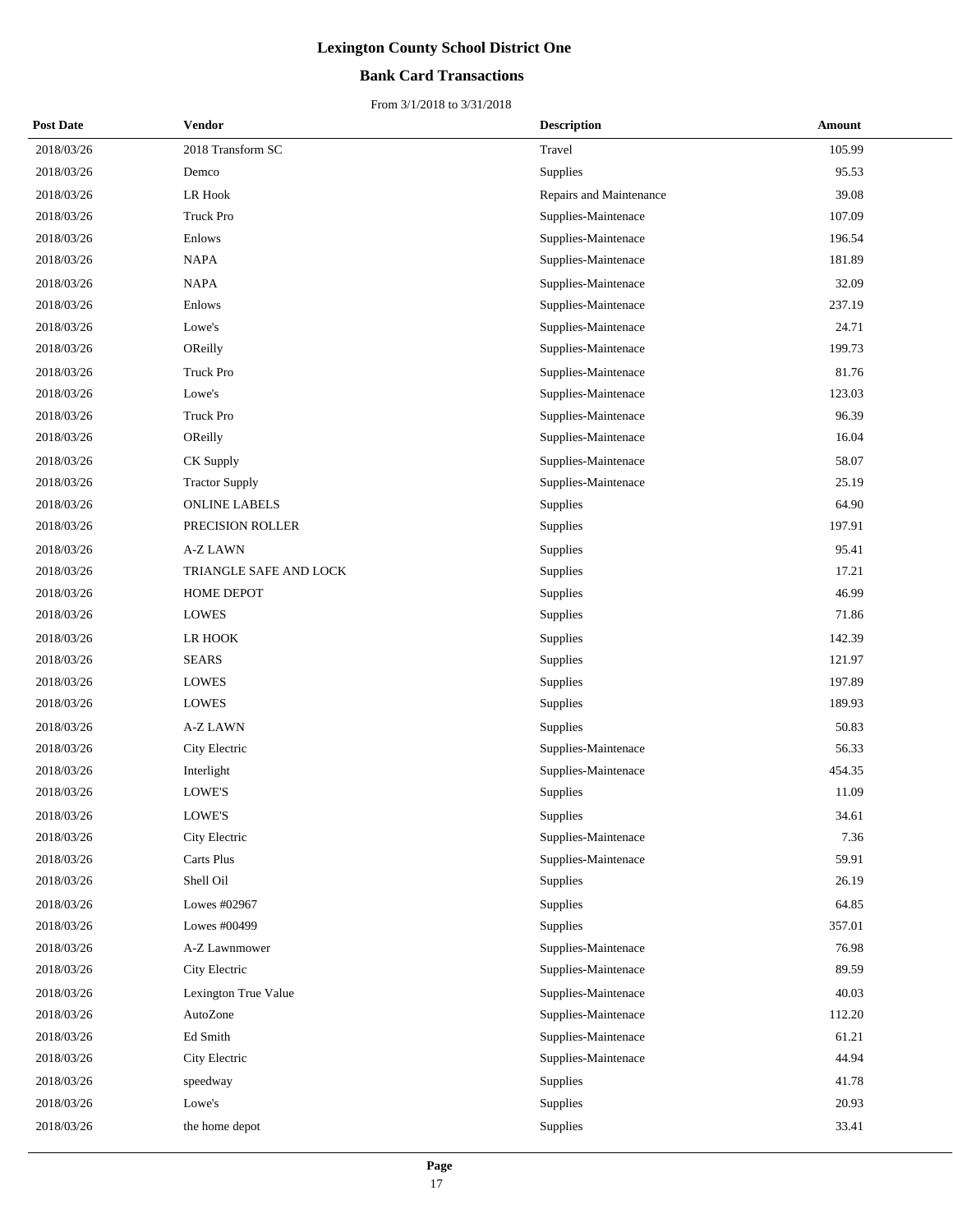### **Bank Card Transactions**

| <b>Post Date</b> | Vendor                      | <b>Description</b>  | <b>Amount</b> |
|------------------|-----------------------------|---------------------|---------------|
| 2018/03/26       | American landmaster         | Supplies            | 138.50        |
| 2018/03/26       | true value                  | Supplies            | 14.42         |
| 2018/03/26       | Lowe's                      | Supplies            | 78.73         |
| 2018/03/26       | amazon                      | Supplies            | 76.51         |
| 2018/03/26       | City Electric               | Supplies-Maintenace | 53.49         |
| 2018/03/26       | <b>EXXON MOBIL</b>          | Supplies            | 34.19         |
| 2018/03/26       | <b>LEXINGTON TRUE VALUE</b> | Supplies            | 20.98         |
| 2018/03/26       | <b>EXXON MOBIL</b>          | Supplies            | 40.00         |
| 2018/03/26       | LEXINGTON TRUE VALUE        | Supplies            | 53.00         |
| 2018/03/26       | <b>EXXON MOBIL</b>          | Supplies            | 25.00         |
| 2018/03/26       | City Electric               | Supplies-Maintenace | 120.83        |
| 2018/03/26       | City Electric               | Supplies-Maintenace | 196.33        |
| 2018/03/26       | OReilly                     | Supplies-Maintenace | 140.64        |
| 2018/03/26       | <b>Batteries Plus</b>       | Supplies-Maintenace | 51.35         |
| 2018/03/26       | AutoZone                    | Supplies-Maintenace | 122.90        |
| 2018/03/26       | Lowes                       | Supplies            | 77.34         |
| 2018/03/26       | Sherwin Williams            | Supplies-Maintenace | 122.92        |
| 2018/03/26       | City Electric               | Supplies-Maintenace | 43.98         |
| 2018/03/26       | A-Z Lawnmower               | Supplies-Maintenace | 31.83         |
| 2018/03/26       | Amazon                      | Supplies            | 5.86          |
| 2018/03/26       | amazon                      | Supplies            | 98.80         |
| 2018/03/26       | Amazon                      | Supplies            | 263.84        |
| 2018/03/26       | Amazon                      | Supplies            | 43.85         |
| 2018/03/26       | Smith & Jones               | Supplies            | 220.47        |
| 2018/03/26       | Smith & Jones Janitorial    | Supplies            | 195.08        |
| 2018/03/26       | <b>Express Pay</b>          | Supplies            | 40.01         |
| 2018/03/26       | Gator's Market Place        | <b>Supplies</b>     | 32.10         |
| 2018/03/26       | Lowe's                      | Supplies-Maintenace | 25.66         |
| 2018/03/26       | A-Z Lawnmower               | Supplies-Maintenace | 42.38         |
| 2018/03/26       | City Electric               | Supplies-Maintenace | 54.35         |
| 2018/03/26       | City Electric               | Supplies-Maintenace | 79.39         |
| 2018/03/26       | City Electric               | Supplies-Maintenace | 26.49         |
| 2018/03/26       | Lowe's                      | Supplies-Maintenace | 26.70         |
| 2018/03/26       | Home Depot                  | Supplies-Maintenace | 33.07         |
| 2018/03/26       | A-Z Lawnmower               | Supplies-Maintenace | 84.63         |
| 2018/03/26       | Walmart                     | <b>Supplies</b>     | 67.20         |
| 2018/03/26       | City Electric               | Supplies-Maintenace | 32.08         |
| 2018/03/26       | Ed Smith                    | Supplies-Maintenace | 61.20         |
| 2018/03/26       | City Electric               | Supplies-Maintenace | 131.91        |
| 2018/03/26       | Ed Smith Lumber             | <b>Supplies</b>     | 76.44         |
| 2018/03/26       | Carts Plus                  | Supplies-Maintenace | 166.91        |
| 2018/03/26       | Sparrow & Kennedy           | Supplies-Maintenace | 228.25        |
| 2018/03/26       | A-Z Lawnmower               | Supplies-Maintenace | 155.28        |
| 2018/03/26       | City Electric               | Supplies-Maintenace | 67.09         |
| 2018/03/26       | Dollar General              | Supplies            | 2.68          |
|                  |                             |                     |               |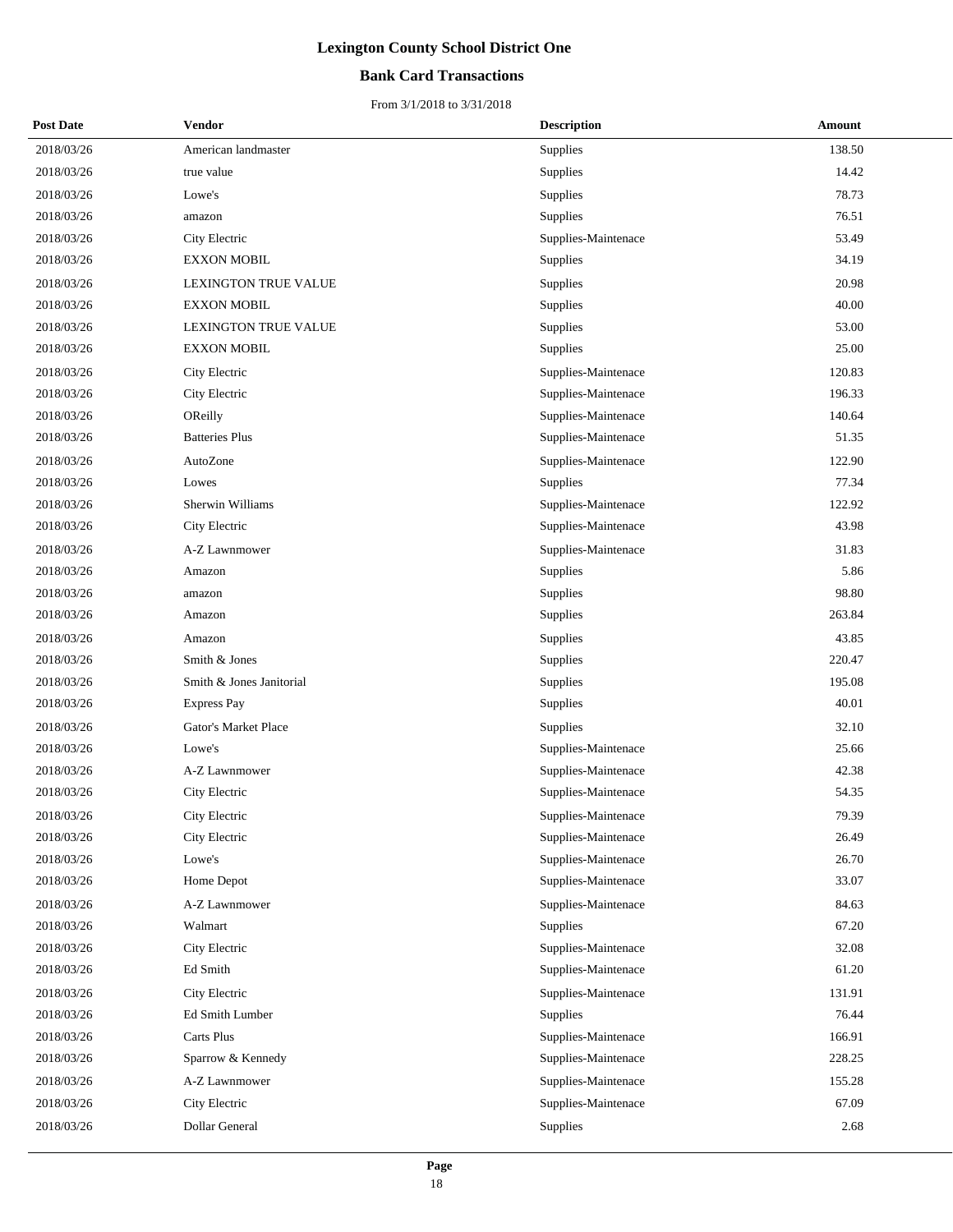### **Bank Card Transactions**

| <b>Post Date</b> | <b>Vendor</b>            | <b>Description</b>        | Amount  |
|------------------|--------------------------|---------------------------|---------|
| 2018/03/26       | Lowes                    | Supplies                  | 158.85  |
| 2018/03/26       | Amazon.com               | Supplies                  | 134.00  |
| 2018/03/26       | A-Z Lawnmower            | Supplies-Maintenace       | 187.11  |
| 2018/03/26       | Lowe's                   | Supplies-Maintenace       | 91.98   |
| 2018/03/26       | Exxon Mobil - Pitts Stop | Supplies                  | 37.74   |
| 2018/03/26       | Lowe's Food - Gas        | Supplies                  | 46.00   |
| 2018/03/26       | Lowes                    | Supplies                  | 288.15  |
| 2018/03/26       | Lowe's                   | Supplies                  | 73.37   |
| 2018/03/26       | Murphy Express           | Supplies                  | 42.00   |
| 2018/03/26       | Lowes                    | Supplies                  | 198.41  |
| 2018/03/26       | Lowe's                   | Supplies                  | 175.96  |
| 2018/03/26       | Lowe's                   | Supplies                  | 145.81  |
| 2018/03/26       | City Electric            | Supplies-Maintenace       | 92.73   |
| 2018/03/26       | City Electric            | Supplies-Maintenace       | 121.12  |
| 2018/03/26       | A-Z Lawnmower            | Supplies-Maintenace       | 56.76   |
| 2018/03/26       | A-Z Lawnmower            | Supplies-Maintenace       | 140.92  |
| 2018/03/26       | DK Hardware              | Supplies                  | 65.42   |
| 2018/03/26       | Lowe's                   | Supplies                  | 68.43   |
| 2018/03/26       | Lowe's                   | Supplies                  | 7.64    |
| 2018/03/26       | Lowe's Return            | Supplies                  | $-9.54$ |
| 2018/03/26       | Lowe's return            | Supplies                  | $-8.95$ |
| 2018/03/26       | Murphy Express           | Supplies                  | 95.32   |
| 2018/03/26       | Lowe's                   | Supplies                  | 37.29   |
| 2018/03/26       | Smith and Jones          | Supplies                  | 80.12   |
| 2018/03/26       | Lowe's                   | Supplies                  | 10.91   |
| 2018/03/26       | Mayer                    | Supplies-Maintenace       | 144.45  |
| 2018/03/26       | City Electric            | Supplies-Maintenace       | 44.94   |
| 2018/03/26       | Pizza Hut                | Supplies-Maintenace       | 34.47   |
| 2018/03/26       | Perry Mann               | Supplies-Maintenace       | 113.08  |
| 2018/03/26       | Smith Turf & Irrigation  | Supplies-Maintenace       | 277.13  |
| 2018/03/26       | WP Law                   | Supplies-Maintenace       | 129.83  |
| 2018/03/26       | Pitt Stop                | Supplies                  | 52.00   |
| 2018/03/26       | Lowes                    | Supplies                  | 83.85   |
| 2018/03/26       | Lowes                    | Supplies                  | 17.08   |
| 2018/03/26       | Annual renewal           | Software Renewal/Agreemen | 288.00  |
| 2018/03/26       | <b>BLS*DAPULSE Labs</b>  | Software Renewal/Agreemen | 948.00  |
| 2018/03/26       | Amazon                   | Supplies                  | 59.00   |
| 2018/03/26       | Amazon                   | Supplies                  | 73.61   |
| 2018/03/26       | Slideshop.com            | Supplies                  | 19.00   |
| 2018/03/26       | Envato                   | Supplies                  | 18.00   |
| 2018/03/26       | Amazon                   | Supplies                  | 66.99   |
| 2018/03/26       | Shuttershock.com         | Supplies                  | 39.00   |
| 2018/03/26       | Envato                   | Supplies                  | 16.00   |
| 2018/03/26       | Office Depot             | Supplies                  | 70.61   |
| 2018/03/26       | Envato                   | Supplies                  | 22.00   |
|                  |                          |                           |         |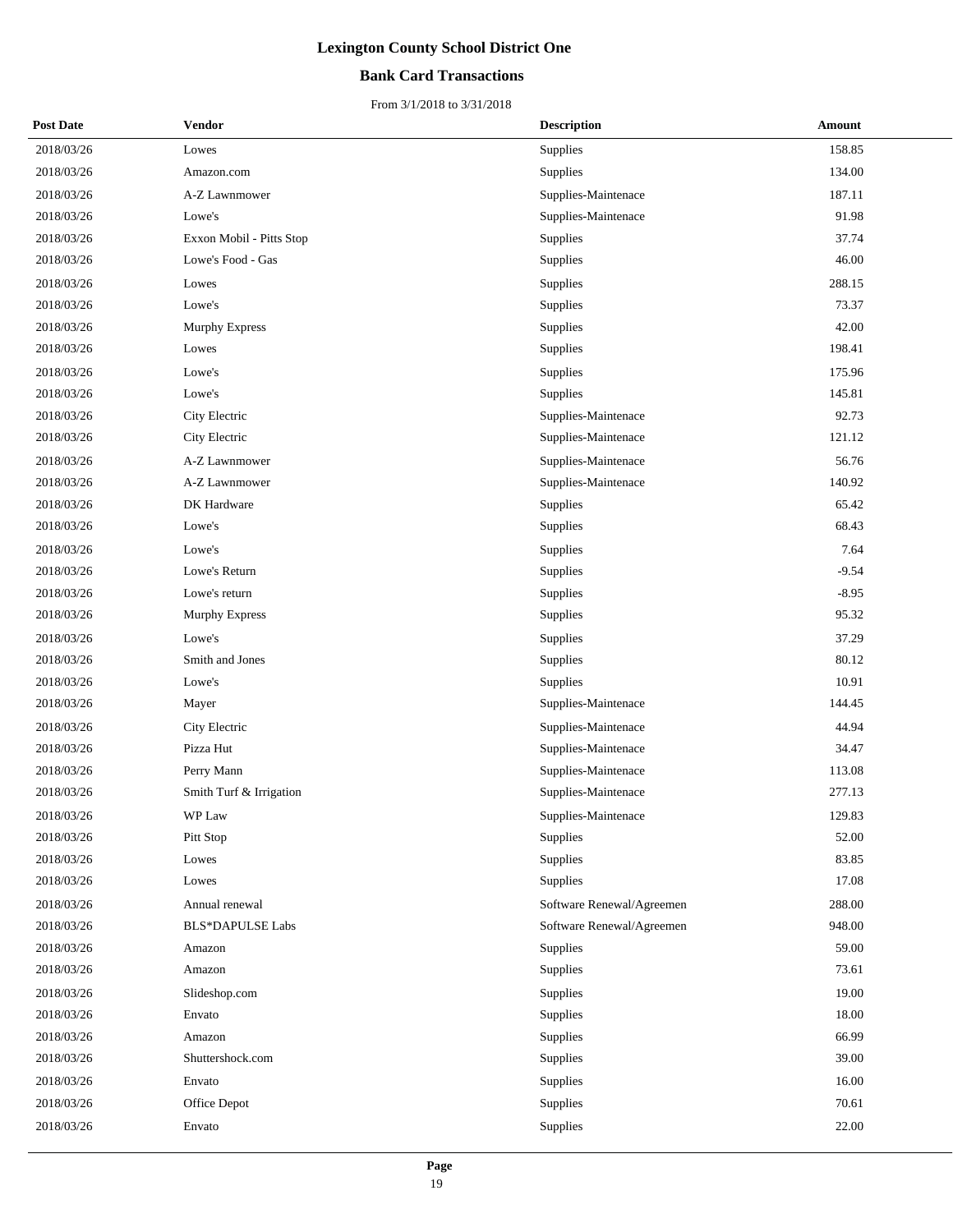### **Bank Card Transactions**

| <b>Post Date</b> | Vendor                        | <b>Description</b>         | <b>Amount</b> |
|------------------|-------------------------------|----------------------------|---------------|
| 2018/03/26       | The State Newspaper           | Periodicals                | 8.95          |
| 2018/03/26       | Skill Path                    | Travel                     | 199.00        |
| 2018/03/26       | Your Membership               | Advertising                | 300.00        |
| 2018/03/26       | LinkedIn                      | Advertising                | 109.20        |
| 2018/03/26       | <b>Facebook Business</b>      | Advertising                | 75.00         |
| 2018/03/26       | Azura                         | Other Prof & Tech Service  | 178.50        |
| 2018/03/26       | <b>SLED</b>                   | Other Prof & Tech Service  | 26.00         |
| 2018/03/26       | Amazon                        | Supplies                   | 79.26         |
| 2018/03/26       | Amazon                        | Supplies                   | 25.99         |
| 2018/03/26       | Amazon                        | Supplies                   | 9.62          |
| 2018/03/26       | Amazon                        | Supplies                   | 188.99        |
| 2018/03/26       | Amazon                        | Supplies                   | 20.38         |
| 2018/03/26       | Amazon                        | Supplies                   | 12.99         |
| 2018/03/26       | Amazon                        | Supplies                   | 23.92         |
| 2018/03/26       | Amazon                        | Supplies                   | 200.50        |
| 2018/03/26       | Amazon                        | Supplies                   | 17.98         |
| 2018/03/26       | Dollar General                | Supplies                   | 54.28         |
| 2018/03/26       | Amazon                        | Supplies                   | 169.00        |
| 2018/03/26       | Amazon                        | Supplies                   | 47.15         |
| 2018/03/26       | <b>AASPA</b>                  | Supplies                   | 65.00         |
| 2018/03/26       | South Carolina Bar            | Dues and Fees              | 70.00         |
| 2018/03/26       | Shealy's BBQ                  | Other Objects              | 289.82        |
| 2018/03/26       | <b>SCAAA Conference Meals</b> | Travel                     | 100.00        |
| 2018/03/26       | Doubletree Myrtle Beach       | Travel                     | 129.79        |
| 2018/03/26       | <b>Charleston Marriott</b>    | Travel                     | 550.50        |
| 2018/03/26       | Doubletree Myrtle Beach       | Travel                     | 129.79        |
| 2018/03/26       | <b>Charleston Marriott</b>    | Travel                     | 550.50        |
| 2018/03/26       | Doubletree Myrtle Beach       | Travel                     | 129.79        |
| 2018/03/26       | <b>SC GMIS</b>                | Travel                     | 200.00        |
| 2018/03/26       | Doubletree Myrtle Beach       | Travel                     | 129.79        |
| 2018/03/26       | Best Buy                      | Supplies                   | 48.14         |
| 2018/03/26       | Amazon                        | Supplies                   | 38.48         |
| 2018/03/26       | Amazon                        | Supplies                   | 43.19         |
| 2018/03/26       | Amazon                        | <b>Technology Supplies</b> | 227.87        |
| 2018/03/26       | Camcor                        | <b>Technology Supplies</b> | 1,049.65      |
| 2018/03/26       | Amazon                        | <b>Technology Supplies</b> | 60.75         |
| 2018/03/26       | My Commerce                   | <b>Technology Supplies</b> | 49.00         |
| 2018/03/26       | Amazon                        | <b>Technology Supplies</b> | 44.99         |
| 2018/03/26       | Camcor                        | <b>Technology Supplies</b> | 216.68        |
| 2018/03/26       | Camcor                        | <b>Technology Supplies</b> | 520.56        |
| 2018/03/26       | Walmart                       | Other Objects              | 19.92         |
| 2018/03/26       | Amazon.com                    | Supplies                   | 29.92         |
| 2018/03/26       | <b>US School Supply</b>       | Supplies                   | 135.31        |
| 2018/03/26       | <b>USPS</b> Gilbert           | Supplies                   | 440.00        |
| 2018/03/26       | <b>OTC</b> Brands             | Supplies                   | 492.61        |
|                  |                               |                            |               |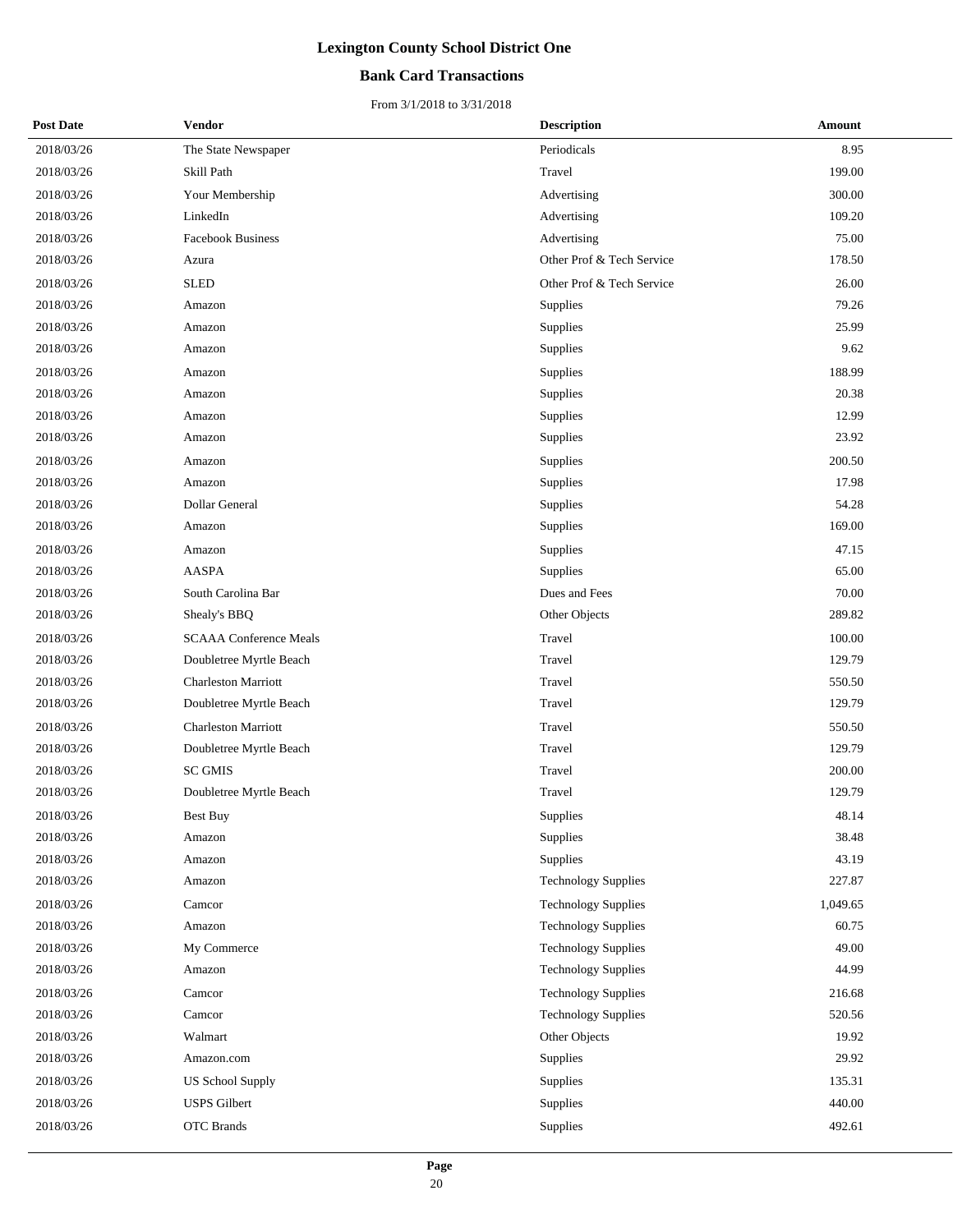### **Bank Card Transactions**

| <b>Post Date</b> | Vendor                         | <b>Description</b>          | Amount   |
|------------------|--------------------------------|-----------------------------|----------|
| 2018/03/26       | Walmart                        | Supplies                    | 36.81    |
| 2018/03/26       | Walmart                        | Supplies                    | 48.91    |
| 2018/03/26       | MTA MMM Transit - New York     | Travel                      | 20.00    |
| 2018/03/26       | Delta Air                      | Travel                      | 25.00    |
| 2018/03/26       | Delta Air                      | Travel                      | 25.00    |
| 2018/03/26       | Delta Air                      | Travel                      | 25.00    |
| 2018/03/26       | MTA MMM Transit - New York     | Travel                      | 20.00    |
| 2018/03/26       | Hotel Beacon - New York        | Travel                      | 559.50   |
| 2018/03/26       | Delta Air                      | Travel                      | 25.00    |
| 2018/03/26       | Walmart                        | Supplies                    | 11.65    |
| 2018/03/26       | Amazon                         | Supplies                    | 29.99    |
| 2018/03/26       | Amazon                         | Supplies                    | 23.99    |
| 2018/03/26       | Amazon                         | Supplies                    | 19.08    |
| 2018/03/26       | Publix                         | Supplies                    | 25.49    |
| 2018/03/26       | Amazon                         | Supplies                    | 13.90    |
| 2018/03/26       | Amazon                         | Supplies                    | 34.22    |
| 2018/03/26       | Amazon                         | Supplies                    | 99.80    |
| 2018/03/26       | The Medi-Kid Company           | Supplies                    | 34.00    |
| 2018/03/26       | Amazon                         | Supplies                    | 9.99     |
| 2018/03/26       | Office Depot                   | Supplies                    | 83.43    |
| 2018/03/26       | Office Depot                   | Supplies                    | $-38.48$ |
| 2018/03/26       | Office Depot                   | Supplies                    | 119.79   |
| 2018/03/26       | Office Depot                   | Supplies                    | 38.48    |
| 2018/03/26       | QBS Inc                        | Travel                      | 24.00    |
| 2018/03/26       | EB the Horry County School Dis | Travel                      | 210.00   |
| 2018/03/26       | <b>THOMPSON RENTAL</b>         | Rentals                     | 280.88   |
| 2018/03/26       | <b>AMAZON</b>                  | Supplies                    | 58.95    |
| 2018/03/26       | <b>AMAZON</b>                  | Supplies                    | 33.99    |
| 2018/03/26       | WALMART                        | Supplies                    | 63.37    |
| 2018/03/26       | <b>Walmart Grocery</b>         | Supplies                    | 66.01    |
| 2018/03/26       | Amazon.com                     | Supplies                    | 539.80   |
| 2018/03/26       | Amazon.com                     | Supplies                    | 971.56   |
| 2018/03/26       | Walmart Grocery                | Supplies                    | 85.55    |
| 2018/03/26       | Greenwood Heinemann            | Travel                      | 159.00   |
| 2018/03/26       | Greenwood Heinemann            | Travel                      | 159.00   |
| 2018/03/26       | Greenwood Heinemann            | Travel                      | 159.00   |
| 2018/03/26       | KJs                            | Supplies                    | 37.85    |
| 2018/03/26       | Walmart                        | Supplies                    | 230.57   |
| 2018/03/26       | Walmart.com                    | Supplies                    | 208.88   |
| 2018/03/26       | Walmart.com                    | Supplies                    | 20.61    |
| 2018/03/26       | JC's Outdoors                  | Supplies                    | 32.01    |
| 2018/03/26       | Microboards Technology         | <b>Technology Supplies</b>  | 285.31   |
| 2018/03/26       | <b>EXXON MOBIL</b>             | <b>Pupil Transportation</b> | 15.01    |
| 2018/03/26       | <b>SHELL OIL</b>               | Pupil Transportation        | 55.00    |
| 2018/03/26       | Paypal-SCASP                   | Travel                      | 100.00   |
|                  |                                |                             |          |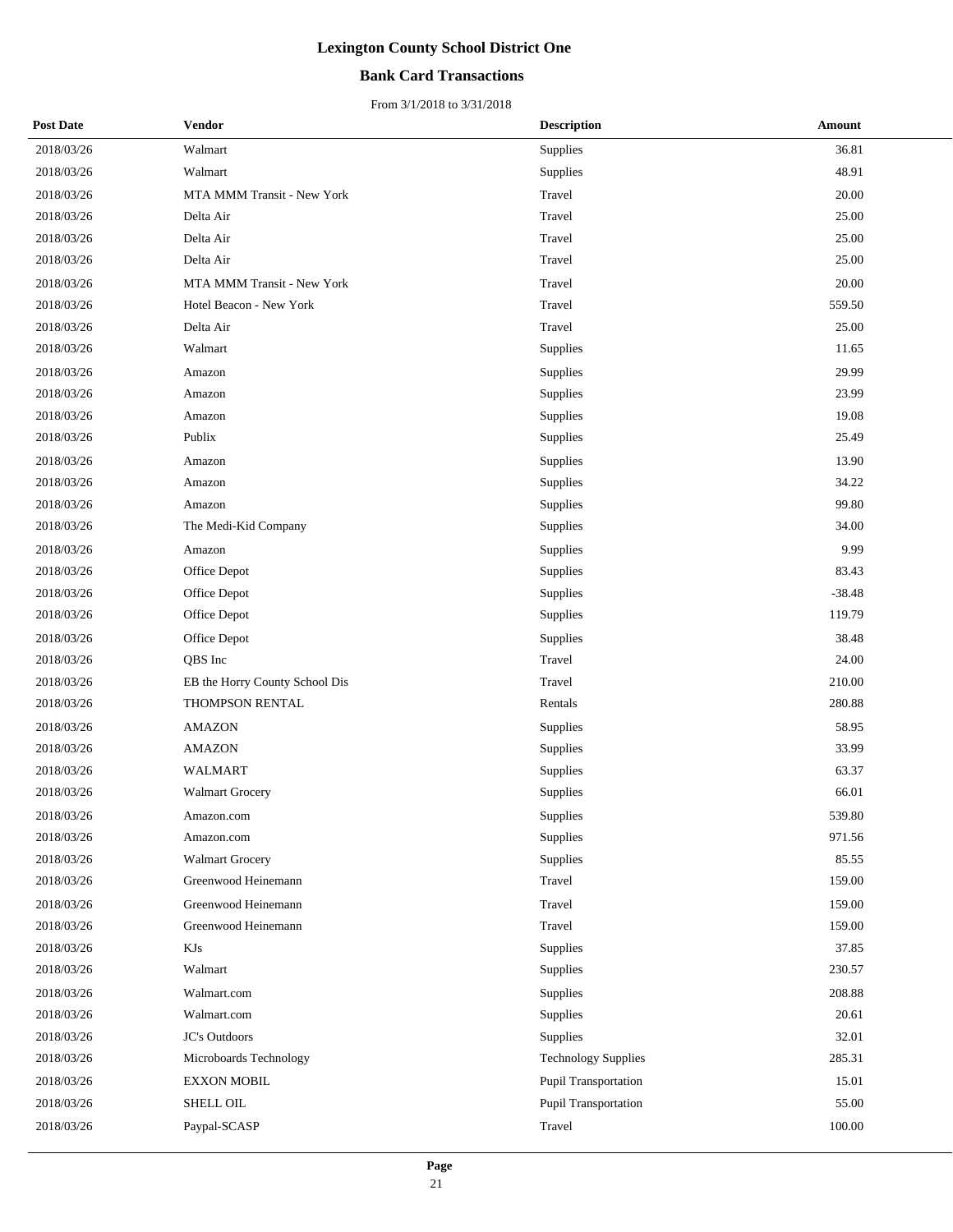### **Bank Card Transactions**

| <b>Post Date</b> | <b>Vendor</b>                  | <b>Description</b> | <b>Amount</b> |
|------------------|--------------------------------|--------------------|---------------|
| 2018/03/26       | Paypal-SCASP                   | Travel             | 150.00        |
| 2018/03/26       | Paypal-SCASP                   | Travel             | 100.00        |
| 2018/03/26       | Paypal-SCASP                   | Travel             | 100.00        |
| 2018/03/26       | Sheraton                       | Travel             | 533.22        |
| 2018/03/26       | Sheraton                       | Travel             | 485.85        |
| 2018/03/26       | Sheraton                       | Travel             | 47.37         |
| 2018/03/26       | Sheraton                       | Travel             | 485.85        |
| 2018/03/26       | Sheraton                       | Travel             | 485.85        |
| 2018/03/26       | Sheraton                       | Travel             | 485.85        |
| 2018/03/26       | Sheraton                       | Travel             | 485.85        |
| 2018/03/26       | Sheraton                       | Travel             | 485.85        |
| 2018/03/26       | Sheraton                       | Travel             | 485.85        |
| 2018/03/26       | WalMart                        | Supplies           | 200.02        |
| 2018/03/26       | Toy Connection LLC             | Supplies           | 121.55        |
| 2018/03/26       | WalMart                        | Supplies           | 427.39        |
| 2018/03/26       | Amazon                         | Supplies           | 149.50        |
| 2018/03/26       | Amazon                         | Supplies           | 266.68        |
| 2018/03/26       | Mackanan                       | Supplies           | 367.34        |
| 2018/03/26       | Westin Hotels                  | Travel             | 333.30        |
| 2018/03/26       | Council of Admin of Special Ed | Travel             | 331.46        |
| 2018/03/26       | $\rm CEC$                      | Travel             | 49.00         |
| 2018/03/26       | Westin Hotels                  | Travel             | 375.80        |
| 2018/03/26       | Westin Hotels                  | Travel             | 375.80        |
| 2018/03/26       | Harbor Freight Tools           | Pupil Activity     | 549.76        |
| 2018/03/26       | Lowe's                         | Pupil Activity     | 106.11        |
| 2018/03/26       | Wal Mart                       | Pupil Activity     | 80.14         |
| 2018/03/26       | Amazon                         | Pupil Activity     | 521.12        |
| 2018/03/26       | Amazon                         | Pupil Activity     | 88.21         |
| 2018/03/26       | <b>Staples</b>                 | Pupil Activity     | 160.49        |
| 2018/03/26       | amazon                         | Pupil Activity     | 15.51         |
| 2018/03/26       | Amazon                         | Pupil Activity     | 22.15         |
| 2018/03/26       | amazon                         | Pupil Activity     | 38.97         |
| 2018/03/26       | Goodwill                       | Pupil Activity     | 10.50         |
| 2018/03/26       | Amazon                         | Pupil Activity     | 57.58         |
| 2018/03/26       | <b>WALMART</b>                 | Pupil Activity     | 149.61        |
| 2018/03/26       | BILO                           | Pupil Activity     | 90.26         |
| 2018/03/26       | <b>BILO</b>                    | Pupil Activity     | 134.43        |
| 2018/03/26       | <b>BILO</b>                    | Pupil Activity     | 107.35        |
| 2018/03/26       | <b>AMAZON</b>                  | Pupil Activity     | 178.64        |
| 2018/03/26       | <b>STAPLES</b>                 | Pupil Activity     | 174.40        |
| 2018/03/26       | <b>AMAZON</b>                  | Pupil Activity     | 399.66        |
| 2018/03/26       | <b>AMAZON</b>                  | Pupil Activity     | 21.93         |
| 2018/03/26       | <b>AMAZON</b>                  | Pupil Activity     | 57.47         |
| 2018/03/26       | <b>AMAZON</b>                  | Pupil Activity     | 15.95         |
| 2018/03/26       | WEST MUSIC                     | Pupil Activity     | 114.50        |
|                  |                                |                    |               |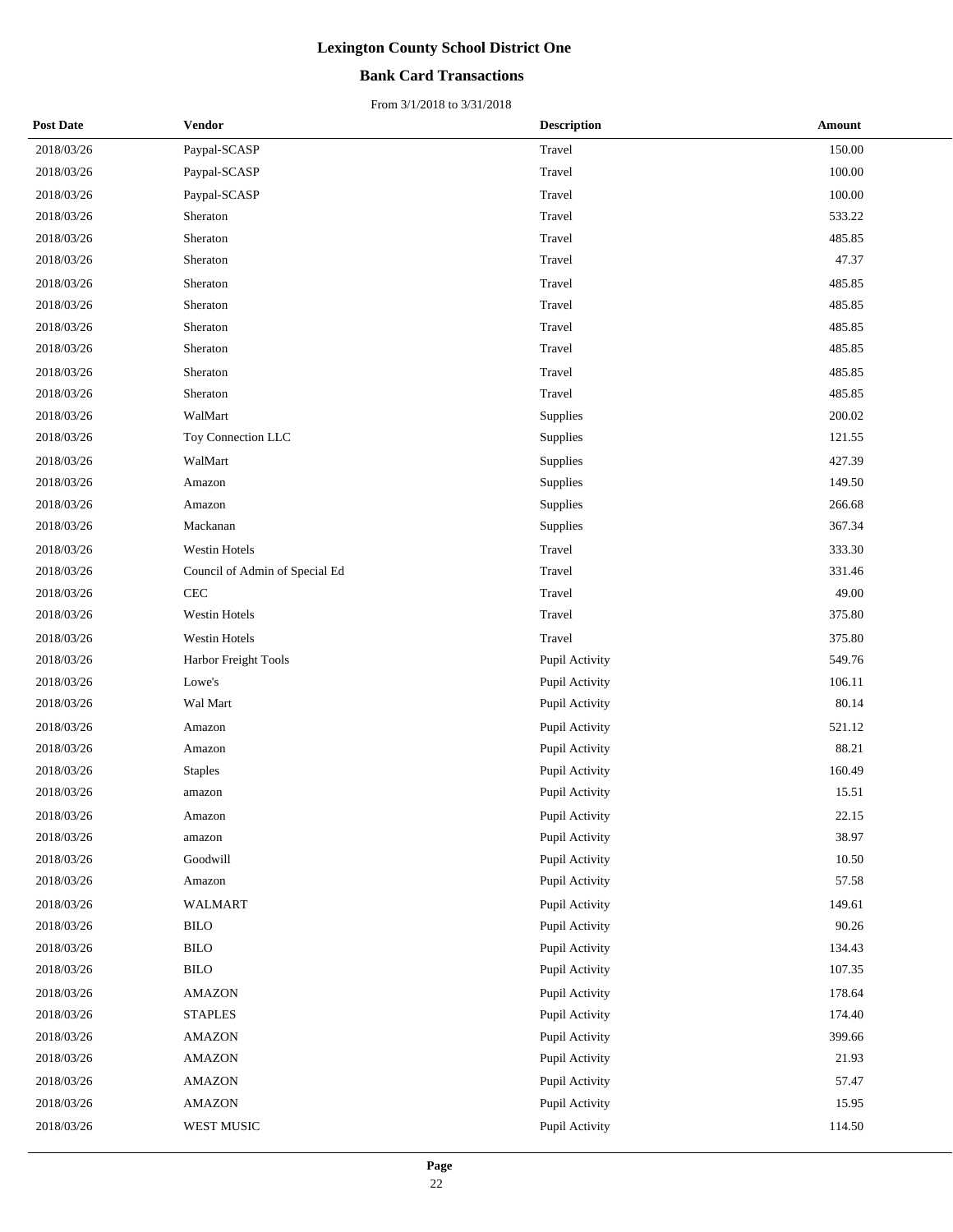### **Bank Card Transactions**

| <b>Post Date</b> | Vendor                           | <b>Description</b> | <b>Amount</b> |
|------------------|----------------------------------|--------------------|---------------|
| 2018/03/26       | Amazon -                         | Pupil Activity     | 195.31        |
| 2018/03/26       | Amazon -                         | Pupil Activity     | 28.15         |
| 2018/03/26       | Amazon -                         | Pupil Activity     | 37.21         |
| 2018/03/26       | Amazon -                         | Pupil Activity     | 131.45        |
| 2018/03/26       | Amazon -                         | Pupil Activity     | 101.24        |
| 2018/03/26       | Amazon -                         | Pupil Activity     | 60.97         |
| 2018/03/26       | Amazon -                         | Pupil Activity     | 32.66         |
| 2018/03/26       | Amazon                           | Pupil Activity     | 457.65        |
| 2018/03/26       | Amazon.Com                       | Pupil Activity     | 128.39        |
| 2018/03/26       | Amazon                           | Pupil Activity     | 28.79         |
| 2018/03/26       | Amazon                           | Pupil Activity     | 45.80         |
| 2018/03/26       | Amazon                           | Pupil Activity     | 29.98         |
| 2018/03/26       | Amazon                           | Pupil Activity     | 28.79         |
| 2018/03/26       | Amazon                           | Pupil Activity     | 28.80         |
| 2018/03/26       | Amazon                           | Pupil Activity     | 45.78         |
| 2018/03/26       | Amazon                           | Pupil Activity     | 33.56         |
| 2018/03/26       | Amazon                           | Pupil Activity     | 148.04        |
| 2018/03/26       | Amazon                           | Pupil Activity     | 42.75         |
| 2018/03/26       | Amazon                           | Pupil Activity     | 138.60        |
| 2018/03/26       | amazon                           | Pupil Activity     | 123.60        |
| 2018/03/26       | walmart.com                      | Pupil Activity     | 208.35        |
| 2018/03/26       | Walmart                          | Pupil Activity     | 192.38        |
| 2018/03/26       | Dollar general Store             | Pupil Activity     | 28.67         |
| 2018/03/26       | <b>Sally Beauty</b>              | Pupil Activity     | 5.93          |
| 2018/03/26       | Wal-Mart                         | Pupil Activity     | 31.92         |
| 2018/03/26       | Wal-Mart                         | Pupil Activity     | 42.35         |
| 2018/03/26       | Amazon                           | Pupil Activity     | 59.97         |
| 2018/03/26       | Wal-Mart                         | Pupil Activity     | 192.96        |
| 2018/03/26       | Wal-Mart                         | Pupil Activity     | 49.71         |
| 2018/03/26       | <b>BI-LO</b>                     | Pupil Activity     | 46.62         |
| 2018/03/26       | Wal Mart                         | Pupil Activity     | 5.19          |
| 2018/03/26       | Wal Mart                         | Pupil Activity     | 136.84        |
| 2018/03/26       | Wal-Mart                         | Pupil Activity     | 76.60         |
| 2018/03/26       | Lowe's                           | Pupil Activity     | $-40.62$      |
| 2018/03/26       | Lowe's                           | Pupil Activity     | 33.43         |
| 2018/03/26       | Lowe's                           | Pupil Activity     | 5.76          |
| 2018/03/26       | Lowe's                           | Pupil Activity     | 13.35         |
| 2018/03/26       | Wal-Mart                         | Pupil Activity     | 32.88         |
| 2018/03/26       | Marriott Hotel                   | Pupil Activity     | 1,651.50      |
| 2018/03/26       | <b>Fisher Athletics</b>          | Pupil Activity     | 41.00         |
| 2018/03/26       | Shell Oil                        | Pupil Activity     | 13.00         |
| 2018/03/26       | Walmart                          | Pupil Activity     | 11.30         |
| 2018/03/26       | Shell Oil                        | Pupil Activity     | 12.00         |
| 2018/03/26       | <b>Great American Publishing</b> | Pupil Activity     | 49.95         |
| 2018/03/26       | Lexington Florist                | Pupil Activity     | 86.05         |
|                  |                                  |                    |               |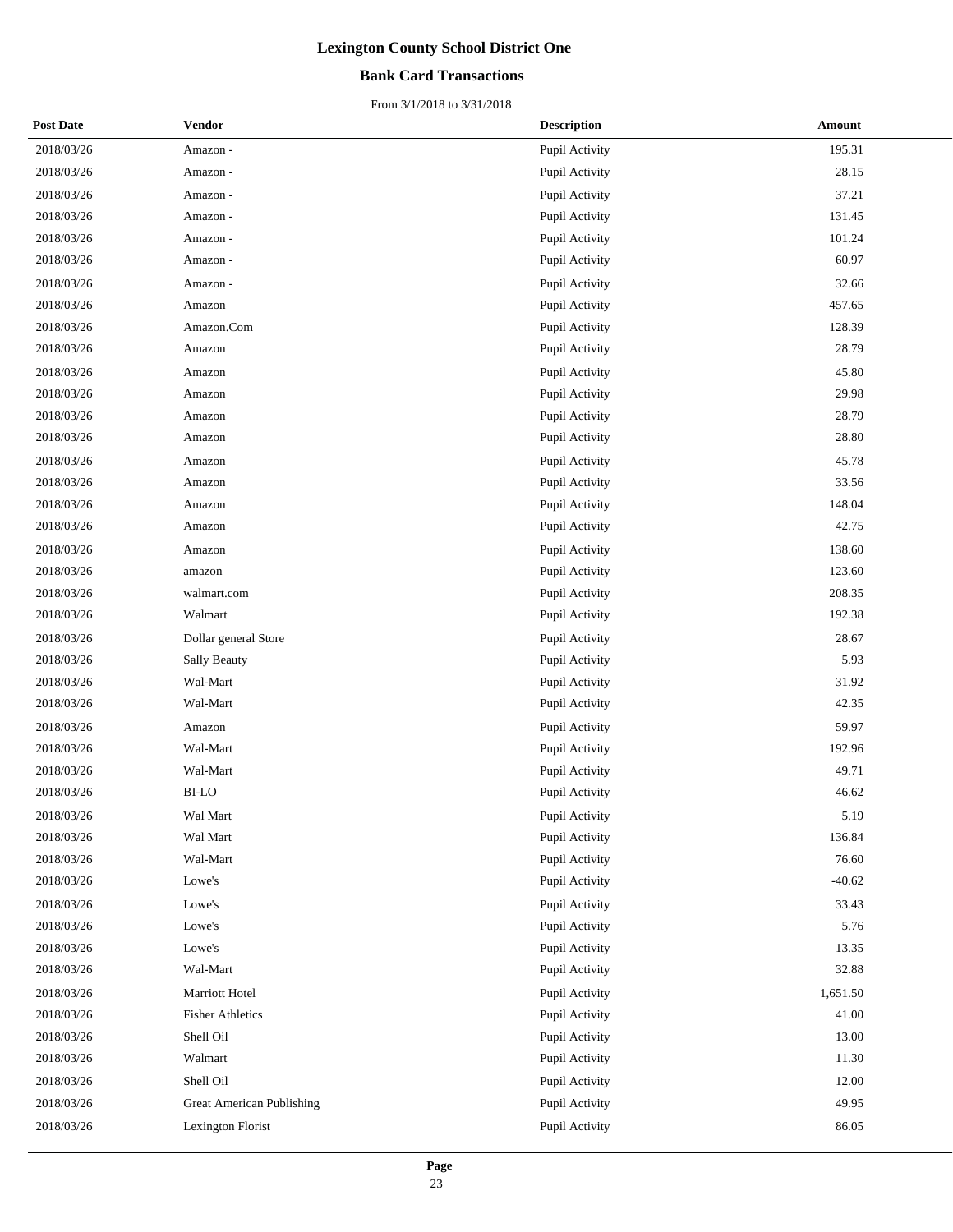### **Bank Card Transactions**

| <b>Post Date</b> | Vendor                 | <b>Description</b>   | <b>Amount</b> |
|------------------|------------------------|----------------------|---------------|
| 2018/03/26       | <b>BP</b>              | Pupil Activity       | 45.51         |
| 2018/03/26       | Marriott Charleston    | Pupil Activity       | 612.10        |
| 2018/03/26       | Trophy & Awards Center | Pupil Activity       | 414.36        |
| 2018/03/26       | Costco                 | Pupil Activity       | 23.43         |
| 2018/03/26       | <b>ZESTO</b>           | Pupil Activity       | 260.00        |
| 2018/03/26       | Sam's Club             | Pupil Activity       | 30.56         |
| 2018/03/26       | Hobby Lobby            | Pupil Activity       | 50.19         |
| 2018/03/26       | Target                 | Pupil Activity       | 27.43         |
| 2018/03/26       | Walker Hardware LLC    | Pupil Activity       | 9.25          |
| 2018/03/26       | <b>Team Express</b>    | Pupil Activity       | 429.25        |
| 2018/03/26       | Todd and Moore         | Pupil Activity       | 126.11        |
| 2018/03/26       | <b>Todd and Moore</b>  | Pupil Activity       | 171.47        |
| 2018/03/26       | Todd and Moore         | Pupil Activity       | $-171.47$     |
| 2018/03/26       | Lowes                  | Pupil Activity       | 26.73         |
| 2018/03/26       | Harbor Freight         | Pupil Activity       | 81.29         |
| 2018/03/26       | <b>HUDL</b>            | Pupil Activity       | 428.00        |
| 2018/03/26       | Hilton Garden Inn      | Pupil Activity       | 148.74        |
| 2018/03/26       | Hilton Garden Inn      | Pupil Activity       | 148.74        |
| 2018/03/26       | Hilton Garden Inn      | Pupil Activity       | 148.74        |
| 2018/03/26       | Hilton Garden Inn      | Pupil Activity       | 148.74        |
| 2018/03/26       | Koosa Golf             | Pupil Activity       | 349.85        |
| 2018/03/26       | Walmart                | Pupil Activity       | 48.09         |
| 2018/03/26       | Target                 | Pupil Activity       | 76.24         |
| 2018/03/26       | <b>Anchor Lanes</b>    | Pupil Activity       | 500.00        |
| 2018/03/26       | Amazon Marketplace     | Pupil Activity       | 21.98         |
| 2018/03/26       | Amazon Marketplace     | Pupil Activity       | 16.97         |
| 2018/03/26       | Amazon MarketPlace     | Pupil Activity       | 12.99         |
| 2018/03/26       | <b>GEDDES</b>          | Pupil Activity       | 129.17        |
| 2018/03/27       | Amazon                 | Supplies             | 49.95         |
| 2018/03/27       | Office Depot           | Printing and Binding | 93.40         |
| 2018/03/27       | Office Depot           | Printing and Binding | 175.64        |
| 2018/03/27       | Office Depot           | Printing and Binding | 43.45         |
| 2018/03/27       | Office Depot           | Printing and Binding | 140.44        |
| 2018/03/27       | Amazon.com             | Supplies             | 55.98         |
| 2018/03/27       | Amazon.com             | Supplies             | 18.50         |
| 2018/03/27       | Bear Paw Creek         | Supplies             | 100.00        |
| 2018/03/27       | <b>SCASA</b>           | Travel               | 225.00        |
| 2018/03/27       | Amazon.com             | Supplies             | 20.85         |
| 2018/03/27       | Walmart                | Supplies             | 70.09         |
| 2018/03/27       | Amazon.com             | Supplies             | 144.99        |
| 2018/03/27       | Walmart                | Supplies             | 94.98         |
| 2018/03/27       | Wal Mart               | Supplies             | 118.54        |
| 2018/03/27       | <b>CVS</b>             | Supplies             | 81.23         |
| 2018/03/27       | Amazon.com             | Supplies             | 33.64         |
| 2018/03/27       | Amazon.com             | Supplies             | 41.72         |
|                  |                        |                      |               |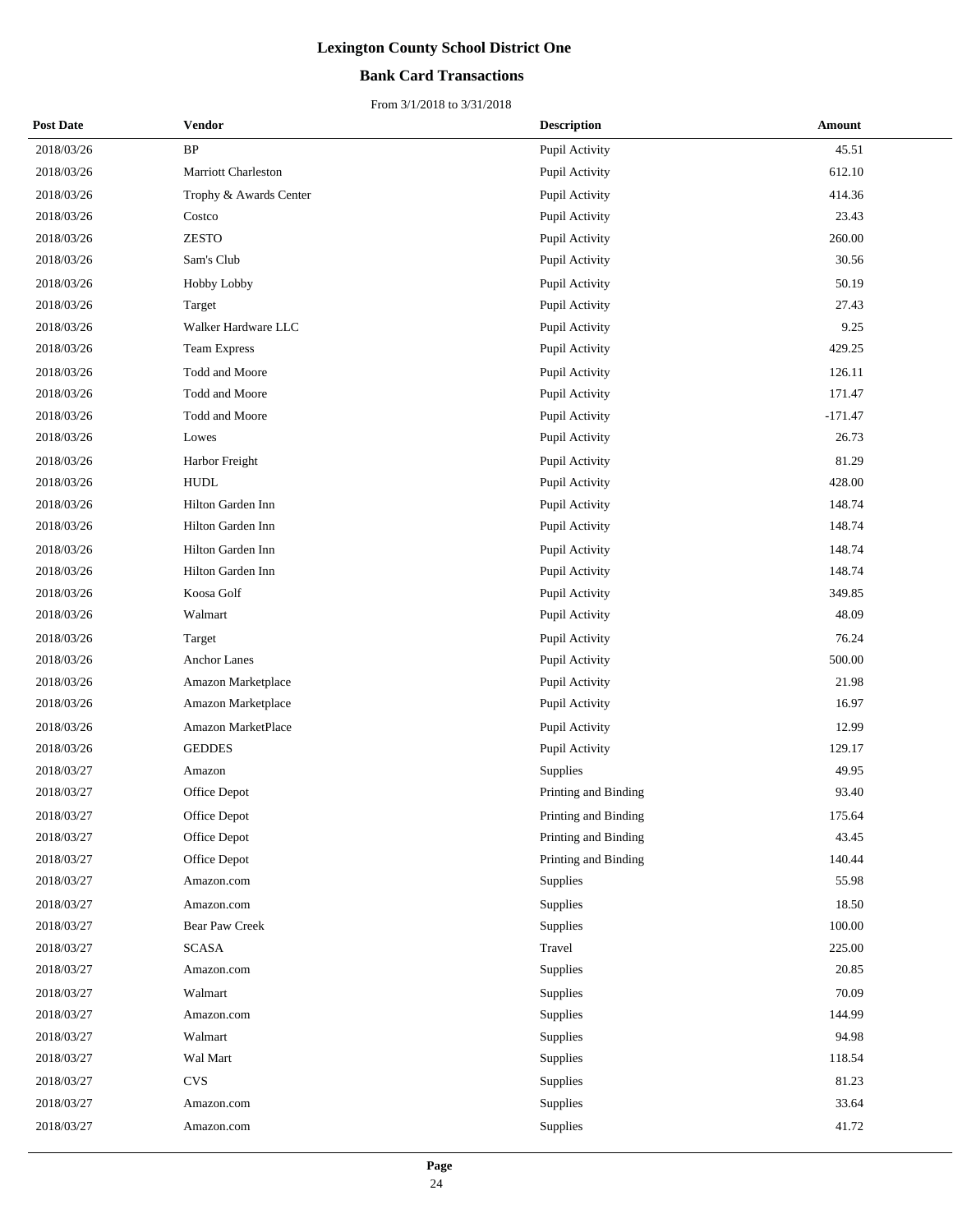### **Bank Card Transactions**

| <b>Post Date</b> | Vendor                          | <b>Description</b>               | Amount |
|------------------|---------------------------------|----------------------------------|--------|
| 2018/03/27       | Amazon.com                      | Supplies                         | 81.56  |
| 2018/03/27       | Amazon.com                      | Supplies                         | 26.74  |
| 2018/03/27       | Amazon.com                      | Supplies                         | 34.99  |
| 2018/03/27       | Dell, Inc.                      | Supplies                         | 21.39  |
| 2018/03/27       | Target                          | Supplies                         | 223.90 |
| 2018/03/27       | Amazon.com                      | Supplies                         | 42.96  |
| 2018/03/27       | Computer Design Consulting Ser  | Printing and Binding             | 192.60 |
| 2018/03/27       | Amazon.com                      | Supplies                         | 48.75  |
| 2018/03/27       | Amazon                          | Supplies                         | 13.14  |
| 2018/03/27       | Office Depot                    | Supplies                         | 66.82  |
| 2018/03/27       | Amazon                          | Supplies                         | 104.72 |
| 2018/03/27       | Amazon                          | Supplies                         | 17.13  |
| 2018/03/27       | Amazon                          | Supplies                         | 11.77  |
| 2018/03/27       | Amazon                          | Supplies                         | 22.62  |
| 2018/03/27       | Office Depot                    | Supplies                         | 73.98  |
| 2018/03/27       | Target                          | Supplies                         | 46.00  |
| 2018/03/27       | <b>US Post Office</b>           | Supplies                         | 200.00 |
| 2018/03/27       | <b>US Post Office</b>           | Supplies                         | 6.70   |
| 2018/03/27       | Amazon.com                      | <b>Technology Supplies</b>       | 44.88  |
| 2018/03/27       | SDE Inc.                        | Travel                           | 419.00 |
| 2018/03/27       | Office Depot                    | Supplies                         | 113.88 |
| 2018/03/27       | Amazon.com                      | Supplies                         | 894.00 |
| 2018/03/27       | Amazon Digital SVCS             | Supplies                         | 9.62   |
| 2018/03/27       | Monoprice                       | <b>Technology Supplies</b>       | 363.08 |
| 2018/03/27       | <b>SCCA</b>                     | Supplies                         | 20.00  |
| 2018/03/27       | Amazon                          | Supplies                         | 35.83  |
| 2018/03/27       | Amazon                          | Supplies                         | 16.25  |
| 2018/03/27       | Wal-Mart                        | Supplies                         | 10.57  |
| 2018/03/27       | <b>AMAZON</b>                   | Supplies                         | 28.73  |
| 2018/03/27       | <b>ADVANCED AUTO PARTS</b>      | Supplies                         | 21.38  |
| 2018/03/27       | Fred Pryor Seminars             | Travel                           | 99.00  |
| 2018/03/27       | Amazon                          | Supplies                         | 52.37  |
| 2018/03/27       | Amazon                          | Supplies                         | 18.38  |
| 2018/03/27       | Motorola Solutions              | Supplies                         | 56.18  |
| 2018/03/27       | Walmart                         | Supplies                         | 135.25 |
| 2018/03/27       | Ingram on tracks                | Supplies                         | 50.00  |
| 2018/03/27       | The trophy and awards center    | Supplies                         | 8.83   |
| 2018/03/27       | Amazon                          | Supplies                         | 89.25  |
| 2018/03/27       | Office Depot                    | Supplies                         | 100.00 |
| 2018/03/27       | The UPS store                   | Supplies                         | 11.23  |
| 2018/03/27       | Amazon                          | Supplies                         | 194.34 |
| 2018/03/27       | Office Depot                    | Supplies                         | 80.24  |
| 2018/03/27       | Office Depot                    | Supplies                         | 224.68 |
| 2018/03/27       | Mitchell Printing               | Printing and Binding             | 437.18 |
| 2018/03/27       | <b>Comfort Suites Rock Hill</b> | <b>Pupil Transportation-Inst</b> | 286.38 |
|                  |                                 |                                  |        |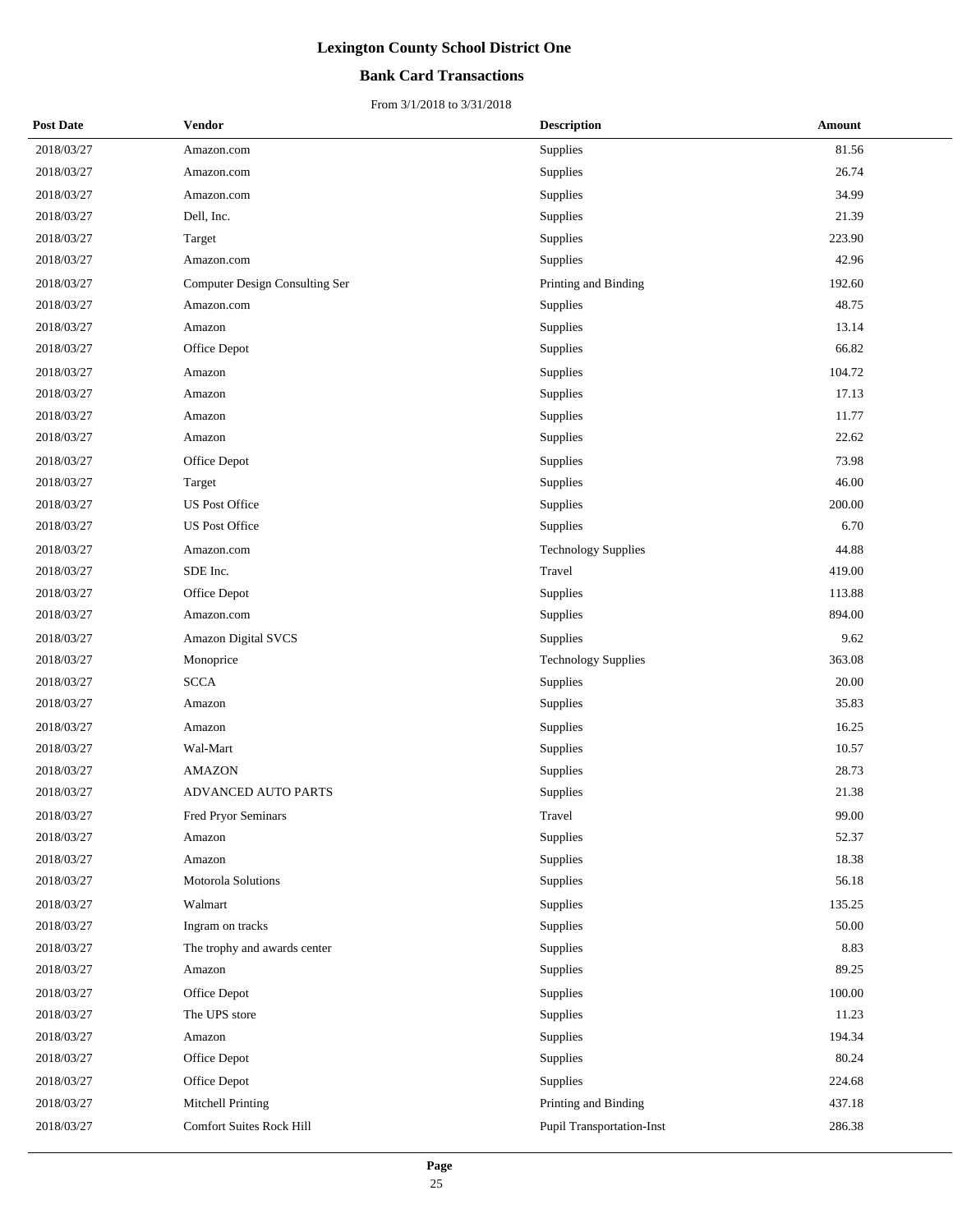### **Bank Card Transactions**

| <b>Post Date</b> | Vendor                          | <b>Description</b>               | <b>Amount</b> |
|------------------|---------------------------------|----------------------------------|---------------|
| 2018/03/27       | <b>Comfort Suites Rock Hill</b> | <b>Pupil Transportation-Inst</b> | 286.38        |
| 2018/03/27       | <b>Comfort Suites Rock Hill</b> | <b>Pupil Transportation-Inst</b> | 286.38        |
| 2018/03/27       | <b>Comfort Suites Rock Hill</b> | Travel                           | 286.38        |
| 2018/03/27       | <b>Comfort Suites Rock Hill</b> | Travel                           | 286.38        |
| 2018/03/27       | Amazon                          | Supplies                         | 49.81         |
| 2018/03/27       | Amazon                          | Supplies                         | 30.94         |
| 2018/03/27       | Youthlight                      | Supplies                         | $-9.80$       |
| 2018/03/27       | Youthlight                      | Supplies                         | 174.57        |
| 2018/03/27       | <b>SCCA</b>                     | Supplies                         | 7.90          |
| 2018/03/27       | Treehouse Book Fair             | Supplies                         | 31.27         |
| 2018/03/27       | <b>ASCA</b>                     | Travel                           | 369.00        |
| 2018/03/27       | Amazon.com                      | Supplies                         | 102.51        |
| 2018/03/27       | Amazon.com                      | Supplies                         | 57.96         |
| 2018/03/27       | Walmart                         | Supplies                         | 48.94         |
| 2018/03/27       | Walmart                         | Supplies                         | 121.34        |
| 2018/03/27       | Amazon                          | <b>Library Books</b>             | 100.17        |
| 2018/03/27       | Amazon                          | <b>Library Books</b>             | 16.04         |
| 2018/03/27       | Amazon.com                      | <b>Library Books</b>             | 12.94         |
| 2018/03/27       | Demco                           | <b>Library Books</b>             | 114.75        |
| 2018/03/27       | <b>Charleston Marriott</b>      | Travel                           | 753.46        |
| 2018/03/27       | <b>USC EMALL</b>                | Dues and Fees                    | 225.00        |
| 2018/03/27       | <b>Hilton Hotel</b>             | Travel                           | 635.03        |
| 2018/03/27       | <b>ASCA</b>                     | Travel                           | 369.00        |
| 2018/03/27       | Westin Hotel                    | Travel                           | 311.10        |
| 2018/03/27       | Delta Airlines/Amer. Air/Trave  | Travel                           | 718.80        |
| 2018/03/27       | Amazon.com                      | Supplies                         | 39.98         |
| 2018/03/27       | Lowes                           | Supplies                         | 94.48         |
| 2018/03/27       | Marriott                        | Travel                           | 375.71        |
| 2018/03/27       | Ed Smith Lumber                 | Supplies                         | $-33.02$      |
| 2018/03/27       | Ed Smith Lumber                 | Supplies                         | 33.02         |
| 2018/03/27       | Amazon.com                      | Supplies                         | 40.65         |
| 2018/03/27       | Walmart                         | Supplies                         | 57.27         |
| 2018/03/27       | IGA                             | Supplies                         | 9.63          |
| 2018/03/27       | Walmart                         | Supplies                         | 41.22         |
| 2018/03/27       | Walgreens                       | Supplies                         | 48.12         |
| 2018/03/27       | SPINX-SUNOCO                    | Supplies                         | 55.64         |
| 2018/03/27       | Lowe's                          | Supplies-Maintenace              | 8.95          |
| 2018/03/27       | Lowe's                          | Supplies-Maintenace              | 76.04         |
| 2018/03/27       | Cooper's Corner                 | Supplies                         | 50.00         |
| 2018/03/27       | Sparrow & Kennedy               | Supplies                         | 206.15        |
| 2018/03/27       | Lowe's                          | Supplies                         | 101.55        |
| 2018/03/27       | Lowe's                          | Supplies-Maintenace              | 51.34         |
| 2018/03/27       | Walker Hardware                 | Supplies                         | 5.98          |
| 2018/03/27       | Lowes                           | Supplies                         | 173.58        |
| 2018/03/27       | Lowe's                          | Supplies-Maintenace              | 24.08         |
|                  |                                 |                                  |               |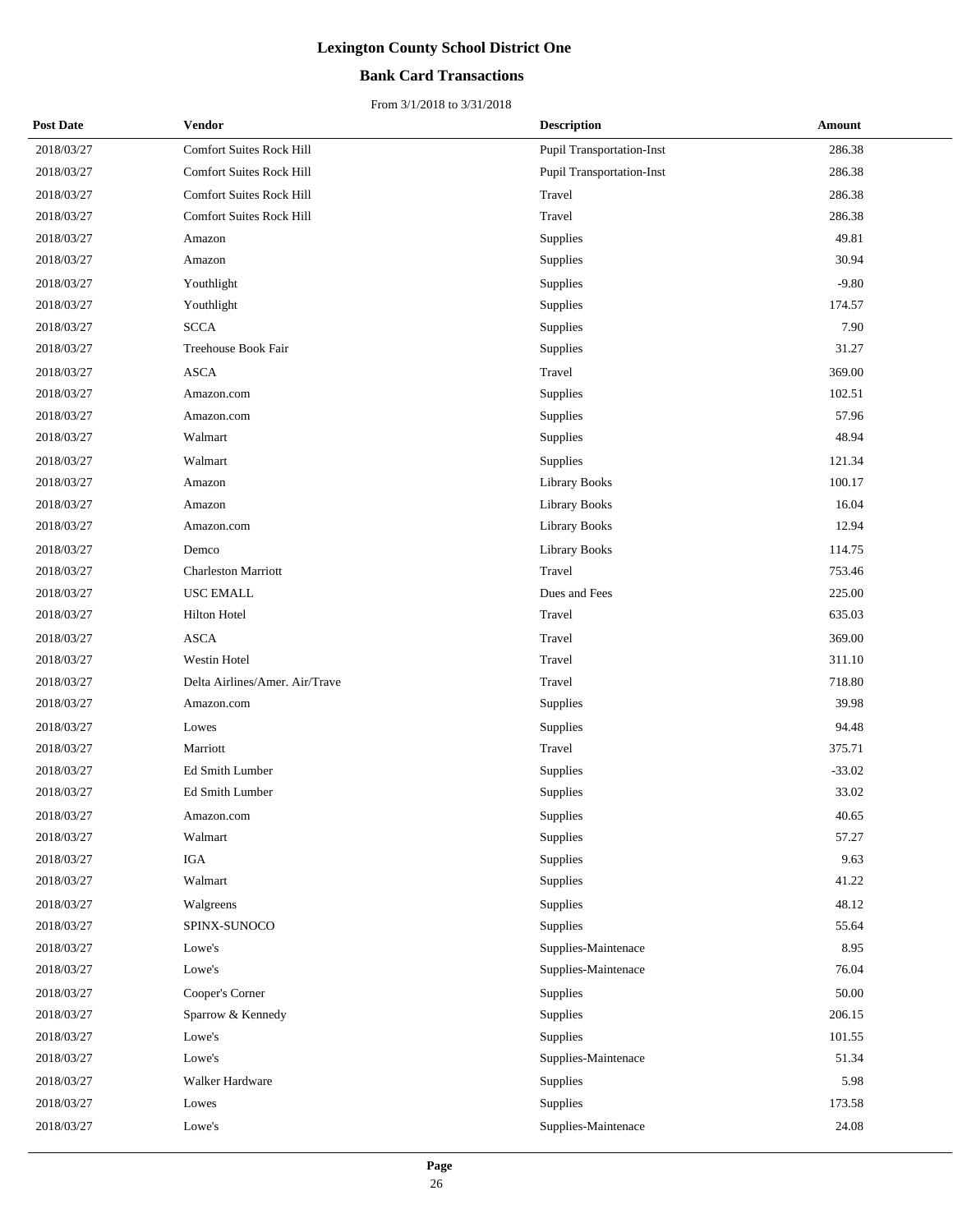### **Bank Card Transactions**

| <b>Post Date</b> | <b>Vendor</b>              | <b>Description</b>        | Amount   |
|------------------|----------------------------|---------------------------|----------|
| 2018/03/27       | Home Depot                 | Supplies-Maintenace       | 11.14    |
| 2018/03/27       | Lowe's                     | Supplies-Maintenace       | 53.98    |
| 2018/03/27       | Lowe's                     | Supplies-Maintenace       | 19.14    |
| 2018/03/27       | Lowe's                     | Supplies-Maintenace       | 13.21    |
| 2018/03/27       | Lowe's                     | Supplies-Maintenace       | 16.45    |
| 2018/03/27       | Lowe's                     | Supplies-Maintenace       | 29.79    |
| 2018/03/27       | Lowe's                     | Supplies-Maintenace       | 59.40    |
| 2018/03/27       | Lowe's                     | Supplies-Maintenace       | 31.16    |
| 2018/03/27       | Lowe's                     | Supplies                  | 42.70    |
| 2018/03/27       | Murphy                     | Supplies                  | 22.96    |
| 2018/03/27       | <b>Thompson Rental</b>     | Rentals                   | 123.59   |
| 2018/03/27       | Lowe's                     | Supplies-Maintenace       | 26.84    |
| 2018/03/27       | Lowe's                     | Supplies-Maintenace       | 69.24    |
| 2018/03/27       | Allianz                    | Travel                    | 26.12    |
| 2018/03/27       | EB South Carolina          | Travel                    | 150.00   |
| 2018/03/27       | <b>CCU Career Services</b> | Travel                    | 50.00    |
| 2018/03/27       | American Airlines          | Travel                    | 417.90   |
| 2018/03/27       | <b>SLED</b>                | Other Prof & Tech Service | 234.00   |
| 2018/03/27       | PES Caf??                  | Supplies                  | 24.00    |
| 2018/03/27       | PES Caf??                  | Supplies                  | 26.30    |
| 2018/03/27       | Walmart                    | Supplies                  | 15.00    |
| 2018/03/27       | <b>US Post Office</b>      | Supplies                  | 45.50    |
| 2018/03/27       | Amazon.com                 | Supplies                  | 25.19    |
| 2018/03/27       | <b>USPS</b>                | Supplies                  | 650.00   |
| 2018/03/27       | Walmart                    | Supplies                  | 41.82    |
| 2018/03/27       | <b>NSTA</b>                | Travel                    | 340.00   |
| 2018/03/27       | <b>USC</b> Emall           | Travel                    | 225.00   |
| 2018/03/27       | Sheraton                   | Travel                    | 310.23   |
| 2018/03/27       | Sheraton                   | Travel                    | 642.75   |
| 2018/03/27       | Omni Hotel                 | Travel                    | 24.20    |
| 2018/03/27       | <b>ISTE</b>                | Travel                    | 550.00   |
| 2018/03/27       | Marriott                   | Travel                    | 903.76   |
| 2018/03/27       | <b>ISTE</b>                | Travel                    | 550.00   |
| 2018/03/27       | <b>ISTE</b>                | Travel                    | 550.00   |
| 2018/03/27       | Marriott                   | Travel                    | 903.76   |
| 2018/03/27       | <b>ISTE</b>                | Travel                    | 550.00   |
| 2018/03/27       | Amazon.com                 | Supplies                  | 276.00   |
| 2018/03/27       | Amazon.com                 | Supplies                  | 993.12   |
| 2018/03/27       | Walmart                    | Supplies                  | 131.28   |
| 2018/03/27       | Walmart.com                | Supplies                  | 104.43   |
| 2018/03/27       | Walmart.com                | Supplies                  | 360.25   |
| 2018/03/27       | Discount School Supply     | Supplies                  | 41.18    |
| 2018/03/27       | Walmart.com                | Supplies                  | $-15.17$ |
| 2018/03/27       | Walmart.com                | Supplies                  | 63.21    |
| 2018/03/27       | Walmart.com                | Supplies                  | 7.89     |
|                  |                            |                           |          |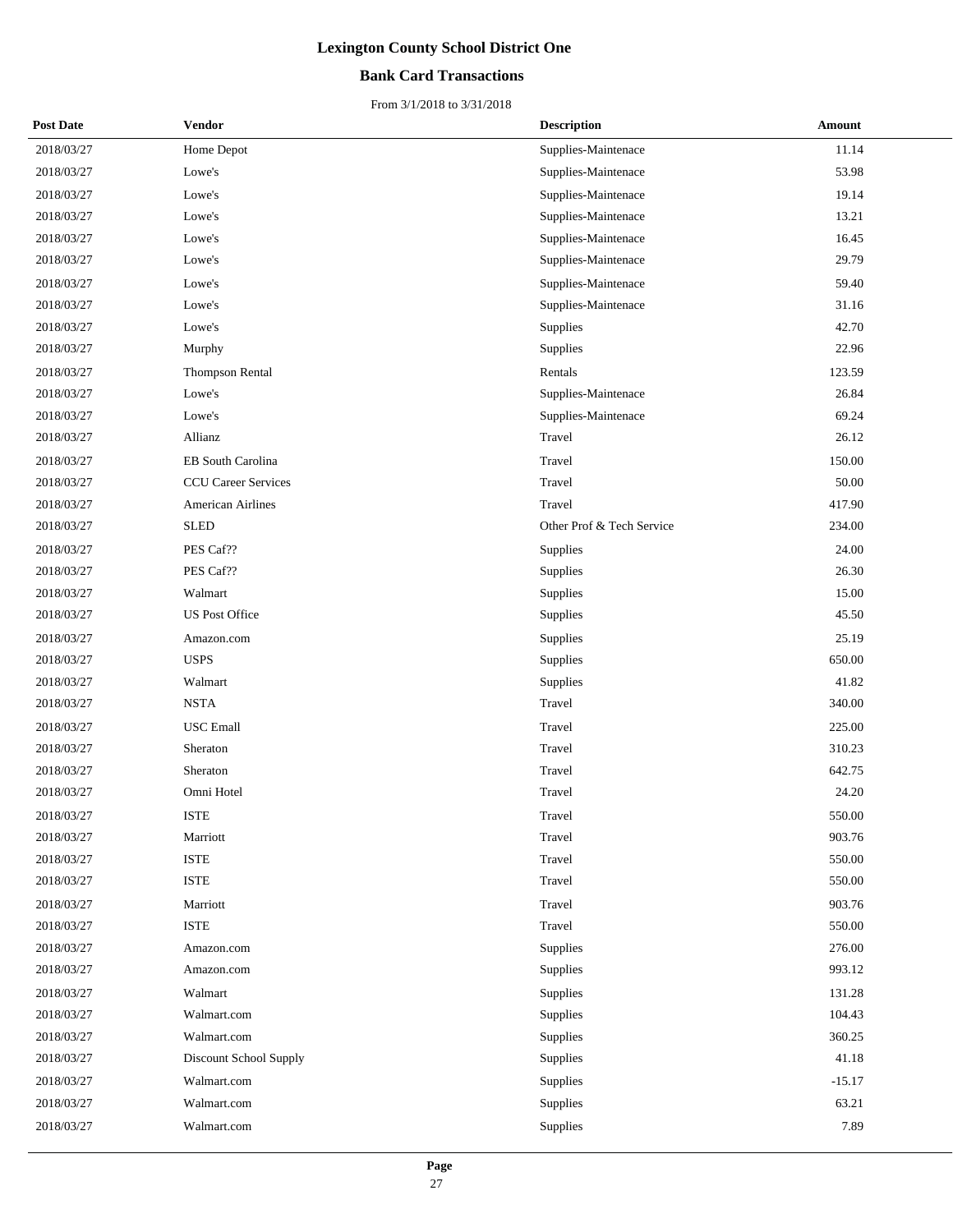### **Bank Card Transactions**

| <b>Post Date</b> | <b>Vendor</b>                  | <b>Description</b> | <b>Amount</b> |
|------------------|--------------------------------|--------------------|---------------|
| 2018/03/27       | Marriott                       | Travel             | 265.12        |
| 2018/03/27       | <b>SCASA</b>                   | Dues and Fees      | 225.00        |
| 2018/03/27       | Price's Country Store          | Pupil Activity     | 32.75         |
| 2018/03/27       | Lowe's                         | Pupil Activity     | 476.82        |
| 2018/03/27       | MindWare                       | Pupil Activity     | 138.94        |
| 2018/03/27       | Amazon                         | Pupil Activity     | 705.36        |
| 2018/03/27       | IGA                            | Pupil Activity     | 70.54         |
| 2018/03/27       | Really Good Stuff              | Pupil Activity     | 194.33        |
| 2018/03/27       | #Justachicken                  | Pupil Activity     | 125.00        |
| 2018/03/27       | <b>Continental Press</b>       | Pupil Activity     | 957.54        |
| 2018/03/27       | <b>US School Supply</b>        | Pupil Activity     | 98.35         |
| 2018/03/27       | Presentation Systems South     | Pupil Activity     | 109.95        |
| 2018/03/27       | Amazon                         | Pupil Activity     | 6.88          |
| 2018/03/27       | <b>US School Supply</b>        | Pupil Activity     | 39.97         |
| 2018/03/27       | Amazon                         | Pupil Activity     | 29.98         |
| 2018/03/27       | Amazon                         | Pupil Activity     | 73.99         |
| 2018/03/27       | Amazon                         | Pupil Activity     | 34.53         |
| 2018/03/27       | Amazon                         | Pupil Activity     | 33.98         |
| 2018/03/27       | The UPS Store                  | Pupil Activity     | 6.56          |
| 2018/03/27       | Afinia 3D/Microboards Technolo | Pupil Activity     | 119.79        |
| 2018/03/27       | WalMart                        | Pupil Activity     | 28.73         |
| 2018/03/27       | WalMart                        | Pupil Activity     | 69.98         |
| 2018/03/27       | Skills USA                     | Pupil Activity     | 96.00         |
| 2018/03/27       | BT MOCUGA Football/University  | Pupil Activity     | 441.00        |
| 2018/03/27       | Town & Country                 | Pupil Activity     | 97.50         |
| 2018/03/27       | Derrick's Service Center       | Pupil Activity     | 30.06         |
| 2018/03/27       | Hobby Lobby                    | Pupil Activity     | 14.67         |
| 2018/03/27       | Home Depot                     | Pupil Activity     | 57.21         |
| 2018/03/27       | Dollar Tree                    | Pupil Activity     | 22.42         |
| 2018/03/27       | Wal-Mart                       | Pupil Activity     | 58.53         |
| 2018/03/27       | Country Inn and Suites         | Pupil Activity     | 82.88         |
| 2018/03/27       | Country Inn and Suites         | Pupil Activity     | 82.88         |
| 2018/03/27       | Country Inn and Suites         | Pupil Activity     | 82.88         |
| 2018/03/27       | Country Inn and Suites         | Pupil Activity     | 82.88         |
| 2018/03/27       | Country Inn and Suites         | Pupil Activity     | 82.88         |
| 2018/03/27       | Country Inn and Suites         | Pupil Activity     | 82.88         |
| 2018/03/27       | Holiday Inn Express            | Pupil Activity     | 764.50        |
| 2018/03/27       | Holiday Inn                    | Pupil Activity     | 438.50        |
| 2018/03/27       | Chick-fil-A                    | Pupil Activity     | 38.86         |
| 2018/03/27       | <b>Comfort Suites</b>          | Pupil Activity     | 144.12        |
| 2018/03/27       | <b>Comfort Suites</b>          | Pupil Activity     | 144.12        |
| 2018/03/27       | <b>Murphy Express</b>          | Pupil Activity     | 40.29         |
| 2018/03/27       | Amazon.com                     | Supplies           | 27.66         |
| 2018/03/27       | Amazon.com                     | Supplies           | 45.98         |
| 2018/03/27       | Dollar General                 | Supplies           | 25.68         |
|                  |                                |                    |               |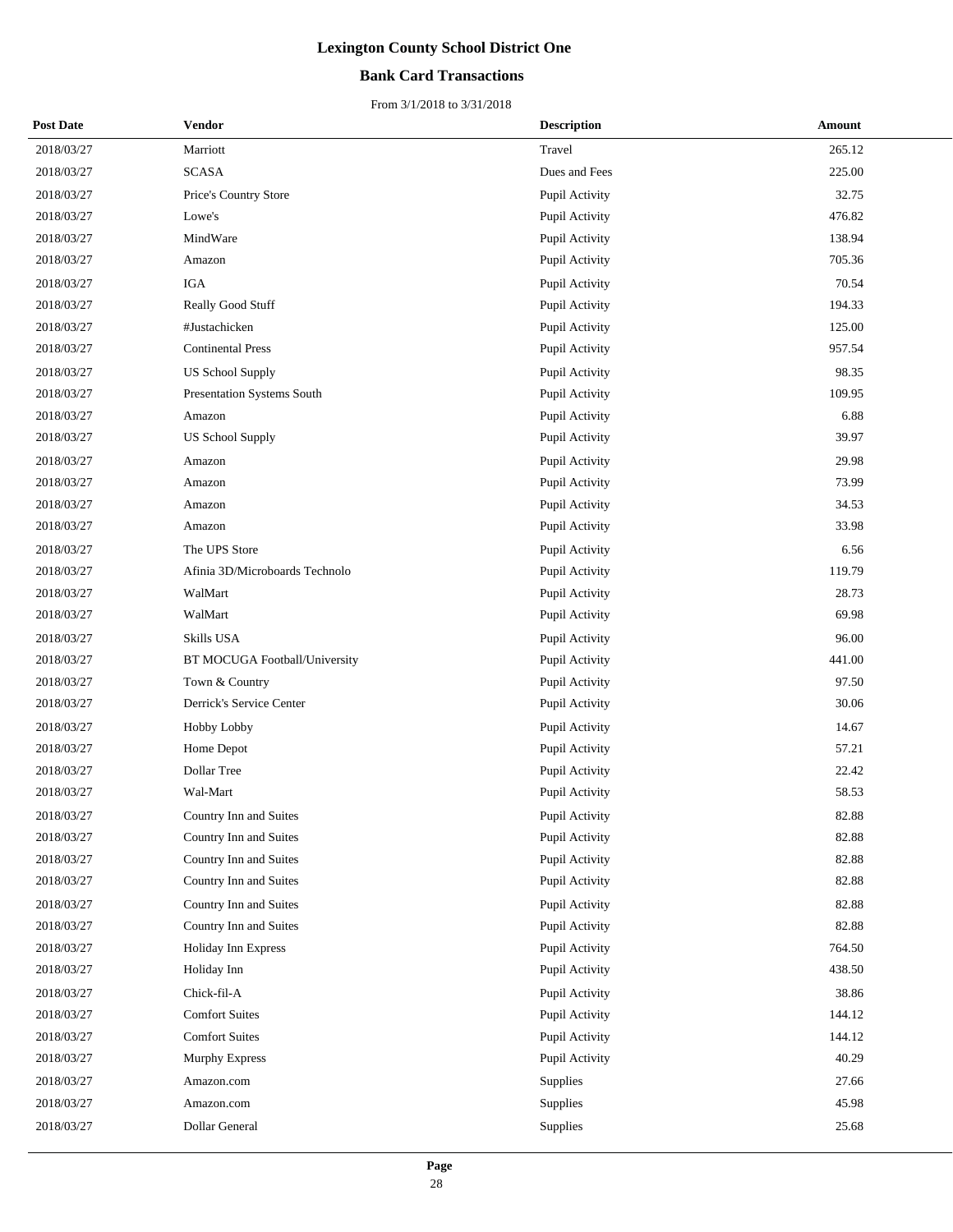### **Bank Card Transactions**

| <b>Post Date</b> | <b>Vendor</b>            | <b>Description</b> | Amount |
|------------------|--------------------------|--------------------|--------|
| 2018/03/27       | Walmart                  | Supplies           | 96.53  |
| 2018/03/27       | Walmart                  | Supplies           | 89.10  |
| 2018/03/27       | Walmart                  | Supplies           | 120.79 |
| 2018/03/27       | Publix                   | Supplies           | 4.44   |
| 2018/03/27       | Moody Publishing         | Supplies           | 342.14 |
| 2018/03/27       | Oriental Trading Company | Supplies           | 87.77  |
| 2018/03/27       | Dollar General           | Supplies           | 16.05  |
| 2018/03/27       | Walmart                  | Supplies           | 77.57  |
| 2018/03/27       | Amazon.com               | Supplies           | 48.02  |
| 2018/03/27       | Shealy's barbeque        | Other Objects      | 174.85 |
| 2018/03/27       | Publix                   | Other Objects      | 61.99  |
| 2018/03/27       | Salsarita's              | Other Objects      | 327.00 |
| 2018/03/27       | Shealy's                 | Other Objects      | 174.86 |
| 2018/03/28       | Amazon.com               | Supplies-Immersion | 12.49  |
| 2018/03/28       | Amazon.com               | Supplies-Immersion | 13.62  |
| 2018/03/28       | Really Good Stuff        | Supplies-Immersion | 75.00  |
| 2018/03/28       | Amazon.com               | Supplies           | 67.20  |
| 2018/03/28       | <b>USPS</b>              | Supplies           | 2.05   |
| 2018/03/28       | Amazon.com               | Supplies           | 45.61  |
| 2018/03/28       | Lowe's                   | Supplies           | 20.05  |
| 2018/03/28       | <b>USPS</b>              | Supplies           | 6.70   |
| 2018/03/28       | J.W.Pepper               | Supplies           | 47.60  |
| 2018/03/28       | Amazon.com               | Supplies           | 85.59  |
| 2018/03/28       | <b>AMAZON</b>            | Supplies           | 136.88 |
| 2018/03/28       | <b>AMAZON</b>            | Supplies           | 47.41  |
| 2018/03/28       | Amazon                   | Supplies           | 188.80 |
| 2018/03/28       | <b>Pitney Bowes</b>      | Supplies           | 172.78 |
| 2018/03/28       | Amazon                   | Supplies           | 332.11 |
| 2018/03/28       | Amazon                   | Supplies           | 61.04  |
| 2018/03/28       | Office Depot             | Supplies           | 37.21  |
| 2018/03/28       | Target                   | Supplies           | 210.19 |
| 2018/03/28       | Lowe's                   | Supplies           | 3.51   |
| 2018/03/28       | Amazon                   | Supplies           | 58.95  |
| 2018/03/28       | Home Depot               | Supplies           | 15.48  |
| 2018/03/28       | Amazon                   | Supplies           | 5.99   |
| 2018/03/28       | Office Depot             | Supplies           | 176.43 |
| 2018/03/28       | Hobby Lobby              | Supplies           | 13.90  |
| 2018/03/28       | Office Depot             | Supplies           | 124.57 |
| 2018/03/28       | Walmart                  | Supplies           | 111.46 |
| 2018/03/28       | Hobby Lobby              | Supplies           | 37.44  |
| 2018/03/28       | Walmart                  | Supplies           | 57.42  |
| 2018/03/28       | Office Depot             | Supplies           | 32.04  |
| 2018/03/28       | Office Depot             | Supplies           | 10.23  |
| 2018/03/28       | Office Depot             | Supplies           | 206.05 |
| 2018/03/28       | Paypal - SCMEA Orchestra | Supplies           | 155.00 |
|                  |                          |                    |        |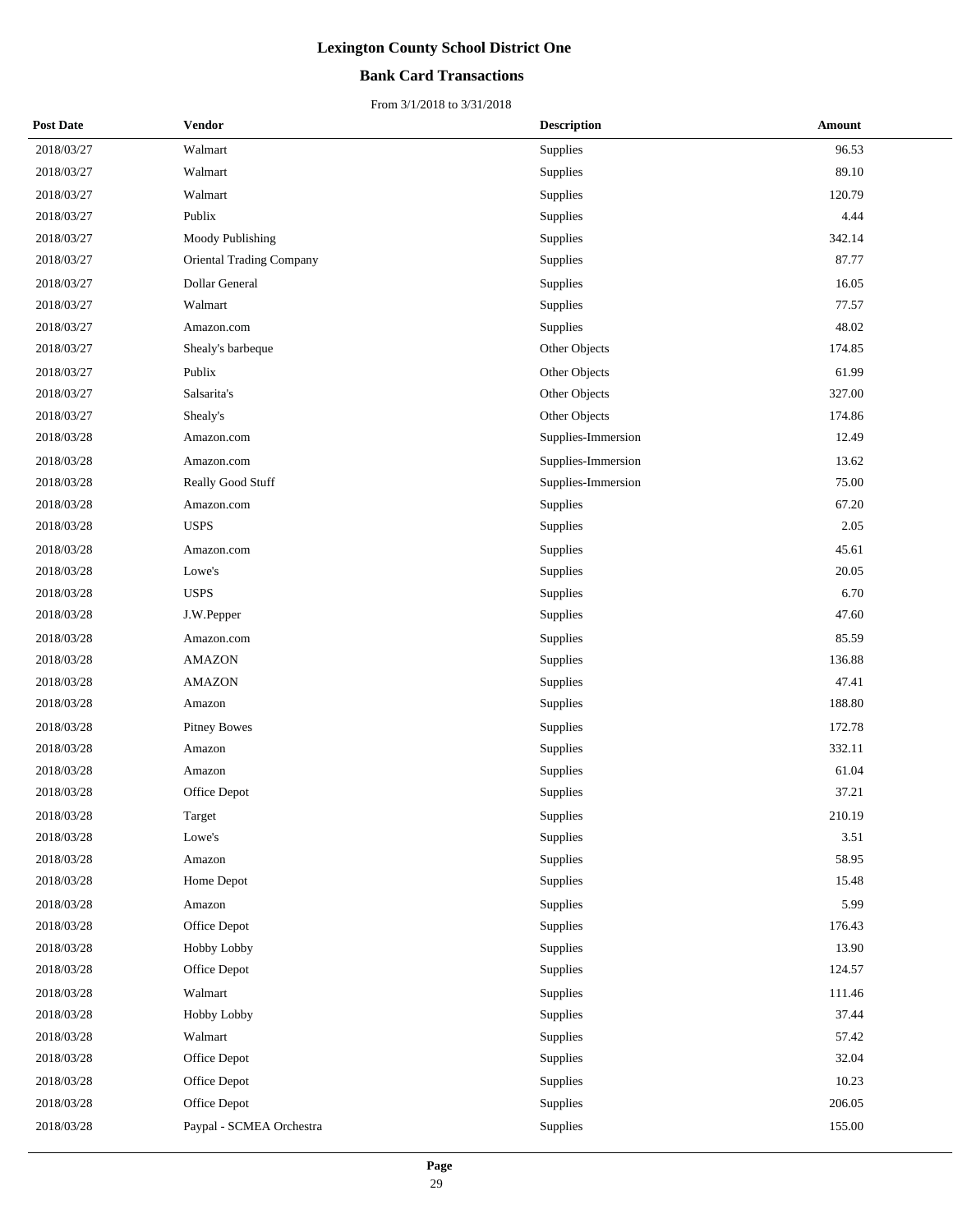### **Bank Card Transactions**

| <b>Post Date</b> | Vendor                         | <b>Description</b>         | Amount |
|------------------|--------------------------------|----------------------------|--------|
| 2018/03/28       | <b>DOLLAR TREE</b>             | Supplies                   | 32.10  |
| 2018/03/28       | You Can Book Me                | Supplies                   | 30.00  |
| 2018/03/28       | <b>Flipgrid Classroom</b>      | Supplies                   | 65.00  |
| 2018/03/28       | <b>WALMART</b>                 | Supplies                   | 36.75  |
| 2018/03/28       | <b>AED</b> Superstore          | Supplies                   | 76.42  |
| 2018/03/28       | Amazon                         | <b>Technology Supplies</b> | 249.99 |
| 2018/03/28       | <b>LOWES FOODS</b>             | Travel                     | 43.00  |
| 2018/03/28       | <b>RPS</b>                     | Travel                     | 26.00  |
| 2018/03/28       | <b>MARRIOTT</b>                | Travel                     | 879.96 |
| 2018/03/28       | <b>SHELL OIL</b>               | Travel                     | 45.00  |
| 2018/03/28       | Amazon.com                     | Supplies                   | 39.59  |
| 2018/03/28       | Post Office                    | Supplies                   | 250.00 |
| 2018/03/28       | GFOASC 2018 SPRING CON GFOASC  | Travel                     | 98.33  |
| 2018/03/28       | HILTON HOTELS MUYRTLE 843-4495 | Travel                     | 232.96 |
| 2018/03/28       | HILTON HOTELS MYRTLE MYRTLE, S | Travel                     | 116.48 |
| 2018/03/28       | HILTON HOTELS MYRTLE MYRTLE BE | Travel                     | 188.77 |
| 2018/03/28       | HILTON HOTELS MYRTLE MYRTLE BE | Travel                     | 232.96 |
| 2018/03/28       | HILTON HOTELS MYRTLE MYRTLE BE | Travel                     | 349.44 |
| 2018/03/28       | HILTON HOTELS MYRTLE MYRTLE BE | Travel                     | 348.84 |
| 2018/03/28       | POSTAL EXPRESS LEXINGTON SC    | Supplies                   | 7.75   |
| 2018/03/28       | FREDPRYOR CAREERTRACK 800-5563 | Dues and Fees              | 199.00 |
| 2018/03/28       | NAEOP 316-942-4822 KS          | Dues and Fees              | 55.00  |
| 2018/03/28       | NATIONWIDERCVRYSVC 800-7764600 | Other Objects              | 377.95 |
| 2018/03/28       | BI-LO GROCERY #5135 LEXINGTON  | Other Objects              | 116.52 |
| 2018/03/28       | Lowe's                         | Supplies                   | 187.51 |
| 2018/03/28       | Dollar General                 | Supplies                   | 30.23  |
| 2018/03/28       | <b>WALMART</b>                 | Supplies                   | 11.92  |
| 2018/03/28       | Lowes                          | Supplies                   | 76.38  |
| 2018/03/28       | Pitt Stop                      | Supplies                   | 22.37  |
| 2018/03/28       | Pitt Stop                      | Supplies                   | 11.37  |
| 2018/03/28       | Walmart                        | Supplies                   | 95.94  |
| 2018/03/28       | Marriott                       | Travel                     | 340.72 |
| 2018/03/28       | <b>SLED</b>                    | Other Prof & Tech Service  | 48.00  |
| 2018/03/28       | <b>SLED</b>                    | Other Prof & Tech Service  | 26.00  |
| 2018/03/28       | True Value                     | Supplies                   | 11.08  |
| 2018/03/28       | Enlows                         | Supplies                   | 103.43 |
| 2018/03/28       | Office Depot                   | Supplies                   | 135.88 |
| 2018/03/28       | Enlows                         | Supplies                   | 68.27  |
| 2018/03/28       | Interstate                     | Supplies                   | 65.20  |
| 2018/03/28       | <b>USPS</b>                    | Supplies                   | 100.00 |
| 2018/03/28       | WAlmart                        | Supplies                   | 42.76  |
| 2018/03/28       | Office Depot                   | Supplies                   | 68.46  |
| 2018/03/28       | Enlows                         | Supplies                   | 92.23  |
| 2018/03/28       | Office Depot                   | Supplies                   | 66.31  |
| 2018/03/28       | Enlows                         | Supplies                   | 106.72 |
|                  |                                |                            |        |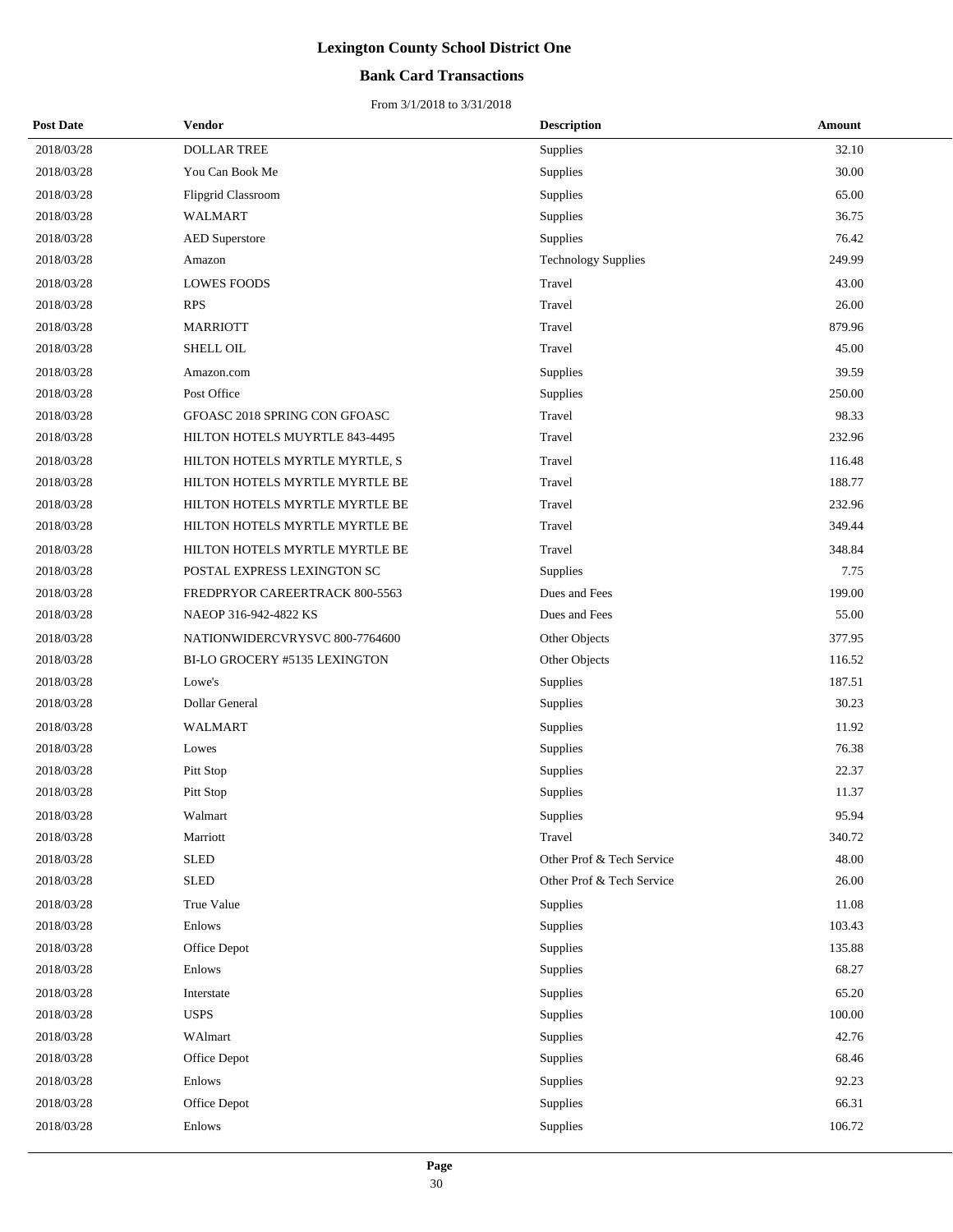### **Bank Card Transactions**

| <b>Post Date</b> | <b>Vendor</b>                | <b>Description</b>         | <b>Amount</b> |
|------------------|------------------------------|----------------------------|---------------|
| 2018/03/28       | Enlows                       | Supplies                   | 150.86        |
| 2018/03/28       | <b>ACCO Brands</b>           | Supplies                   | 57.25         |
| 2018/03/28       | Interstate                   | Supplies                   | 198.31        |
| 2018/03/28       | Enlows                       | Supplies                   | 68.27         |
| 2018/03/28       | Interstate                   | Supplies                   | 76.40         |
| 2018/03/28       | Enlows                       | Supplies                   | 82.60         |
| 2018/03/28       | Office depot                 | Supplies                   | 273.51        |
| 2018/03/28       | Walmart                      | <b>Technology Supplies</b> | $-500.76$     |
| 2018/03/28       | Walmart                      | <b>Technology Supplies</b> | 425.86        |
| 2018/03/28       | Walmart                      | <b>Technology Supplies</b> | 830.28        |
| 2018/03/28       | Office Depot                 | Supplies                   | 25.65         |
| 2018/03/28       | <b>Hyatt Regency Hotel</b>   | Travel                     | 1,148.24      |
| 2018/03/28       | Hyatt Regency Hotel          | Travel                     | 1,148.24      |
| 2018/03/28       | Hyatt Regency Hotel          | Travel                     | 1,148.24      |
| 2018/03/28       | <b>Hyatt Regency Hotel</b>   | Travel                     | 1,148.24      |
| 2018/03/28       | <b>RPS August Airport</b>    | Travel                     | 49.00         |
| 2018/03/28       | <b>MANN TOOL</b>             | Supplies                   | 258.89        |
| 2018/03/28       | <b>EVENTBRITE</b>            | Travel                     | 255.00        |
| 2018/03/28       | WALMART                      | Supplies                   | 221.45        |
| 2018/03/28       | Amazon                       | Supplies                   | 200.00        |
| 2018/03/28       | Food Lion                    | Supplies                   | 34.78         |
| 2018/03/28       | Ship N Print                 | Supplies                   | 68.88         |
| 2018/03/28       | Amazon                       | Supplies                   | 32.62         |
| 2018/03/28       | Lowes                        | Supplies                   | 13.35         |
| 2018/03/28       | Amazon                       | Supplies                   | 47.44         |
| 2018/03/28       | Amazon                       | Supplies                   | 13.99         |
| 2018/03/28       | Amazon                       | Supplies                   | 707.61        |
| 2018/03/28       | School Nutrition Association | Dues and Fees              | 125.00        |
| 2018/03/28       | City Electric Repair         | Supplies                   | 76.16         |
| 2018/03/28       | Johnstone Supply             | Supplies                   | 394.58        |
| 2018/03/28       | Lowes                        | Supplies                   | 37.74         |
| 2018/03/28       | Johnstone Supply             | Supplies                   | 33.47         |
| 2018/03/28       | Webstaurant                  | Supplies                   | 283.66        |
| 2018/03/28       | Webstaurant                  | Supplies                   | 38.31         |
| 2018/03/28       | Johnstone Supply             | Supplies                   | 500.35        |
| 2018/03/28       | Webstaurant                  | Supplies                   | 283.66        |
| 2018/03/28       | Food Lion                    | Food                       | 9.98          |
| 2018/03/28       | Food Lion                    | Food                       | 8.31          |
| 2018/03/28       | Sam's Club                   | Food                       | 12.92         |
| 2018/03/28       | Webstaurant                  | Supplies                   | 283.65        |
| 2018/03/28       | Lowes                        | Supplies                   | 45.01         |
| 2018/03/28       | BI-LO                        | Food                       | 9.98          |
| 2018/03/28       | Food Lion                    | Food                       | 8.32          |
| 2018/03/28       | Food Lion                    | Food                       | 14.97         |
| 2018/03/28       | Walmart                      | Food                       | 65.81         |
|                  |                              |                            |               |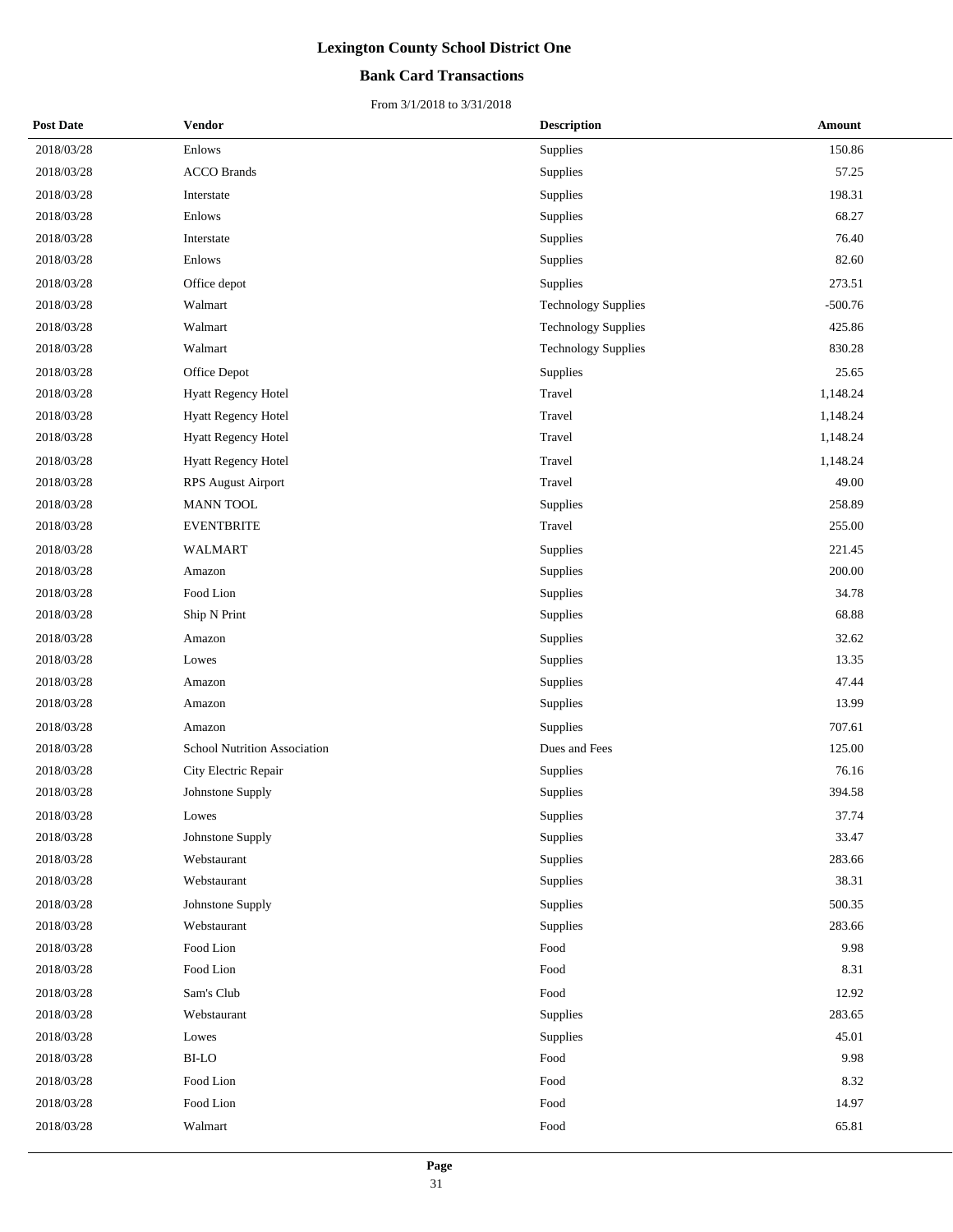### **Bank Card Transactions**

| <b>Post Date</b> | <b>Vendor</b>               | <b>Description</b> | <b>Amount</b> |
|------------------|-----------------------------|--------------------|---------------|
| 2018/03/28       | Amazon                      | Food               | 199.90        |
| 2018/03/28       | <b>CES</b>                  | Supplies           | 144.58        |
| 2018/03/28       | <b>United Refrigeration</b> | Supplies           | 184.50        |
| 2018/03/28       | Johnstone Supply            | Supplies           | 299.56        |
| 2018/03/28       | The Home Depot              | Supplies           | 35.07         |
| 2018/03/28       | <b>CES</b>                  | Supplies           | 103.33        |
| 2018/03/28       | Lowes                       | Supplies           | 123.61        |
| 2018/03/28       | <b>CES</b>                  | Supplies           | 103.33        |
| 2018/03/28       | <b>CES</b>                  | Supplies           | 103.33        |
| 2018/03/28       | <b>Baker Distributing</b>   | Supplies           | 99.17         |
| 2018/03/28       | Walgreens                   | Supplies           | 4.80          |
| 2018/03/28       | Lowes                       | Supplies           | 17.89         |
| 2018/03/28       | Walmart                     | Food               | 39.02         |
| 2018/03/28       | Food Lion                   | Food               | 9.98          |
| 2018/03/28       | Food Lion                   | Food               | 8.32          |
| 2018/03/28       | <b>BI-LO</b>                | Food               | 4.99          |
| 2018/03/28       | Walmart                     | Food               | 10.82         |
| 2018/03/28       | Walmart                     | Food               | 48.98         |
| 2018/03/28       | Walmart                     | Food               | 11.68         |
| 2018/03/28       | <b>JW</b> Pepper            | Pupil Activity     | 26.99         |
| 2018/03/28       | Target                      | Pupil Activity     | 449.10        |
| 2018/03/28       | Amazon                      | Pupil Activity     | 171.16        |
| 2018/03/28       | Amazon.com                  | Pupil Activity     | 74.49         |
| 2018/03/28       | Walmart                     | Pupil Activity     | 66.49         |
| 2018/03/28       | Lowe's                      | Pupil Activity     | 17.85         |
| 2018/03/28       | Amazon.com                  | Pupil Activity     | 40.41         |
| 2018/03/28       | Sams Club                   | Pupil Activity     | 274.14        |
| 2018/03/28       | Walmart                     | Pupil Activity     | 67.91         |
| 2018/03/28       | Amazon.com                  | Pupil Activity     | 231.54        |
| 2018/03/28       | Booksource                  | Pupil Activity     | 24.71         |
| 2018/03/28       | Really Good Stuff           | Pupil Activity     | 7.32          |
| 2018/03/28       | Walmart                     | Pupil Activity     | 89.75         |
| 2018/03/28       | Pine Press Printing         | Pupil Activity     | 14.37         |
| 2018/03/28       | Wristbandexpress.com        | Pupil Activity     | 41.57         |
| 2018/03/28       | Amazon.com                  | Pupil Activity     | 13.18         |
| 2018/03/28       | Pearson Clinical            | Pupil Activity     | 309.62        |
| 2018/03/28       | Amazon.com                  | Pupil Activity     | 47.94         |
| 2018/03/28       | Amazon.com                  | Pupil Activity     | 317.55        |
| 2018/03/28       | Amazon                      | Pupil Activity     | 7.78          |
| 2018/03/28       | True Value                  | Pupil Activity     | 41.70         |
| 2018/03/28       | Amazon                      | Pupil Activity     | 41.66         |
| 2018/03/28       | Weissman                    | Pupil Activity     | 183.66        |
| 2018/03/28       | Marriott                    | Pupil Activity     | 367.00        |
| 2018/03/28       | Marriott                    | Pupil Activity     | 367.00        |
| 2018/03/28       | Marriott                    | Pupil Activity     | 367.00        |
|                  |                             |                    |               |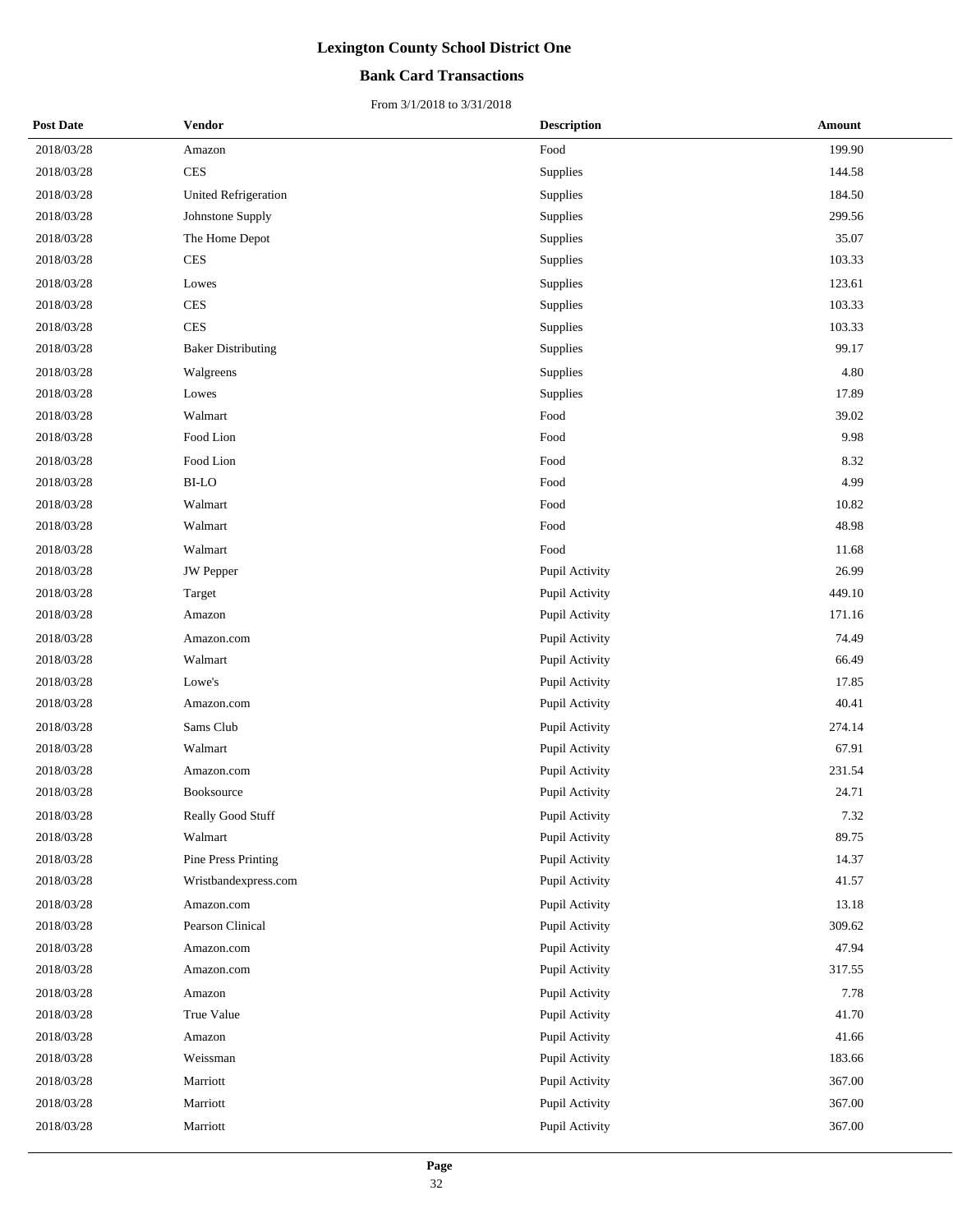### **Bank Card Transactions**

| <b>Post Date</b> | <b>Vendor</b>                  | <b>Description</b> | Amount   |
|------------------|--------------------------------|--------------------|----------|
| 2018/03/28       | True Value                     | Pupil Activity     | 17.55    |
| 2018/03/28       | Neff                           | Pupil Activity     | 66.70    |
| 2018/03/28       | Signarama                      | Pupil Activity     | 214.00   |
| 2018/03/28       | Office Depot                   | Pupil Activity     | 39.30    |
| 2018/03/28       | <b>SCAAA</b>                   | Pupil Activity     | 600.00   |
| 2018/03/28       | Trophy and Awards Center       | Pupil Activity     | 141.24   |
| 2018/03/28       | <b>Lizard Thicket</b>          | Pupil Activity     | 1,202.68 |
| 2018/03/28       | Columbia Flag                  | Pupil Activity     | 30.46    |
| 2018/03/28       | Walmart                        | Pupil Activity     | 87.67    |
| 2018/03/28       | <b>BSN</b> Sports              | Pupil Activity     | 222.72   |
| 2018/03/28       | Columbia Flag                  | Pupil Activity     | 30.46    |
| 2018/03/28       | Amazon                         | Pupil Activity     | 39.78    |
| 2018/03/28       | Neff                           | Pupil Activity     | 192.59   |
| 2018/03/28       | <b>BSN</b> Sports              | Pupil Activity     | 259.02   |
| 2018/03/28       | Carolina Screen Print          | Pupil Activity     | 495.00   |
| 2018/03/28       | Chick Fila                     | Pupil Activity     | 131.45   |
| 2018/03/28       | BiLo                           | Pupil Activity     | 73.08    |
| 2018/03/28       | <b>BSN</b>                     | Pupil Activity     | 496.94   |
| 2018/03/28       | Courtyard Marriott             | Pupil Activity     | 388.99   |
| 2018/03/28       | Jet Fuel                       | Pupil Activity     | 38.15    |
| 2018/03/28       | Chick Fila                     | Pupil Activity     | 16.93    |
| 2018/03/28       | Sunrise Grill                  | Pupil Activity     | 34.30    |
| 2018/03/28       | <b>Rivers Street Ale House</b> | Pupil Activity     | 44.46    |
| 2018/03/28       | Human Kinetics                 | Supplies           | 330.15   |
| 2018/03/28       | Amazon                         | Supplies           | 502.93   |
| 2018/03/28       | Amazon                         | Supplies           | 73.23    |
| 2018/03/29       | Amazon                         | Supplies           | 27.22    |
| 2018/03/29       | Target                         | Supplies           | 11.68    |
| 2018/03/29       | Dollar Tree                    | Supplies           | 8.56     |
| 2018/03/29       | Amazon                         | Supplies           | 179.99   |
| 2018/03/29       | Amazon                         | Supplies           | 10.40    |
| 2018/03/29       | Walmart                        | Supplies           | 104.34   |
| 2018/03/29       | Amazon                         | Supplies           | 144.78   |
| 2018/03/29       | Wristbands.com                 | Supplies           | 147.70   |
| 2018/03/29       | Office Depot                   | Supplies           | 74.89    |
| 2018/03/29       | Amazon                         | Supplies           | 184.15   |
| 2018/03/29       | Amazon                         | Supplies           | 123.94   |
| 2018/03/29       | Amazon                         | Supplies           | 27.72    |
| 2018/03/29       | Amazon                         | Supplies           | 79.99    |
| 2018/03/29       | Hobby Lobby                    | Supplies           | 13.89    |
| 2018/03/29       | Hilton Garden Inn              | Travel             | 126.54   |
| 2018/03/29       | Quality Inn                    | Travel             | 77.70    |
| 2018/03/29       | Walmart                        | Supplies           | 25.99    |
| 2018/03/29       | Lowes Food                     | Supplies           | 86.99    |
| 2018/03/29       | SEA WATCH RESORT LLC MYRTLE BE | Travel             | 2,009.28 |
|                  |                                |                    |          |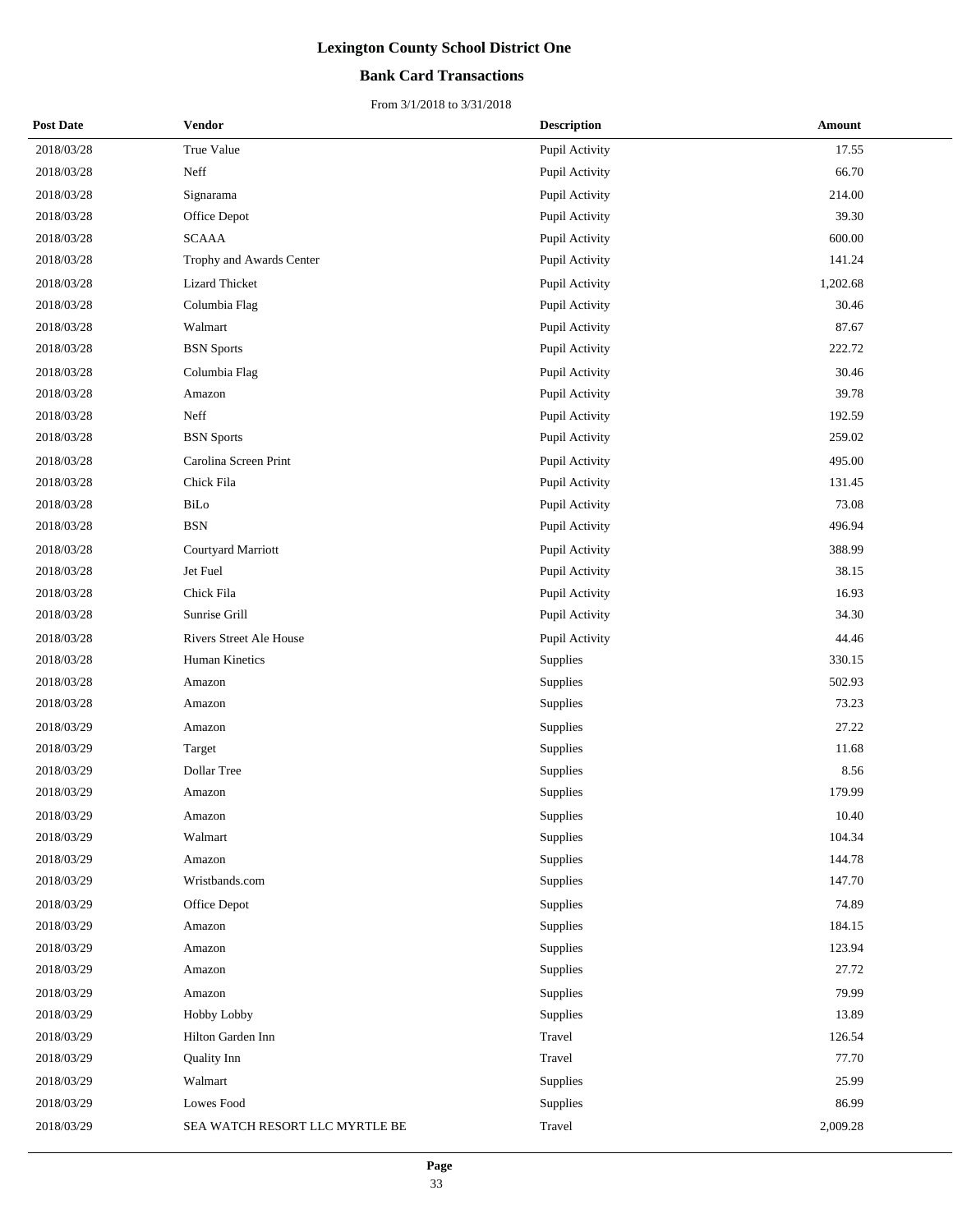### **Bank Card Transactions**

| <b>Post Date</b> | Vendor                         | <b>Description</b>         | Amount |
|------------------|--------------------------------|----------------------------|--------|
| 2018/03/29       | SOUTH CAROLINA ASSOCIATION     | Travel                     | 225.00 |
| 2018/03/29       | UNIVERSITY OF SOUTH CAROLINA   | Travel                     | 100.00 |
| 2018/03/29       | SDSU RESEARCH FOUND CASHI      | Travel                     | 299.00 |
| 2018/03/29       | <b>DELTA AIR</b>               | Travel                     | 955.00 |
| 2018/03/29       | OFFICE DEPOT OFFICE MAX        | Supplies                   | 17.95  |
| 2018/03/29       | <b>MARCO'S PIZZA</b>           | Other Objects              | 56.30  |
| 2018/03/29       | Walmart                        | Supplies                   | 102.93 |
| 2018/03/29       | Enterprise                     | Rentals                    | 258.21 |
| 2018/03/29       | <b>SCASA</b>                   | Travel                     | 800.00 |
| 2018/03/29       | <b>Enterprise Rental</b>       | Travel                     | 209.04 |
| 2018/03/29       | Westin Nashville Hotel         | Travel                     | 937.56 |
| 2018/03/29       | <b>Hilton Hotels</b>           | Travel                     | 903.76 |
| 2018/03/29       | Hilton Hotel/Kingston Plantati | Travel                     | 310.23 |
| 2018/03/29       | <b>Enterprise Rental</b>       | Travel                     | 209.04 |
| 2018/03/29       | Westin Nashville Hotel         | Travel                     | 937.56 |
| 2018/03/29       | <b>SCASA</b>                   | Travel                     | 225.00 |
| 2018/03/29       | Pioneer Valley Books           | Supplies                   | 437.80 |
| 2018/03/29       | Storey's Florist               | Supplies                   | 58.15  |
| 2018/03/29       | Storey's Florist               | Supplies                   | 63.50  |
| 2018/03/29       | Storey's Florist               | Supplies                   | 74.20  |
| 2018/03/29       | Amazon                         | Supplies                   | 46.00  |
| 2018/03/29       | Amazon                         | Supplies                   | 48.22  |
| 2018/03/29       | Pioneer Valley Books           | Supplies                   | 770.00 |
| 2018/03/29       | Storey's Florist               | Supplies                   | 90.25  |
| 2018/03/29       | Office Depot                   | Supplies                   | 82.34  |
| 2018/03/29       | <b>Staples</b>                 | Supplies                   | 36.20  |
| 2018/03/29       | Office Depot                   | Supplies                   | 353.06 |
| 2018/03/29       | WM Supercenter                 | Supplies                   | 5.76   |
| 2018/03/29       | <b>Murphy Express</b>          | Supplies                   | 15.00  |
| 2018/03/29       | Office Depot                   | <b>Technology Supplies</b> | 42.78  |
| 2018/03/29       | BI-LO                          | Other Objects              | 27.29  |
| 2018/03/29       | Westin Nashville Hotel         | Other Objects              | 21.91  |
| 2018/03/29       | Groucho's                      | Other Objects              | 71.35  |
| 2018/03/29       | SAM's Club                     | Other Objects              | 21.90  |
| 2018/03/29       | Chick-Fil-A                    | Other Objects              | 57.24  |
| 2018/03/29       | BI-LO                          | Other Objects              | 17.00  |
| 2018/03/29       | Walmart                        | Other Objects              | 62.69  |
| 2018/03/29       | Zoe's                          | Other Objects              | 114.42 |
| 2018/03/29       | McAlisters                     | Other Objects              | 86.03  |
| 2018/03/29       | Mo's House of Pizza            | Other Objects              | 75.70  |
| 2018/03/29       | <b>ISTE</b>                    | Dues and Fees              | 125.00 |
| 2018/03/29       | <b>ISTE</b>                    | Dues and Fees              | 125.00 |
| 2018/03/29       | ISTE                           | Dues and Fees              | 125.00 |
| 2018/03/29       | Lowe's                         | Supplies-Maintenace        | 52.49  |
| 2018/03/29       | Carpet One                     | Supplies                   | 563.00 |
|                  |                                |                            |        |